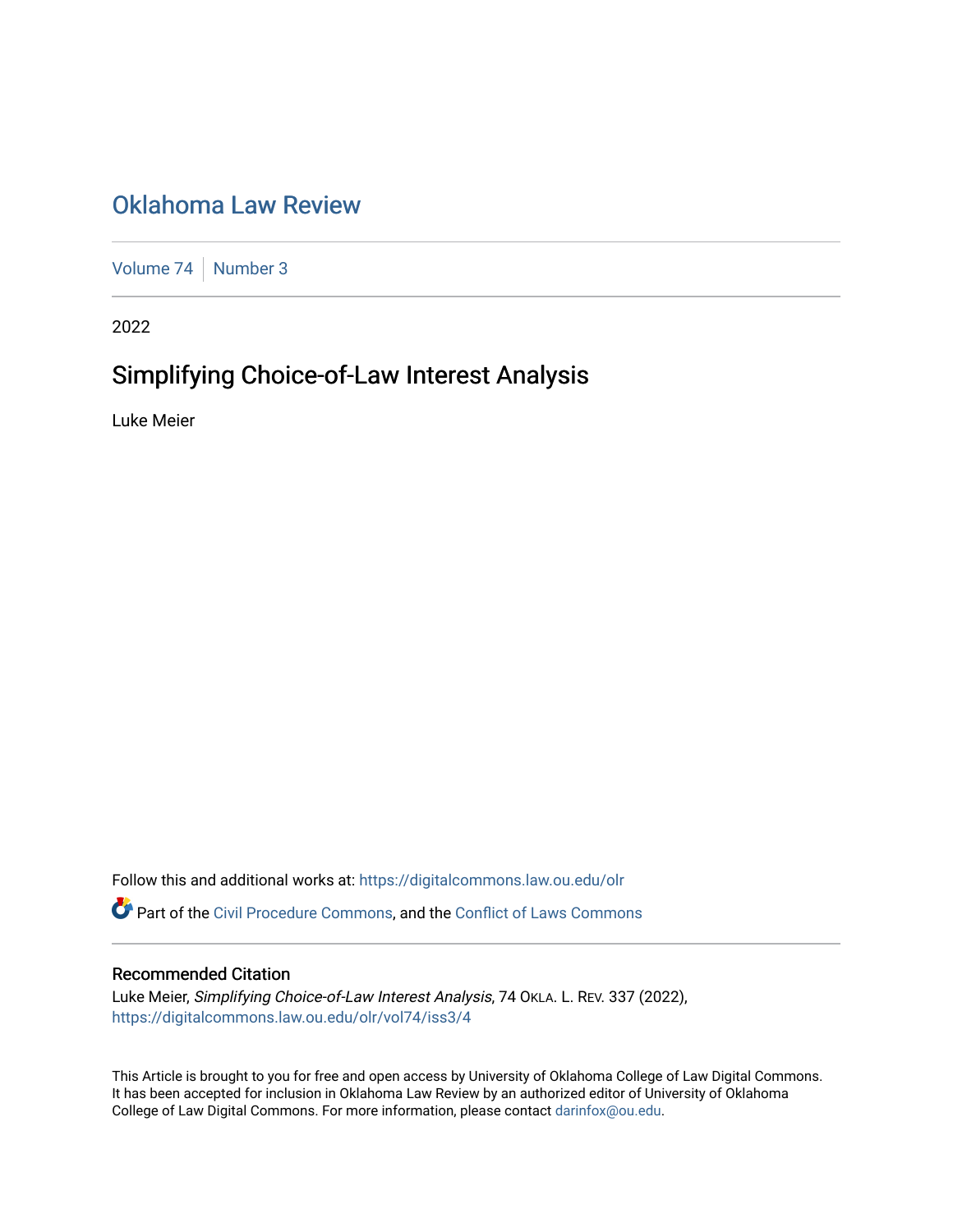# SIMPLIFYING CHOICE-OF-LAW INTEREST ANALYSIS

# LUKE MEIER<sup>\*</sup>

*Modern choice-of-law doctrine invites judges to consider the interests that states have in applying their law to a dispute. But modern choice-of-law doctrine has never provided judges with a rubric by which to conduct this interest analysis. This trend continues in the proposed draft of the Restatement (Third) of Conflicts of Law.* 

*This Article attempts to fill that void by proposing an extremely simple rubric by which judges can determine whether a state has an interest in applying its law to a horizontal choice-of-law dispute. In actuality, the rubric proposed herein reaches the results that most courts have reached without the rubric. The rubric, however, will make it much easier to reach that result.* 

### *Table of Contents*

|                                                                 | 344 |
|-----------------------------------------------------------------|-----|
|                                                                 |     |
|                                                                 |     |
|                                                                 |     |
|                                                                 |     |
|                                                                 |     |
|                                                                 |     |
| a) The Third Restatement Categories: An Analytical Critique 356 |     |
| b) The Third Restatement Categories: A Practical Critique358    |     |
| c) Simplification: Plaintiff-Preferred Laws Are Conduct-        |     |
| Regulating.                                                     | 359 |
|                                                                 |     |
|                                                                 |     |
|                                                                 |     |
|                                                                 |     |

\* Professor of Law, Baylor Law School.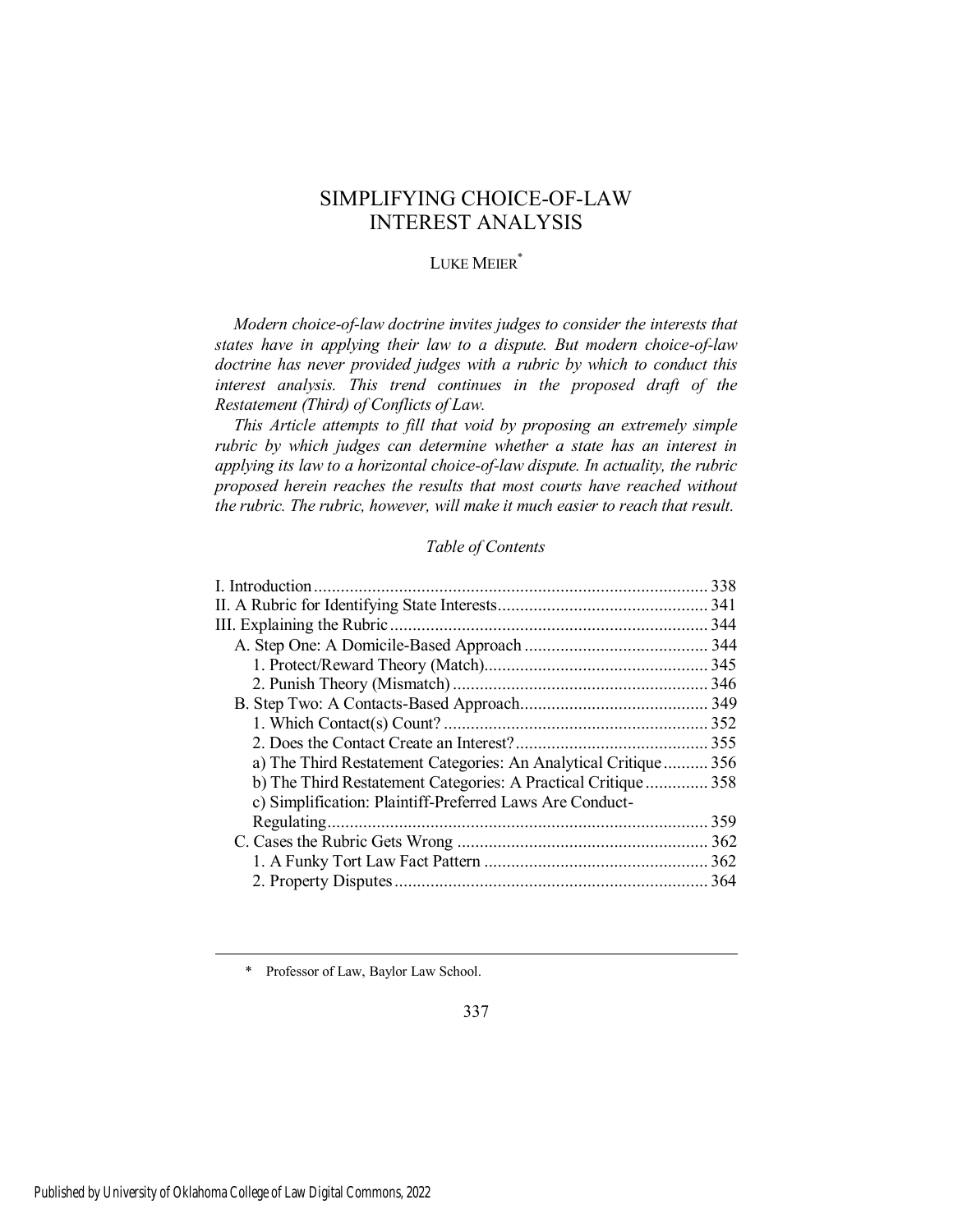| IV. Consistency with Third Restatement Results and a Word |  |
|-----------------------------------------------------------|--|
|                                                           |  |
|                                                           |  |
|                                                           |  |
|                                                           |  |
|                                                           |  |
|                                                           |  |
|                                                           |  |
|                                                           |  |
|                                                           |  |
|                                                           |  |

#### *I. Introduction*

<span id="page-2-0"></span>In the mid-twentieth century, American horizontal choice of law underwent a dramatic transformation.<sup>1</sup> Prior to this transformation, choice-oflaw issues were usually resolved according to a relatively simple "territorial" approach.<sup>2</sup> Under this approach, a court applied the law of the state where an important factual event between the parties had occurred.<sup>3</sup> The relevant factual event was usually based upon the points at which the plaintiff's legal rights became "vested" against the defendant.<sup>4</sup> Thus, for instance, in a torts

<sup>1.</sup> *See generally* Earl M. Maltz, *Do Modern Theories of Conflict of Laws Work? The New Jersey Experience*, 36 RUTGERS L.J. 527, 528–29 (2005) (describing the transformation in choice of law).

<sup>2.</sup> *See* LAURA E. LITTLE, CONFLICT OF LAWS: CASES, MATERIALS, AND PROBLEMS 166– 67 (2d ed. 2018) (describing the territorial approach and how it had a "stranglehold on United States courts in the nineteenth century and the first half of the twentieth century").

<sup>3.</sup> *See* Perry Dane, *Vested Rights, "Vestedness," and Choice of Law*, 96 YALE L.J. 1191, 1195 (1987) (explaining that under the traditional approach "the law governing a given legal interaction was almost always the law of the place in which certain discrete, specified events in that interaction took place").

<sup>4.</sup> *See* Lea Brilmayer & Raechel Anglin, *Choice of Law Theory and the Metaphysics of the Stand-Alone Trigger*, 95 IOWA L. REV. 1125, 1127 (2010) (equating the vested rights approach with the traditional territorial approach of the First Restatement of Conflict of Laws); Terry S. Kogan, *Toward a Jurisprudence of Choice of Law: The Priority of Fairness over Comity*, 62 N.Y.U. L. REV. 651, 658 n.32 (1987) ("The vested rights theorists believed instead that, at some specified moment in some specified geographic location (the time and place of the occurrence of some specified event), the rights giving rise to a cause of action are created or 'vested.'"). Other scholars have noted that the territorial approach can be separated from Professor Joseph Beale's "vested rights" synthesis of it. *See* CLYDE SPILLENGER, PRINCIPLES OF CONFLICT OF LAWS 59 (2010) ("It is essential to distinguish the general idea of *lex loci* as simply one practical approach to the choice-of-problem, from Beale's elaborate systematization of it, based on the concept of 'vested rights.'"). Notably, Professor Beale drafted the first publication of the Restatement (First) of Conflict of Law.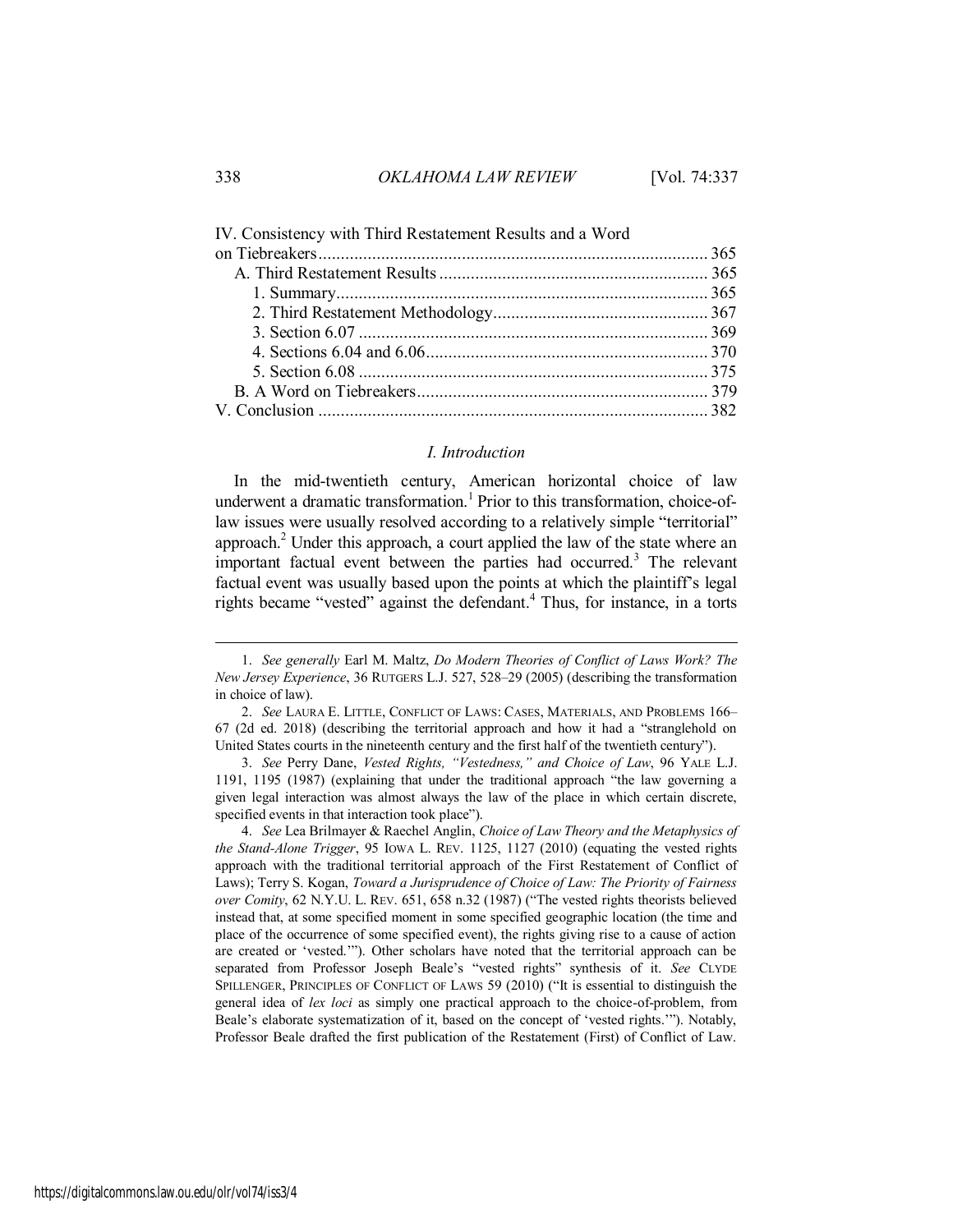dispute, the relevant factual event would be the moment in which the plaintiff was injured, because it was only after an injury occurred that the plaintiff had legal recourse against the tortfeasor defendant.<sup>5</sup> To resolve a choice-of-law dispute, then, the court simply applied the law of the state where the injury had occurred. This traditional approach was captured by the original Restatement (First) of Conflict of Laws ("First Restatement").

This all changed in the middle of the twentieth century. Gradually, courts and commentators came to the view that choice-of-law analysis must include consideration of the interests that states have (or do not have) in applying their law to a horizontal choice-of-law dispute.<sup>7</sup> This view is most closely associated with academic Brainerd Currie.<sup>8</sup> In the famous case of *Babcock v*.

6. *See* Jeffrey A. Meyer, *Extraterritorial Common Law: Does the Common Law Apply*  Abroad?, 102 GEO. L.J. 301, 314–15 (2014) (describing generally the territorial approach of the First Restatement). *But see* Nita Ghei & Francesco Parisi, *Adverse Selection and Moral Hazard in Forum Shopping: Conflicts Law as Spontaneous Order*, 25 CARDOZO L. REV. 1367, 1374–75 (2004) (explaining that the First Restatement rules did not always produce clear-cut results due to inconsistent application of the territoriality principle).

7. *See* Gary J. Simson, *An Essay on Illusion and Reality in the Conflict of Laws*, 70 MERCER L. REV. 819, 822 (2019) ("Every one of the many state supreme courts that has joined the revolution in choice-of-law practice that began with *Babcock [v. Jackson]* has included governmental interest analysis as a fundamental ingredient of its choice-of-law approach."); Symeon C. Symeonides, *American Choice of Law at the Dawn of the 21st Century*, 37 WILLAMETTE. L. REV. 1, 21 (2001) ("[M]ost if not all other modern American choice-of-law approaches have adopted two of the basic premises of [Professor Brainerd Currie's] analysis: (a) the notion that states have an 'interest' in the outcome of multistate private-law disputes, and (b) the notion that these 'interests' must be taken into account, albeit together with other factors, in resolving these conflicts.").

8. *See* Stewart E. Sterk, *The Marginal Relevance of Choice of Law Theory*, 142 U. PA. L. REV. 949, 953 (1994) ("Beale's theories came under almost immediate attack from the followers of the emerging legal realist movement, but it was not until Brainerd Currie developed his brand of governmental interest analysis that Beale's 'vested rights' theory had a serious choice of law competitor.").

John F. Coyle, *A Short History of the Choice-of-Law Clause*, 91 U. COLO. L. REV. 1147, 1167 (2020), https://papers.ssrn.com/sol3/papers.cfm?abstract\_id=3420162.

<sup>5.</sup> *See* Mo Zhang, *Party Autonomy in Non-Contractual Obligations: Rome II and Its Impacts on Choice of Law*, 39 SETON HALL L. REV. 861, 876 (2009) ("[T]he 1934 Restatement enshrined the *lex loci* doctrine, escalating "the place of wrong" to the level of a general rule in determining the applicable law for torts."); Christopher A. Whytock, *Myth of Mess? International Choice of Law in Action*, 84 N.Y.U. L. REV. 719, 724–25 (2009) ("The First Restatement defines the place of wrong as 'the state where the last event necessary to make an actor liable for an alleged tort takes place.' Usually this is the location where the plaintiff was injured, since liability does not arise without injury. Thus, under the First Restatement, if the injury occurs in State A, the judge should apply the law of State A.").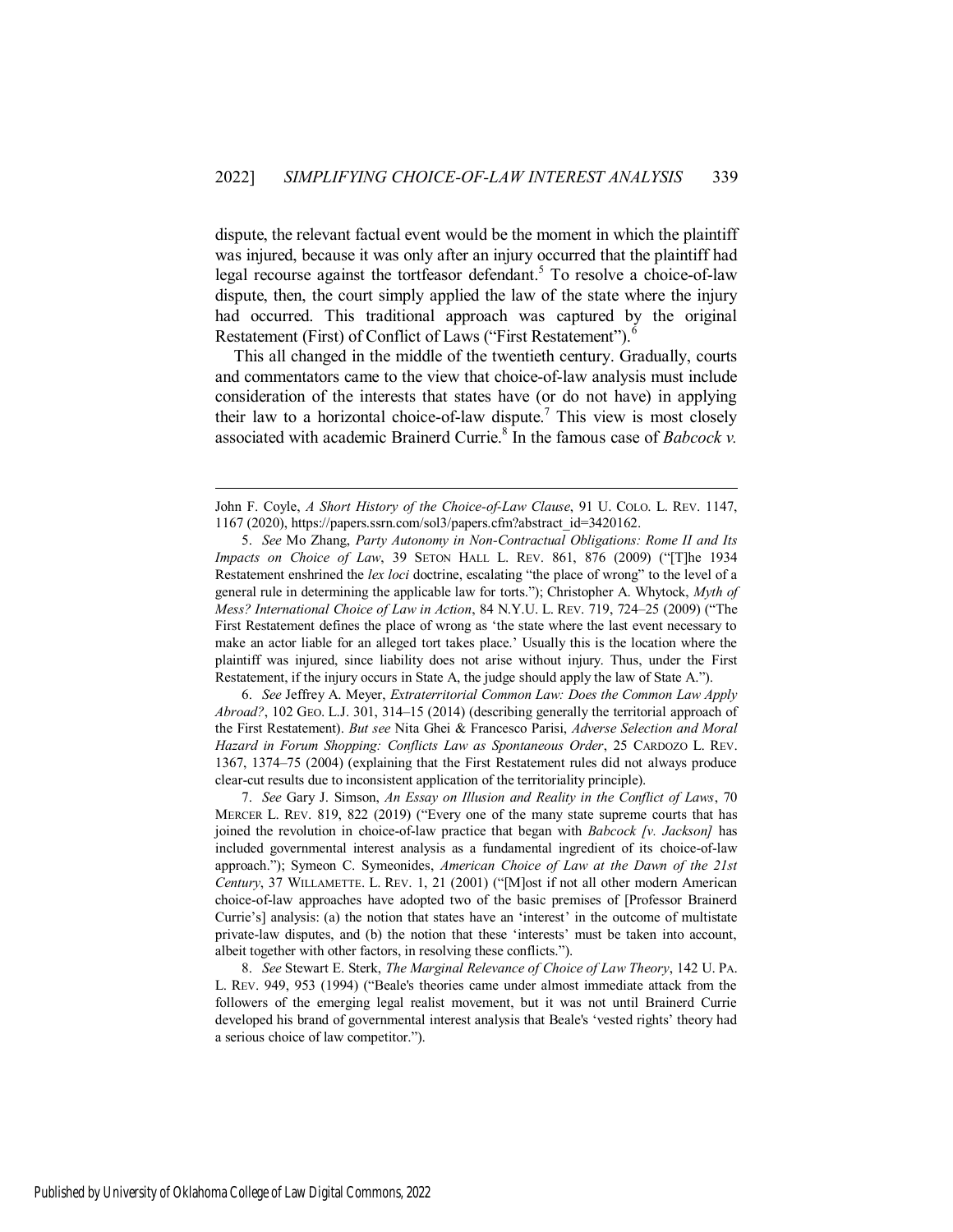*Jackson*, 9 Judge Stanley Fuld signaled judicial acceptance of the state-interest approach.<sup>10</sup>

The Restatement (Second) of Conflict of Laws ("Second Restatement") embraced the idea that resolving a choice-of-law dispute required consideration of the interests that states do (or do not) have in applying their law to the litigation in which the choice-of-law dispute arose.<sup>11</sup> The Second Restatement, however, offered judges little guidance for identifying whether states have an interest.<sup>12</sup> Consequently, judges have struggled to perform the interest analysis that modern choice-of-law doctrine requires.<sup>13</sup>

10. *Babcock*, 191 N.E.2d at 283 ("Justice, fairness, and 'the best practical result' may best be achieved by giving controlling effect to the law of the jurisdiction which, because of its relationship or contact with the occurrence or the parties has the greatest concern with the specific issue raised in the litigation." (citation omitted)).

11. *See* William M. Richman & William L. Reynolds, *Prologomenon to an Empirical Restatement of Conflicts*, 75 IND. L.J. 417, 424 (2000) ("Subsections 6(2)(b) and (c) [of the Second Restatement] clearly contemplate the court's performing some sort of interest analysis.").

12. In addition to providing judges very little guidance as to how to determine whether a state had an interest, the Second Restatement was ambiguous with regard to how a stateinterest analysis should factor into the ultimate choice of law result. Thus, although a stateinterest analysis was clearly contemplated by the Second Restatement, the Second Restatement approach also allowed for other considerations. *See* Jeffrey M. Shaman, *The Vicissitudes of Choice of Law: The* Restatement *(First, Second) and Interest Analysis*, 45 BUFF. L. REV. 329, 360–61 (1997) ("[S]ection 6 of the second *Restatement* incorporates interest analysis as part of the *Restatement's* most significant relationship test. But only as a part. The other principles in section 6 delve into matters that have nothing to do with interest analysis."). In this regard, the Second Restatement has been criticized as an ambiguous "approach" rather than a restatement of workable "rules." *See* Steven Bradford, *Conflict of Laws and the Attorney-Client Privilege: A Territorial Solution*, 52 U. PITT. L. REV. 909, 910–11 (1991) ("The *Second Restatement* fails miserably at reducing the ambiguity and manipulation inherent in the modern, policy-based approaches. Its compromise approach can be used to justify virtually any choice of law."). The drafters of the Second Restatement were aware of this ambiguity, but they believed that the proper role for a Restatement was to descriptively restate the law as it existed, even if that law was in transition and thus somewhat amorphous. *See* RESTATEMENT (THIRD) OF CONFLICT OF LAWS, COUNCIL DRAFT NO. 4, Reporter's Memorandum at xviii (AM. LAW INST. 2020) [hereinafter RESTATEMENT (THIRD)] (on file with author) ("[I]t . . . was not that Willis Reese, [the Second Restatement's] Reporter, thought that the opaque and labor-intensive process [the Second Restatement] prescribed was an ideal choice-of-law system. It was rather that he did not believe choice of law in torts was ready for restatement in the form of rules."). The Third

<span id="page-4-0"></span><sup>9. 191</sup> N.E.2d 279 (N.Y. 1963); *see also* Gary J. Simson, *Choice of Law After the Currie Revolution: What Role for the Needs of the Interstate and International Systems?*, 63 MERCER L. REV. 715, 718 (2012) ("Broadly speaking, the history of choice of law in the courts of the United States can be divided into two eras: before *Babcock v. Jackson* and after.").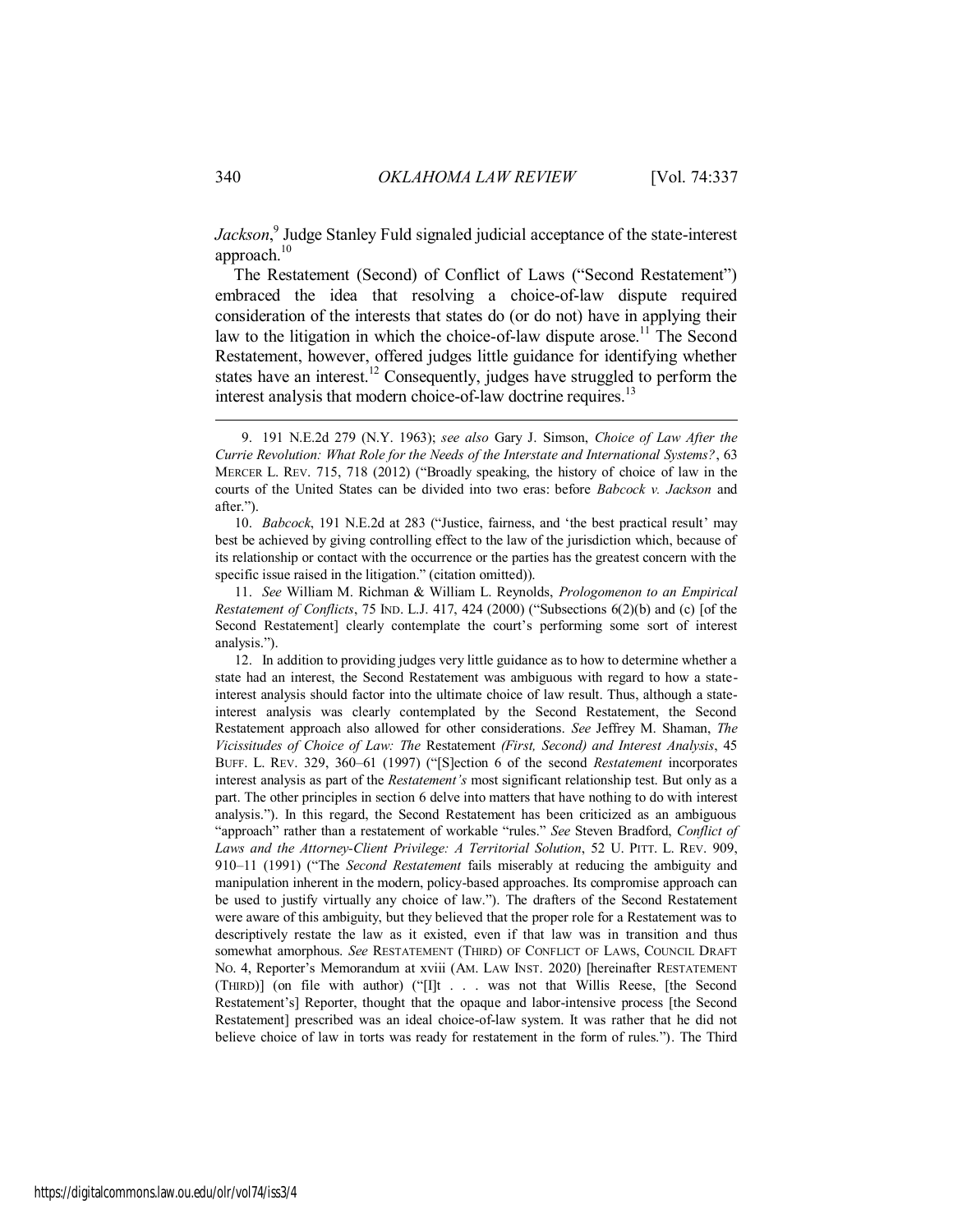The Third Restatement—which is still in draft form—attempts to simplify modern choice of law.<sup>14</sup> This is definitely a step in the right direction. Unfortunately, however, the Third Restatement does not go far enough in advancing its goals of "identify[ing] convergent practices and captur[ing] them in simple rules."<sup>15</sup> In the following Part, I identify a simple rubric that explains a high percentage of choice-of-law cases. Going forward, courts would be well-served to apply this simplified approach.<sup>16</sup>

#### *II. A Rubric for Identifying State Interests*

<span id="page-5-0"></span>Courts should follow this two-step rubric ("Rubric") for determining which (if any) states have an interest in applying their law to a choice-of-law dispute:

14. *See* RESTATEMENT (THIRD), *supra* note 12, at 2 ("These rules [in the Third Restatement] capture majority practice while offering certainty and predictability to parties and simplicity and ease of application to courts.").

15. *See generally id.* at xix.

Restatement seems devoted to restating American choice of law in a series of rules rather than an approach; the state-interest analysis appears to drive the rules that the Third Restatement identifies. *See* Joseph William Singer, *Choice of Law Rules*, 50 CUMB. L. REV. 347, 347 (2020) ("The new rules being offered by the Third Restatement are far better than those of the prior Restatements. They are better because they . . . reflect careful use of interest analysis and attention to party rights . . . .").

<sup>13.</sup> *See* Paul E. McGreal, *Conflict of Laws*, 47 SMU L. REV. 865, 865 (1994) ("Again, courts struggled to merely identify the proper choice of law rules in the *Second Restatement of Conflict of Laws*."). The struggle of judges to apply interest analysis comes as academics continue to hotly debate it. *See* Yunsieg P. Kim, *Conflict of Laws for the Age of Cybertorts: A Game-Theoretic Study of Corporate Profiteering from Choice of Law Loopholes and Interstate Torts*, 46 BYU L. REV. 329, 348 (2021) ("The debate over interest analysis remains especially memorable, both for its longevity and the acrimonious tone taken by some interlocutors, rare even for legal academia.").

<sup>16.</sup> This Article, then, has both a descriptive and normative perspective. The basic rubric proposed in this Article would simplify choice of law for judges, lawyers, and litigants. This simplification would greatly benefit judges and would benefit litigants as a class, as less time and money would be spent litigating choice-of-law issues. The Third Restatement is not as free to advance a normative perspective on what choice of law *should* look like. *See, e.g.*, *id.* at xi (asserting that a principal element of a Restatement is to "ascertain the nature of the majority rule"). Nevertheless, the rules I am normatively arguing for are pretty accurate in describing the results in a large percentage of choice-of-law cases. Thus, the rubric I am proposing will not be a dramatic alteration in caselaw results, but rather a simplified route by which to achieve these results.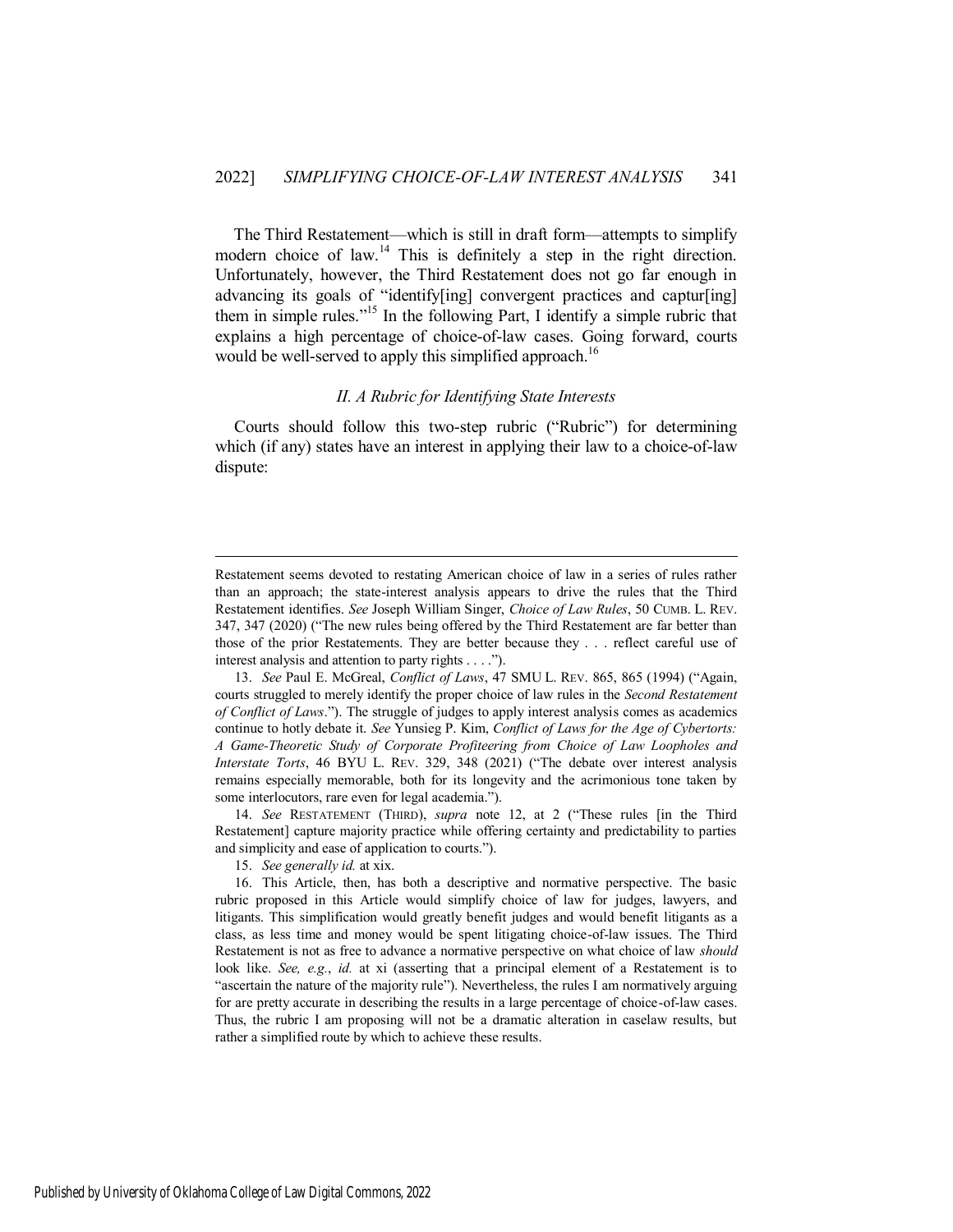- 1. If a domicile of a state is asking for his home-state law to apply, that state has an interest.
- 2. Identify the state whose law would apply under the approach outlined in the First Restatement.<sup>17</sup> If that state's law is preferred by the plaintiff<sup>18</sup> in the current litigation, that state has an interest.

This Rubric incorporates the two primary ways in which courts have traditionally identified state interests: a domicile-based approach and a contacts-based approach.<sup>19</sup> Step One considers the litigants' domicile (and the litigants' requested state law). Step Two employs a contacts-based approach. Tracing back to Judge Fuld's first judicial foray into state-interest analysis in  $Babcock$ , these two inquiries<sup>20</sup> have accounted for most judicial efforts to identify state interests in a choice-of-law dispute.<sup>21</sup>

This Rubric will not necessarily resolve all choice-of-law disputes. Under Step One, one or more states might have an interest, or no state might have an interest. Moreover, under Step Two, an additional state might have an interest (states can have an interest under both Step One and Step Two). Employing the terminology first coined by Professor Currie, the results of applying the Rubric can create either a "true conflict," a "false conflict," or an "unprovided-for" case.<sup>22</sup> In a true conflict, more than one state has an interest. In a false conflict, one (and only one) state has an interest. In an unprovidedfor case, no state has an interest.

19. *See* SYMEON C. SYMEONIDES, CHOICE OF LAW 271–72 (2016) (explaining that both territorial and domicile-based factors are important to modern choice-of-law approaches that require consideration of a state's interest).

20. The Third Restatement uses the terms "territorial connecting factors" and "personal connecting factors." *See* RESTATEMENT (THIRD), *supra* note 12, at xviii–xix ("One way of describing the choice-of-law revolution is as embodying the realization that other connecting factors matter too—other territorial factors, like the place of conduct, but also personal connecting factors like the parties' domicile.").

21. *See id.* at xviii.

22. *See* Anthony J. Colangelo, *Absolute Conflicts of Law*, 91 IND. L.J. 719, 728 (2016) (describing Currie's creation of the terminology).

<sup>17.</sup> *See supra* notes 2–6 and accompanying text.

<sup>18.</sup> By "plaintiff" here, I do not necessarily mean the party who filed suit (although that will usually be the case). Rather, "plaintiff" here means the party who is seeking relief from a court. The party who is content with the status quo is not the "plaintiff," regardless of which party initiates the litigation. Thus, for instance, consider a party who anticipates a civil suit against it but (for strategic reasons) initiates the litigation by filing suit for a declaratory judgment. This party is not a "plaintiff" for purposes of the choice-of-law Rubric. Rather, the party who will be asking the court to award it civil relief (damages or an injunction) is the "plaintiff."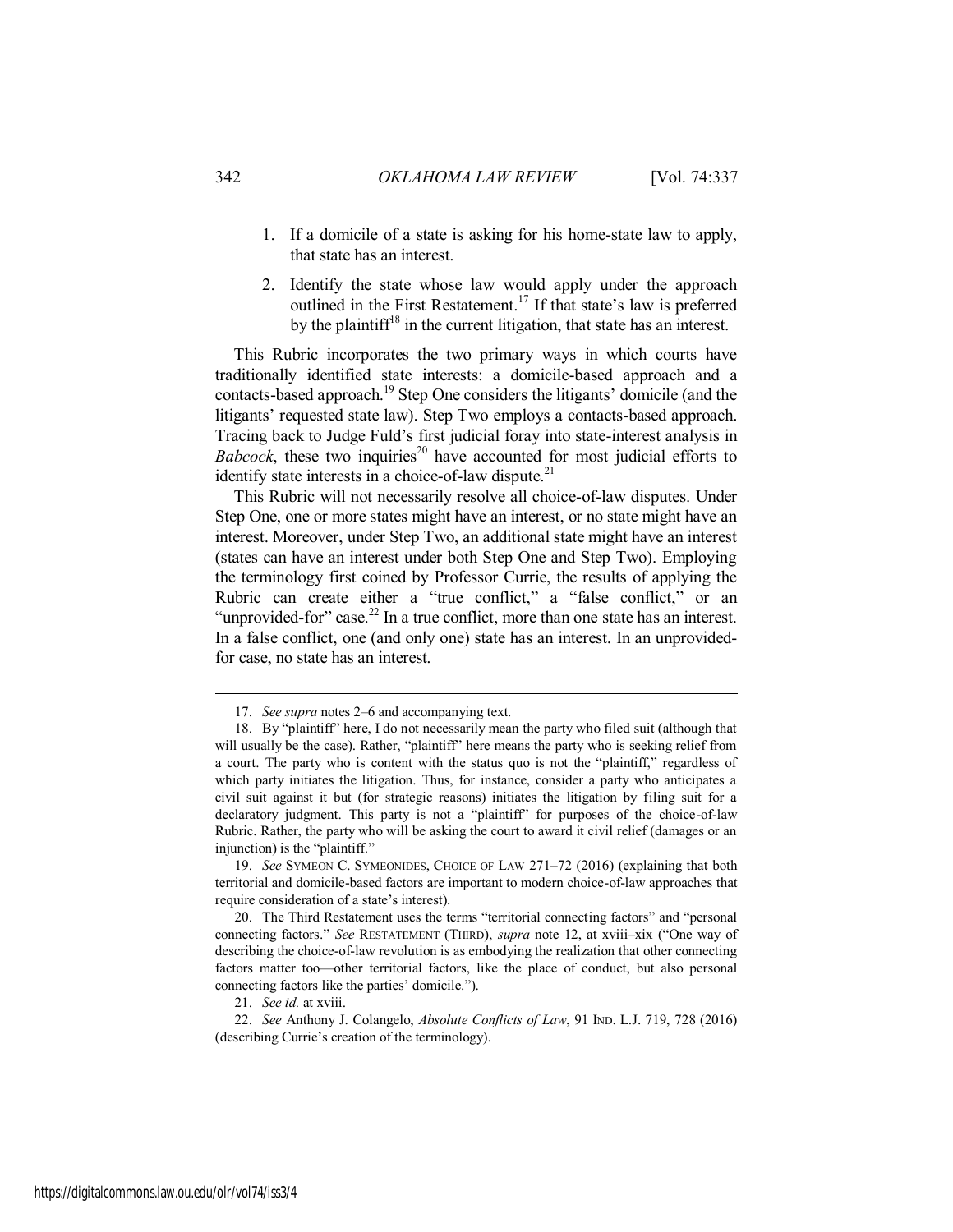A false conflict is easily resolved: Apply the law of the only state that has an interest in applying its law to this dispute.<sup>23</sup> True conflicts and unprovidedfor cases, however, have proven more difficult to resolve. A few states purport to weigh interests.<sup>24</sup> For example, California purports to weigh the impairment on each state's interest if its law is not applied.<sup>25</sup> Yet, this approach only works for true conflicts; in an unprovided-for case, there is no interest to weigh or impairment to compare. Professor Currie, however, argued that true conflicts and unprovided-for cases would require a tiebreaker.<sup>26</sup> Many jurisdictions have employed such a tiebreaker (either explicitly or implicitly), usually defaulting to either forum law (Currie's preference) or to the law that would be selected under the First Restatement's traditional approach.<sup>27</sup>

Thus, a jurisdiction employing the two-step Rubric will still need to determine what to do when the Rubric indicates that multiple states (or no states) have an interest. $^{28}$  Although this question is beyond the general scope of this Article, the conclusion in Part V advocates for a tiebreaker that defaults to the law that would be selected under the traditional territorial-

<sup>23.</sup> *See* Andrew D. Bradt, *Resolving Intrastate Conflicts of Laws: The Example of the Federal Arbitration Act*, 92 WASH. U. L. REV. 603, 615 (2015) ("In the language of interest analysis, that [circumstance] is a 'false conflict,' and represents an easy case.").

<sup>24.</sup> *See* LITTLE, *supra* note 2, at 338 ("[O]ther jurisdictions [besides New Jersey] have experimented with a balancing approach for resolving true conflicts . . . .").

<sup>25.</sup> *See* Patrick J. Borchers, *An Essay on Predictability in Choice-of-Law Doctrine and Implications for a Third Conflicts Restatement*, 49 CREIGHTON L. REV. 495, 496 (2016) ("Instead, California adopted the 'comparative impairment' solution—that is, applying the law of the state whose interests would be most impaired if it were not applied—for true conflicts.").

<sup>26.</sup> *See* Louise Weinberg, *A Radically Transformed Restatement for Conflicts*, 2015 U. ILL. L. REV. 1999, 2017 ("As gleaned from Currie's writings (and, as we shall see, from certain Supreme Court cases), the general rule is that the interested forum should apply its own law."); Scott A. Burr, *The Application of U.S. Antitrust Law to Foreign Conduct: Has Harford Fire Extinguished Considerations of Comity?*, 15 U. PA. J. INT'L BUS. L. 221, 232– 33 (1994) (explaining Currie's forum-law tiebreaker in true and unprovided-for cases).

<sup>27.</sup> *See* Michael S. Green, *The Return of the Unprovided-For Case*, 51 GA. L. REV. 763, 776–77 (2017) (listing Kentucky and Michigan as two states that seem to default to forum law for true conflicts).

<sup>28.</sup> Also, of course, a court employing the Rubric would have to determine which state's law would be applied under the First Restatement. Usually, this will be a straightforward exercise (the First Restatement is characterized by relatively simple, easy-toapply rules), but in some instances determining the First Restatement jurisdiction might be more difficult. *See, e.g.*, William M. Richman & David Riley, *The First Restatement of Conflict of Laws on the Twenty-Fifth Anniversary of Its Successor: Contemporary Practice in Traditional Courts*, 56 MD. L. REV. 1196, 1206 (1997).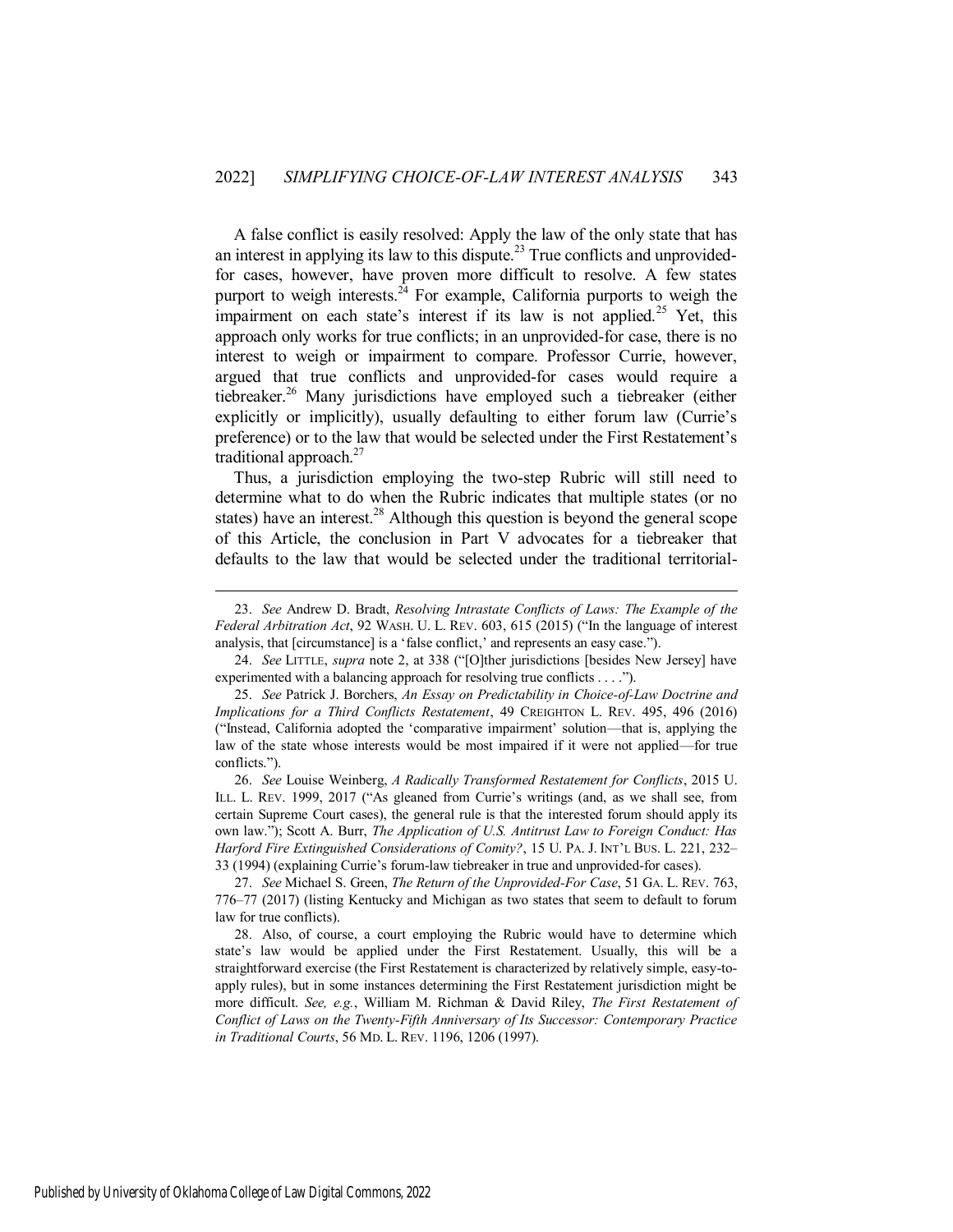based approach. There are a number of reasons favoring a tiebreaker (as opposed to a weighing or balancing approach). Amongst the tie-breaking candidates, using the law selected by the First Restatement makes the most sense.

Once a jurisdiction decides on a tie-breaking method, however, most choice-of-law disputes could be very easily resolved using the Rubric. This simplicity would be extremely valuable. As Dean William Prosser said decades ago, choice-of-law doctrine is a "dismal swamp, filled with quaking quagmires, and inhabited by learned but eccentric professors who theorize about mysterious matters in a strange and incomprehensible jargon. The ordinary court, or lawyer, is quite lost when engulfed and entangled in it."<sup>29</sup> The Rubric would have a disentangling effect, making choice of law much less dismal.

Moreover, the Rubric generates outcomes that are largely consistent with how courts decide choice-of-law cases. It just gets to those outcomes with fewer quagmires and less "incomprehensible jargon."<sup>30</sup> Part IV explores these results below.

#### *III. Explaining the Rubric*

<span id="page-8-0"></span>Under the Rubric, a state can have an interest pursuant to either a domicile-based approach or a contacts-based approach.

#### <span id="page-8-1"></span>*A. Step One: A Domicile-Based Approach*

Under the domicile-based approach, a state might have an interest in applying its law to a choice-of-law dispute if a party to the litigation is from that state. (Thus, for instance, Michigan may have an interest under the domicile-based approach if one of the parties is from Michigan.) In this scenario, the party will either ask for—or argue against—the application of his home state's law.<sup>31</sup> Under the Rubric, an interest exists when a party asks

<sup>29.</sup> William L. Prosser, *Interstate Publication*, 51 MICH. L. REV. 959, 971 (1953).

<sup>30.</sup> *See id.*

<sup>31.</sup> An interest analysis (indeed, all choice-of-law analyses) proceeds from the assumption that certain states' laws are being considered. This process of framing the horizontal choice-of-law dispute is almost always done by the parties: One party will argue that Michigan law applies, while the other will argue for Ohio law. Once the parties have framed the choice-of-law dispute, the judge's task is to pick either Michigan or Ohio law. When the judge uses an interest analysis to resolve this dispute, the judge's task is to identify whether Michigan or Ohio have an interest in having their law apply. Notice that the judge does not start with this question: "What are all of the states that are interested in applying their law to this dispute?" Rather, the parties (through argument) will frame the states whose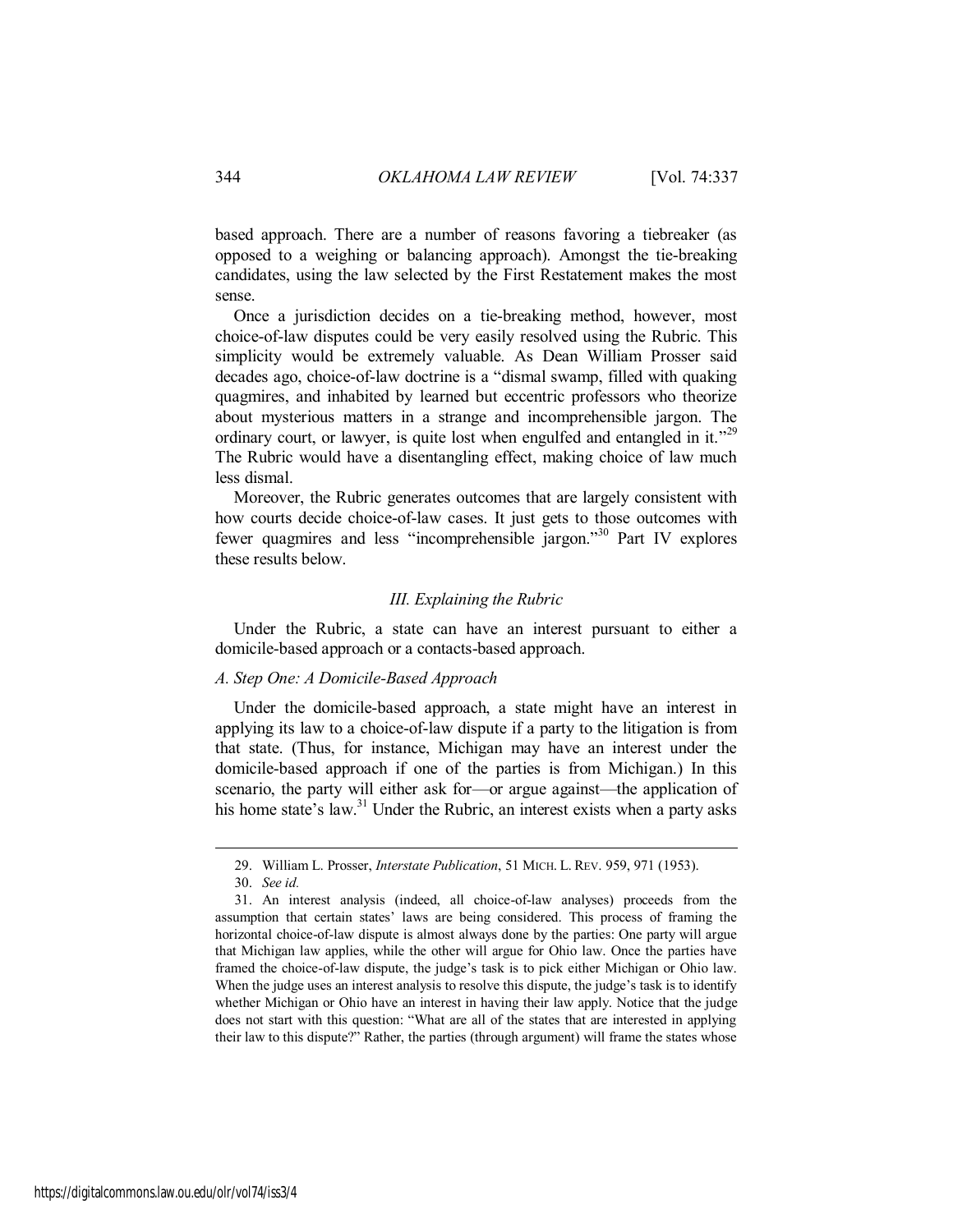for her home state's law to apply but not when a party argues against application of her home state's law.

#### <span id="page-9-0"></span>*1. Protect/Reward Theory (Match)*

Under the Rubric, if a party asks for her home state's law to apply, an interest is created. When there is a match between (1) the domicile of a party and (2) the law that party prefers, the state is interested because it wants to apply its law to benefit its domiciliary. This applies to either plaintiffs or defendants. Thus, if a plaintiff from Iowa asks for Iowa law to apply, Iowa has an interest in applying its law to reward or protect the Iowa party. Similarly, if a defendant from Nebraska asks for Nebraska law to apply, Nebraska has an interest in applying its law to protect the Nebraska party. Notice, then, that for each party, a domicile-based interest might be created if there is a match between that party's domicile and the law that party prefers in the choice-of-law dispute.

Determining that a state has an interest under the protect/reward (match) theory is uncontroversial and widely prevalent. $32$  There are countless examples of courts using this logic.<sup>33</sup>

32. *See* Jeffrey L. Rensberger, *Who Was Dick? Constitutional Limitations on State Choice of Law*, 1998 UTAH L. REV. 37, 44 ("Under the modern approach to choice of law, interest analysis, nothing is more significant to the question of which state's law should apply than the domicile of the parties.").

33. *See, e.g.*, Swanson v. Image Bank, Inc., 77 P.3d 439 (Ariz. 2003); Wallis v. Mrs. Smith's Pie Co., 550 S.W.2d 453 (Ark. 1977); Reich v. Purcell, 432 P.2d 727 (Cal. 1967); First Nat'l Bank v. Rostek, 514 P.2d 314 (Colo. 1973); Travelers Indem. Co. v. Lake, 594 A.2d 38 (Del. 1991); State Farm Mut. Auto. Ins. Co. v. Olsen, 406 So. 2d 1109 (Fla. 1981); Airgo, Inc. v. Horizon Cargo Transp., Inc., 670 P.2d 1277 (Haw. 1983); Seubert Excavators, Inc. v. Anderson Logging Co., 889 P.2d 82 (Idaho 1995); Nelson v. Hix, 522 N.E.2d 1214 (Ill. 1988); Fuerste v. Bemis, 156 N.W.2d 831 (Iowa 1968); Jagers v. Royal Indem. Co., 276

interests must be determined. What this means for an interest analysis under the domicilebased approach, then, is that a court will not start by looking at the domicile of the parties and then determining whether those states have an interest. Instead, a court will start with the states whose law the parties have asked the court to apply and then determine whether there is a domicile from those states. Thus, in the hypothetical above in which the judge must pick between Michigan or Ohio law, the fact that one of the parties is domiciled in Kansas would be inconsequential, because neither party is asking for the application of Kansas law. The critical question is whether either of the parties is domiciled in Michigan or Ohio, because those are the two states whose law the parties are asking for. In other words, the parties' framing of the choice-of-law dispute determines the states whose interests the court will consider in resolving a horizontal choice-of-law dispute. This explains the statement in the text that a "party will either ask for—or argue against—the application of his home state's law." The only parties whose domiciles matter are the litigants from a state whose law is being requested in the choice-of-law dispute.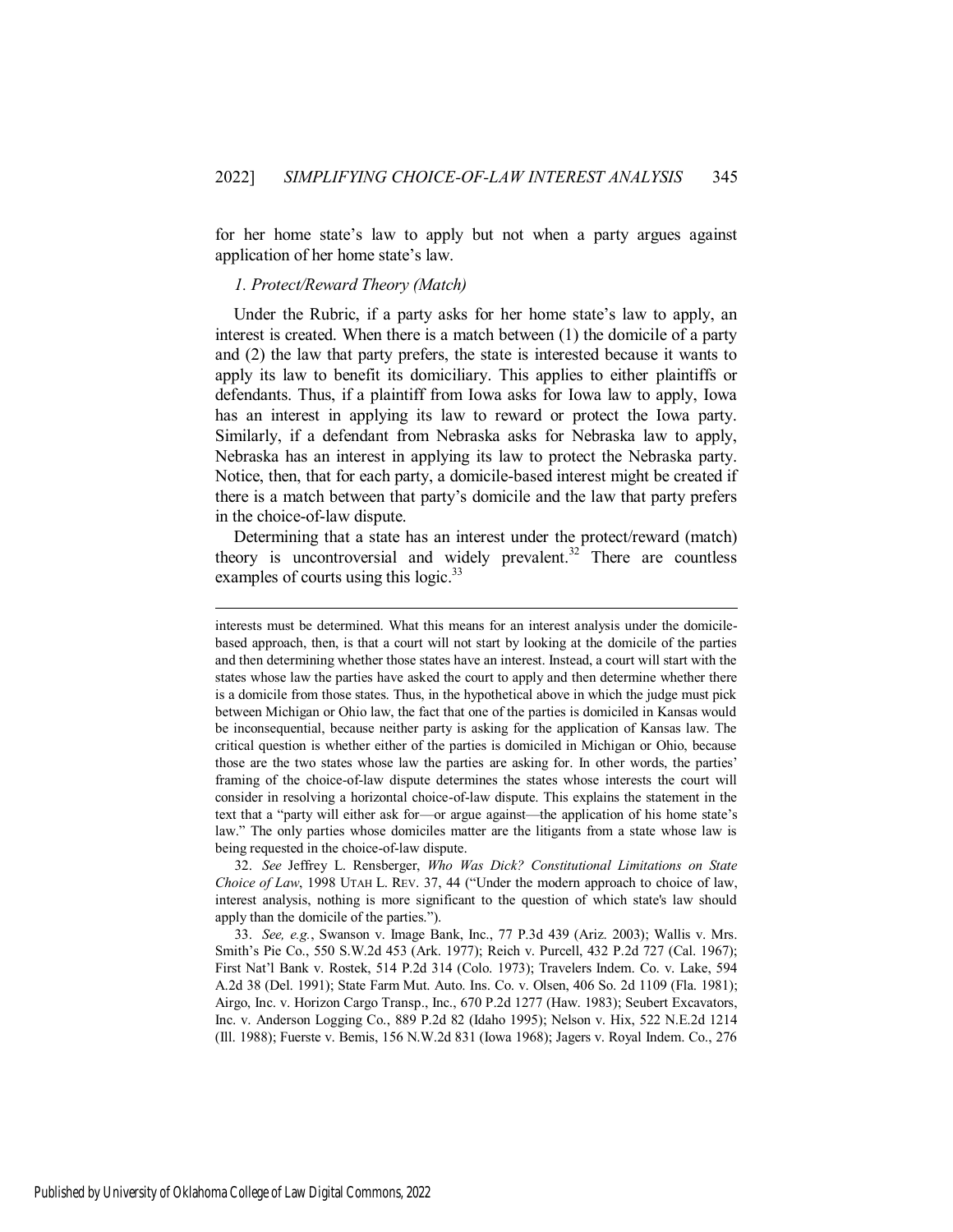## <span id="page-10-0"></span>*2. Punish Theory (Mismatch)*

When a party litigant resists application of his home state's law, this destroys the theoretical basis on which an interest is found pursuant to the protect/reward theory. When a plaintiff from Iowa asks for Iowa law, Iowa's interest is based on the notion that it is interested in Iowans getting the benefit of Iowa law. If the Iowa plaintiff, however, argues against the application of Iowa law, this same rationale does not work.

Nevertheless, courts have occasionally determined that a state has a domicile-based interest in applying its law *against* a home-state litigant. The most famous application of this reasoning was by Judge Fuld in *Neumeier v. Kuehner*. <sup>34</sup> In *Neumeier*, an automobile passenger brought suit in New York against the driver of the automobile for an accident that occurred in Ontario.<sup>35</sup> The plaintiff (guest-passenger) was a domiciliary of Ontario while the defendant-driver was a domiciliary of New York.<sup>36</sup> The defendant-driver claimed the protection of the Ontario guest statute.<sup>37</sup> The plaintiff resisted application of Ontario law, instead asking the court to apply New York law (which did not have a guest statute).<sup>38</sup>

The *Neumeier* case was a "mismatch" fact pattern: The Ontario plaintiff resisted Ontario law, while the New York defendant resisted New York law. Nevertheless, in concluding that Ontario law applied, Judge Fuld explained

So. 2d 309 (La. 1973); Collins v. Trius, Inc., 663 A.2d 570 (Me. 1995); Hartford Mut. Ins. Co. v. Bruchey, 238 A.2d 115 (Md. Ct. App. 1968); Pevoski v. Pevoski, 358 N.E.2d 416 (Mass. 1976); Kopp v. Rechtzigel, 141 N.W.2d 526 (Minn. 1966); Smith v. Church Mut. Ins. Co., 254 So. 3d 57 (Miss. 2018); Phillips v. Gen. Motors Corp., 2000 MT 55, 298 Mont. 438, 995 P.2d 1002; Heinze v. Heinze, 274 N.W.2d 465 (Neb. 2007); Dictor v. Creative Mgmt. Servs., LLC, 223 P.3d 332 (Nev. 2010); Lessard v. Clarke, 736 A.2d 1226 (N.H. 1999); Mellk v. Sarahson, 49 N.J. 226 (N.J. 1967); Terrazas v. Garland & Loman, Inc., 142 P.3d 374 (N.M. Ct. App. 2006); Shaw v. Carolina Coach, 918 N.Y.S.2d 120 (N.Y. App. Div. 2011); Braxton v. Anco Elec., Inc., 409 S.E.2d 914 (N.C. 1991); Mager v. Mager, 197 N.W.2d 626 (N.D. 1972); Fox v. Morrison Motor Freight, Inc., 267 N.E.2d 405 (Ohio 1971); Brickner v. Gooden, 1974 OK 91, 525 P.2d 632; Casey v. Manson Constr. & Eng'g Co., 428 P.2d 898 (Or. 1967); Kuchinic v. McCrory, 222 A.2d 897 (Pa. 1966); Najarian v. Nat'l Amusements, Inc., 768 A.2d 1253 (R.I. 2001); Boone v. Boone, 546 S.E.2d 191 (S.C. 2001); Brazones v. Prothe, 489 N.W.2d 900 (S.D. 1992); Hataway v. McKinley, 830 S.W.2d 53 (Tenn. 1992); Toyota Motor Co. v. Cook, 581 S.W.3d 278 (Tex. App. 2019); State ex rel. S.O. v. H.O., 2005 UT App 393, 122 P.3d 686; State Farm Mut. Auto. Ins. Co. v. Gillette, 2002 WI 31, 251 Wis. 2d 561, 641 N.W.2d 662.

<sup>34. 286</sup> N.E.2d 454 (N.Y. 1972).

<sup>35.</sup> *Id.* at 455.

<sup>36.</sup> *Id.*

<sup>37.</sup> *Id.*

<sup>38.</sup> *See id.* at 455–56.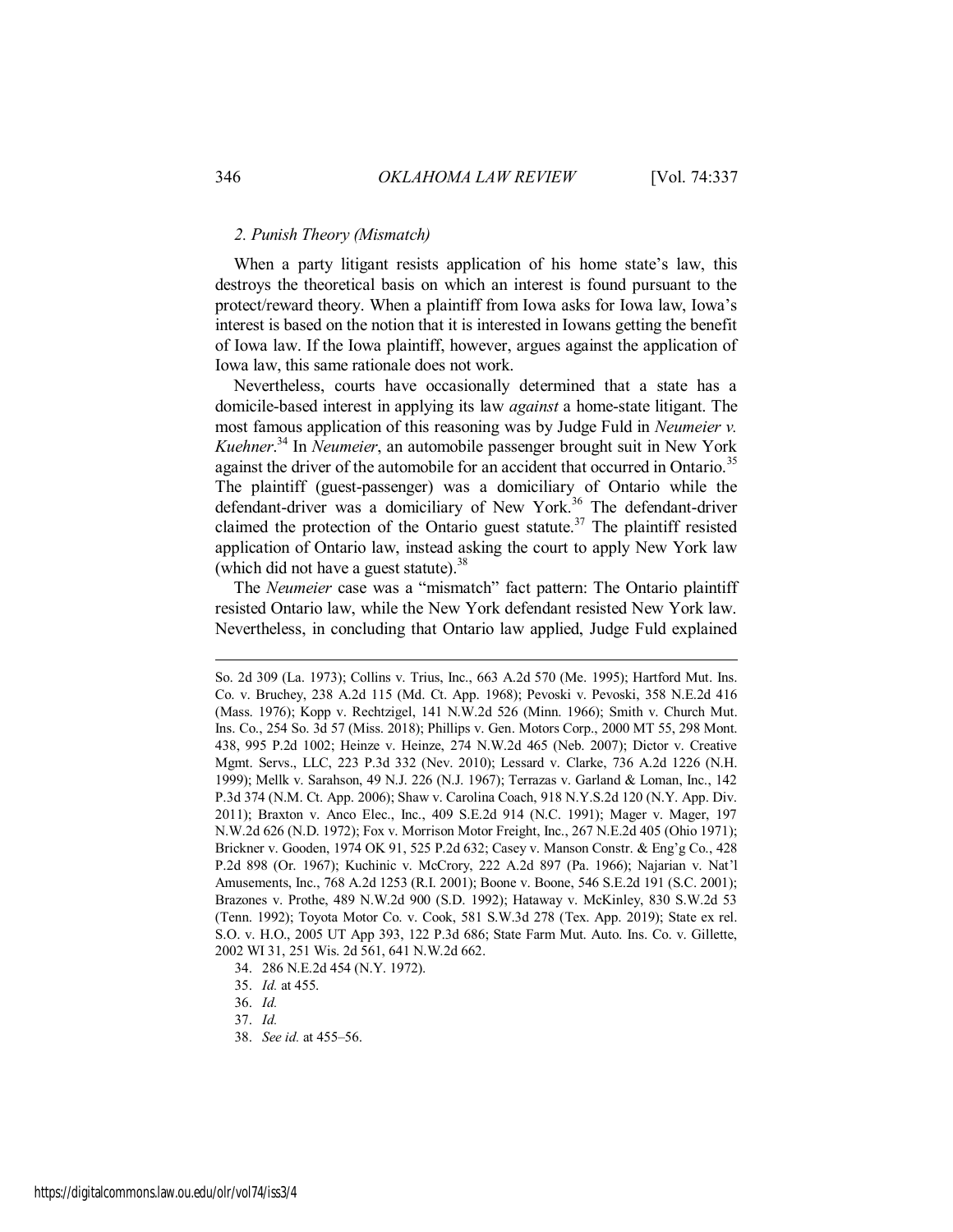that Ontario had a domicile-based interest: namely, to apply its pro-defendant guest statute *against* an Ontario plaintiff-passenger so as to punish the "ungrateful guest<sup>[]</sup>."<sup>39</sup> Ontario's interest was not based on applying its rule to help a domiciliary, but rather to punish the domiciliary for his behavior.<sup>40</sup>

In my perspective, Judge Fuld's use of the punish theory in *Neumeier* was ridiculous. Most courts seem to agree: It is very hard to find cases employing the punish theory against a plaintiff.<sup>41</sup> The punish theory is somewhat more plausible, however, when it is employed against defendants. For instance, in DeLoach v. Alfred,<sup>42</sup> the Arizona Supreme Court reasoned that Arizona had an interest in applying Arizona's shorter statute of limitations against Arizona defendants who had caused an accident in Tennessee.<sup>43</sup> The intermediate appellate court had reasoned that Arizona lacked an interest because the Arizona statute of limitations would work in favor of the California plaintiff and to the detriment of the Arizona defendant.<sup>44</sup> The Arizona Supreme Court, however, employed the punish theory to explain why Arizona was interested in applying its law against the Arizona defendant: "Arizona courts have long recognized that . . . holding tortfeasors accountable . . . advances the important interest in deterring wrongful conduct. . . . Thus the policy of deterrence extends to providing a forum for redress against Arizona defendants for their negligent conduct outside the state."<sup>45</sup>

Although the punish theory is more plausible when applied against defendants ("don't engage in this behavior, citizens, regardless of where it happens"), it is still rejected much more frequently than it is used.<sup>46</sup> Thus, when a defendant resists the application of his home state's law, courts most

<sup>39.</sup> *Id.* at 455.

<sup>40.</sup> In *Neumeier*, the plaintiff's punishment under Ontario's guest statute was warranted because of the plaintiff's temerity in attempting to recover for injuries (his death) from a person who, after all, was giving him a free ride. *See id.* at 455–56.

<sup>41.</sup> There are a few. *See, e.g.*, Schultz v. Boy Scouts of America, Inc., 480 N.E.2d 679, 687 (N.Y. 1985) (explaining that New Jersey had an interest in applying its pro-defendant charitable immunity doctrine *against* plaintiffs from New Jersey because it "further[ed] that State's interest in enforcing the decision of its domiciliaries to accept the burdens as well as the benefits of that State's [charitable immunity rule]").

<sup>42. 960</sup> P.2d 628 (Ariz. 1998).

<sup>43.</sup> *Id.* at 629, 632 ("Thus the policy of deterrence extends to providing a forum for redress against Arizona defendants for their negligent conduct outside the state.").

<sup>44.</sup> *Id.* at 631.

<sup>45.</sup> *Id.* at 632.

<sup>46.</sup> *See, e.g.*, Erwin v. Thomas, 506 P.2d 494, 496 (Or. 1973) ("However, it is stretching the imagination more than a trifle to conceive that the Oregon Legislature was concerned about the rights of all the nonresident married women in the nation whose husbands would be injured outside of the state of Oregon.").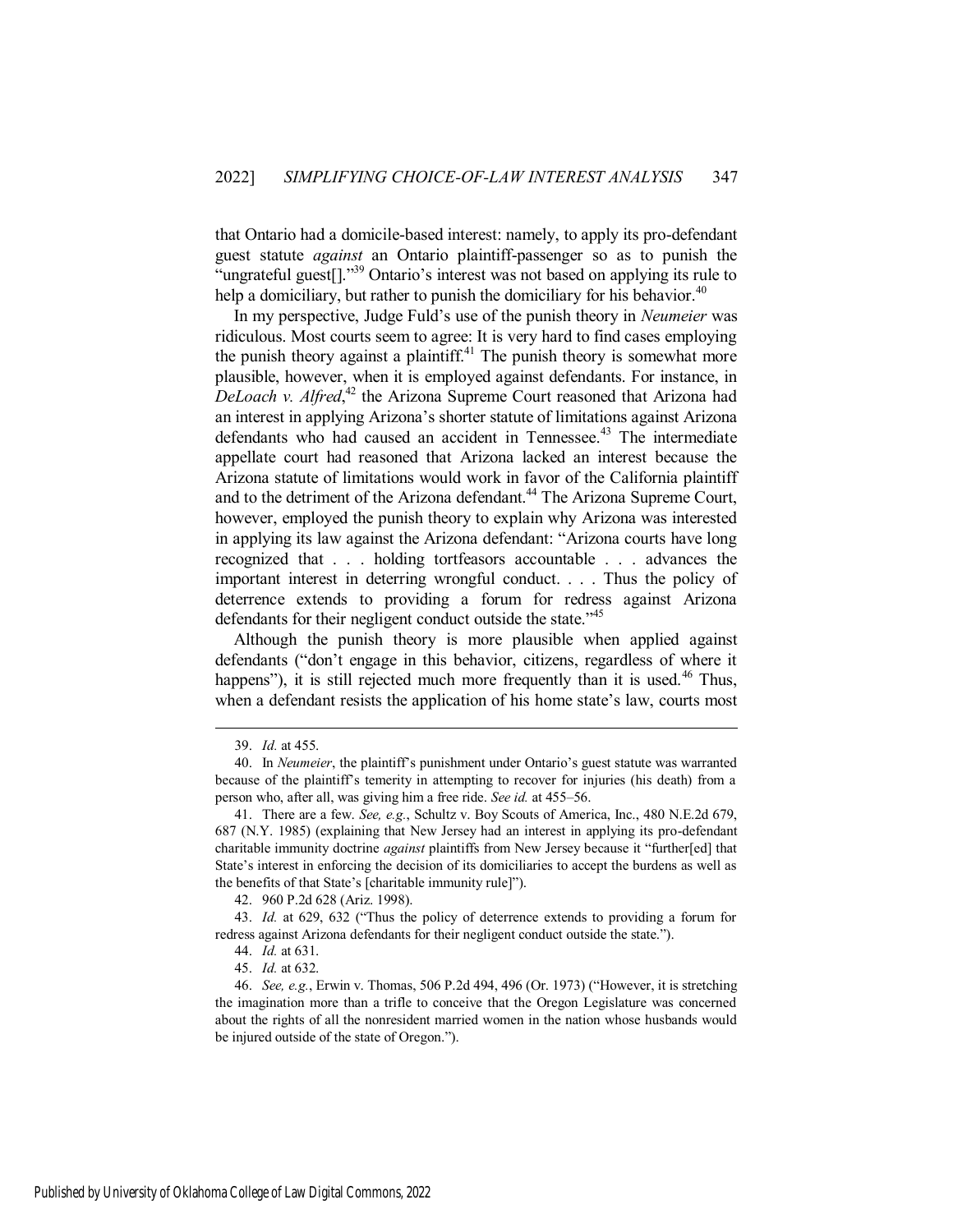frequently conclude that no interest is created under this "mismatch." Despite the punish theory's decreasing application, there are still a small minority of cases that have used the theory to conclude that a state has an interest in applying its law against the home-state defendant.<sup> $47$ </sup>

Considering the punish theory as it applies to both plaintiffs and defendants, then, courts have overwhelmingly rejected this basis for concluding that a state has an interest.<sup>48</sup>

Moreover, in the few instances in which courts have used the punish theory, its application has often been inconsistent and illogical. In *Neumeier*, Judge Fuld reasoned that Ontario had an interest in applying its law to punish an Ontario plaintiff.<sup>49</sup> In the same case, however, the New York defendant also resisted application of his home state's law.<sup>50</sup> Despite using the punish theory to find an Ontario interest, Judge Fuld did not even consider whether the punish theory could be used to determine that New York had an interest in applying its law against a New York defendant.<sup>51</sup>

Courts infrequently use the domicile-based punish theory for finding an interest.<sup>52</sup> When applied, the rationale underlying the theory is suspect. Moreover, it is difficult to discern why the theory is used in some instances but rejected in others (sometimes even in the same case). For these reasons, I have excluded the punish theory as a route by which a court can find an interest under a domicile-based approach. The goal of the Rubric is to simplify choice-of-law disputes. The small set of cases employing the punish theory are an easy sacrifice to make toward the goal of simplification.

<span id="page-12-0"></span><sup>47.</sup> *See, e.g*., *DeLoach*, 960 P.2d 628 (Ariz. 1998); Smith v. I-Flow Corp., 753 F. Supp. 2d 744 (D.C. Ill. 2010) (noting "there is little precedence on this issue" of applying the law for defendant's domicile against him).

<sup>48.</sup> *See supra* notes 41, 46 and accompanying text.

<sup>49.</sup> Neumeier v. Kuehner, 286 N.E.2d 454, 455 (N.Y. 1972).

<sup>50.</sup> *Id.*

<sup>51.</sup> This argument would have been the one that the Arizona Supreme Court used in *DeLoach* in finding that Arizona had a deterrence interest in applying its pro-plaintiff rules against a home-state litigant. As discussed in this Article, the *DeLoach* argument seems much more persuasive than the argument that Judge Fuld used in *Neumeier* to determine that Ontario had an interest.

<sup>52.</sup> *See supra* note 48.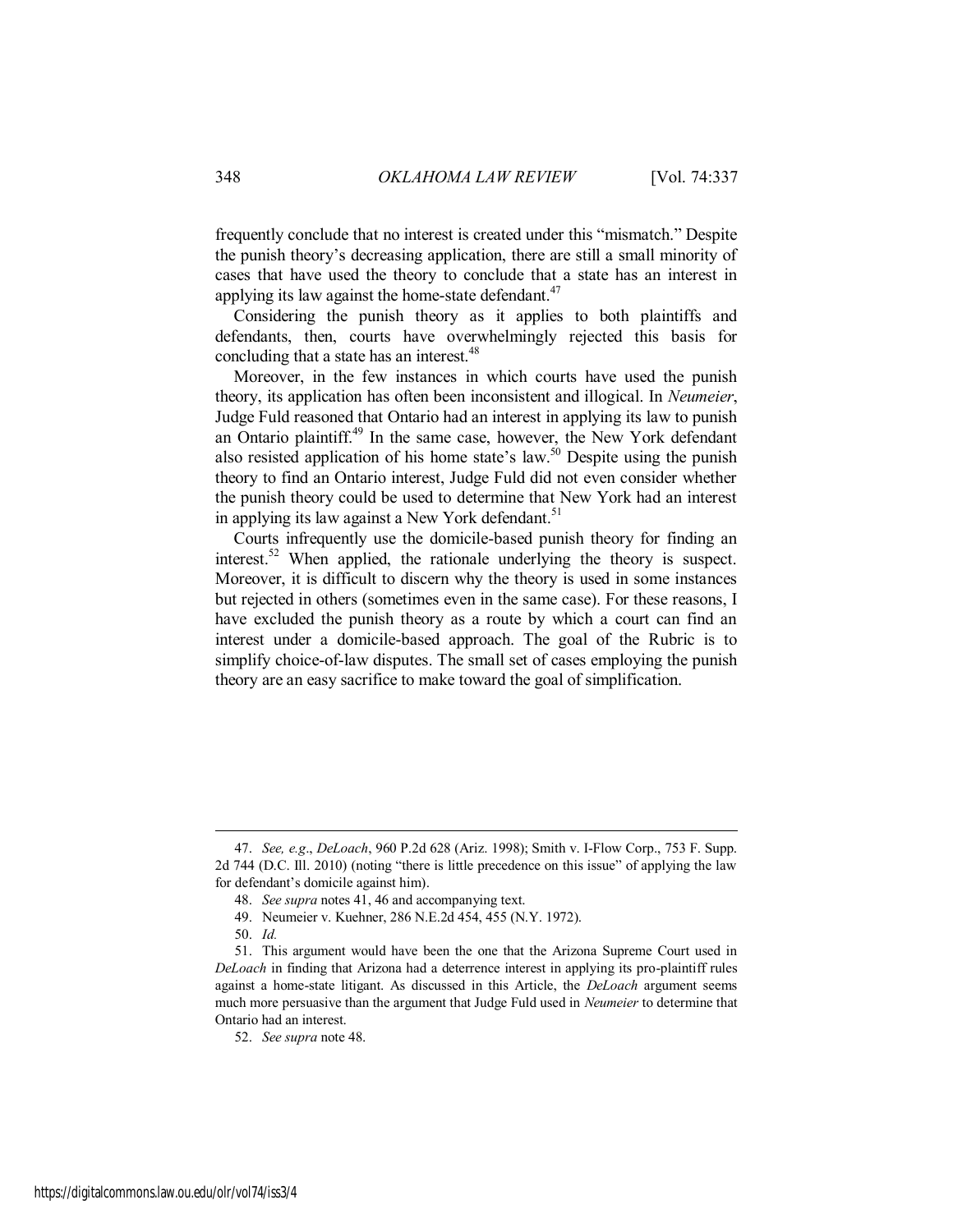# *B. Step Two: A Contacts-Based Approach*

Modern choice of law holds that it is important to ascertain the interests that states have in applying their law to a dispute.<sup>53</sup> But modern choice of law does not completely reject the contacts-based approach of the First Restatement. Instead, modern choice of law recognizes that territorial contacts—*where* events in the dispute happened—can still be important to resolving a choice-of-law dispute.<sup>54</sup> These contacts, however, are not the end of the analysis (as they were under the First Restatement). Instead, these contacts are a means to an end: A territorial contact is important because it might trigger a state interest.<sup>55</sup>

Here again, judicial acceptance of the notion that territorial contacts might create an interest can be traced back to Judge Fuld.<sup>56</sup> In *Babcock v. Jackson*, the tort injury had occurred in Ontario.<sup>57</sup> Judge Fuld, however, concluded that this contact did not create an interest because of the type of Ontario law that was involved in the specific horizontal choice-of-law dispute before the court:

It is hardly necessary to say that Ontario's interest is quite different from what it would have been had the issue related to the manner in which the defendant had been driving his car at the time of the accident. . . . In such a case, it is appropriate to look to the law of the place of the tort so as to give effect to that jurisdiction's interest in regulating conduct within its borders, and it would be almost unthinkable to seek the applicable rule in the law of some other place.<sup>58</sup>

Judge Fuld's observation in *Babcock* is intuitive, and it has proven to be extremely influential. A contact may or may not create an interest, depending

<sup>53.</sup> *See supra* note 7 and accompanying text.

<sup>54.</sup> *See* Graham C. Lilly & Molly Bishop Shadel, *When Privilege Fails: Interstate Litigation and the Erosion of Privilege Law*, 66 ARK. L. REV. 613, 642 (2013) (arguing that a choice-of-law approach must value both territorial and domicile interests in order to survive).

<sup>55.</sup> *See* Babcock v. Jackson, 191 N.E.2d 279, 283 (N.Y. 1963) ("Justice, fairness, and the 'best practical result' may best be achieved by giving controlling effect to the law of the jurisdiction which, because of its relationship or contact *with the occurrence* or the parties, has the greatest concern with the specific issue raised in the litigation." (emphasis added) (citation omitted)).

<sup>56.</sup> *Id.* at 280, 283.

<sup>57.</sup> *Id.* at 280.

<sup>58.</sup> *Id.* at 284.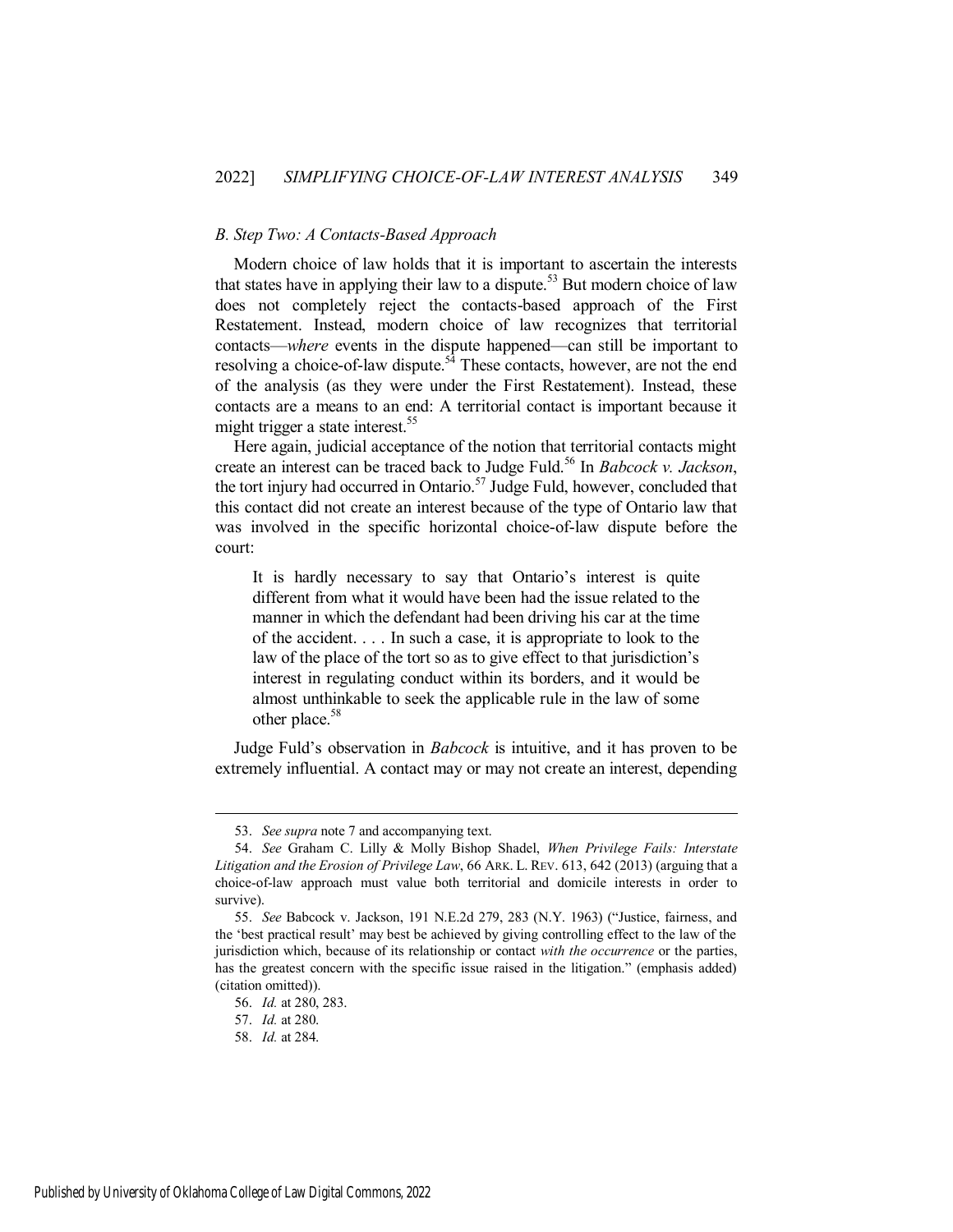on the type of law involved in the choice-of-law dispute. But which type of laws create contact-based interests, and which do not?

In answering this question, courts have frequently distinguished between "conduct-regulating" rules and "loss-allocating" rules.<sup>59</sup> Conduct-regulating rules are thought to create contact-based state interests, whereas lossallocating rules do not.<sup>60</sup>

The Third Restatement wholly adopts this framework (at least for torts).<sup>61</sup> Moreover, the Third Restatement goes one step further by attempting to provide a list classifying laws as either conduct-regulating or lossallocating. $62$ 

I certainly applaud this ambitious attempt at clarifying the law. However, for reasons explained below, I believe the Third Restatement's attempt to classify laws as either conduct-regulating or loss-allocating is misguided both analytically and practically.

The Rubric incorporates the basic concept that a contact may or may not create an interest, depending upon the type of law involved. Under the Rubric, however, it is necessary to ask only one question: Does the state where the relevant contact occurred have a law favored by the plaintiff in the current horizontal choice-of-law dispute? If so, an interest is created. (That is, the law is "conduct-regulating.") If not, no interest is created. (That is, the law is "loss-allocating.")

Another question remains: Which contact(s) count? Under the First Restatement, *one* relevant contact was identified. For torts, it was the place of

61. *See* RESTATEMENT (THIRD), *supra* note 12, at xix–xxii (explaining the decision to rely heavily on the conduct-regulating/loss-allocating distinction).

<sup>59.</sup> John T. Cross, *The Conduct-Regulating Exception in Modern United States Choiceof-Law*, 36 CREIGHTON L. REV. 425, 425–26 (2003) ("[A] review of cases across the nation reveals that courts across the land treat conduct-regulating rules differently than lossallocating rules in the choice-of-law process."); *see also* Wendy Collins Perdue, *A Reexamination of the Distinction Between "Loss-Allocating" and "Conduct-Regulating Rules*," 60 LA. L. REV. 1251, 1251 (2000) ("The basic rule is, as to laws that are conductregulating, to apply the law of the place of conduct, and, as to laws that are loss-allocating and the parties are from the same state, to apply the law of the common domicile.").

<sup>60.</sup> *See* Cross, *supra* note 59, at 431 ("[The state where the tort occurred] clearly has an 'interest' in applying its conduct-regulating rules to all conduct that occurs within its borders."); *see also id.* at 433 n.28 (noting that, where only one party is from a state, that state will have an interest in applying its loss-allocating rules "*only* if the law benefits its resident, or in the less-common case where the law hurts its resident and the state specifically wants to punish its resident in a case of this sort" (emphasis added)).

<sup>62.</sup> *See id.* §§ 6.01–.03.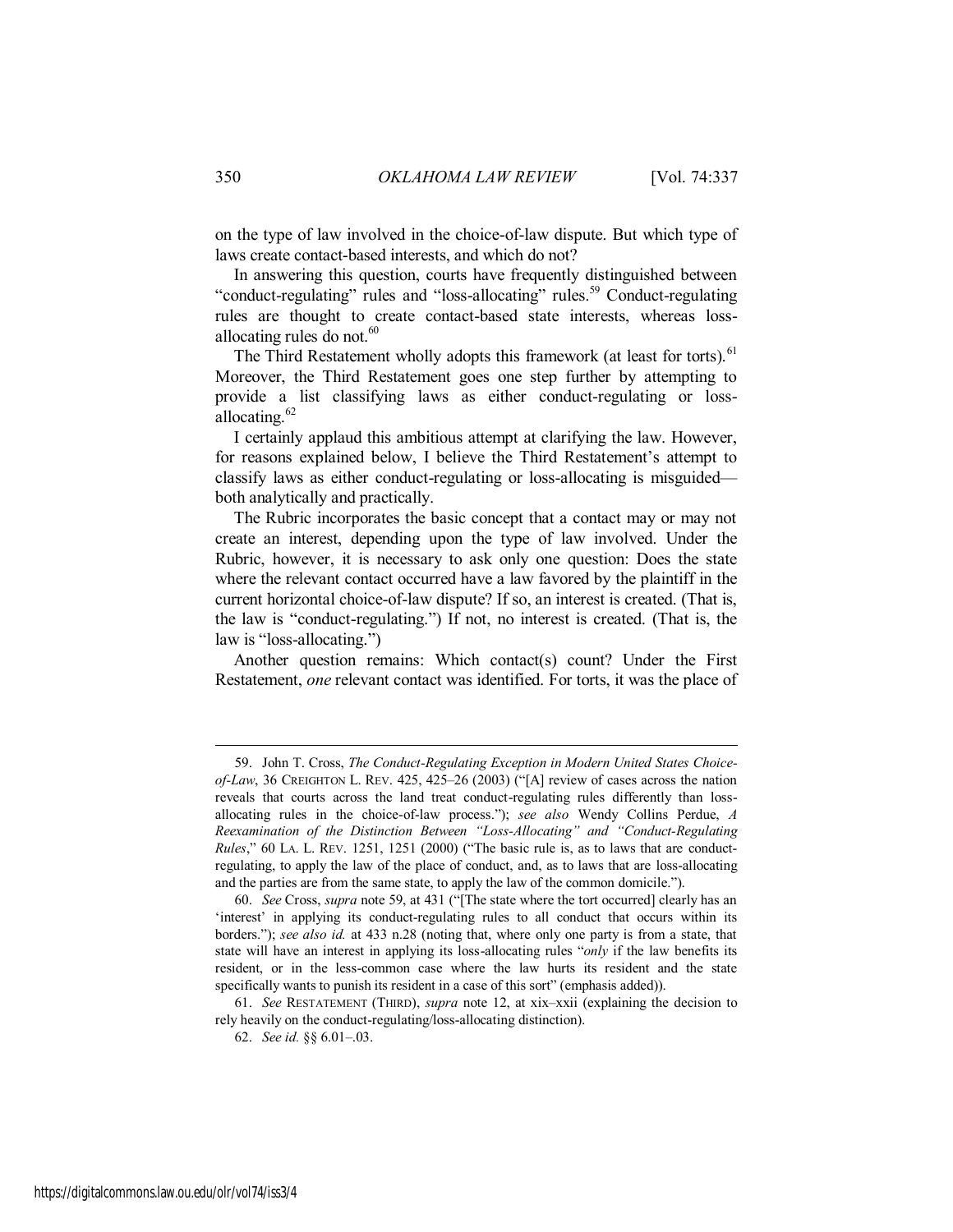injury.<sup>63</sup> For contracts, it was either the place of contracting or place of performance, depending on the type of dispute before the court. $64$ 

The Second Restatement thoroughly rejected the notion that a choice-oflaw dispute should be resolved considering one—and only one—contact. Instead, the Second Restatement listed a plethora of contacts that might be important for any particular case.<sup>65</sup> For torts, the list included the place of injury, the place of the tortious conduct, and the place where the relationship between the parties was centered.<sup>66</sup> For contracts, the list included the place of contracting, the place of negotiation, the place of performance, and the location of the contract's subject matter.<sup>67</sup>

The Third Restatement (at least, portions of the Third Restatement for which there is a preliminary draft) is somewhere between the First and Second Restatements. For torts, the Third Restatement considers both the place of wrong and the place of injury.<sup>68</sup> For cases in which those occur in different states (a relatively rare phenomenon, generally speaking, but one that is more likely to trigger a choice-of-law dispute), the Third Restatement has a preference for the law of the state of bad conduct. $69$  However, this preference can, in certain circumstances, be negated in favor of the law of the place of injury—if that is the result that the plaintiff prefers.<sup>70</sup>

Under the Rubric that I propose, a court need consider only one contact to resolve a choice-of-law dispute. And, as discussed below, that contact will be

64. *See id.* § 358.

65. *See* RESTATEMENT (SECOND) OF CONFLICT OF LAWS § 145(2) (AM. L. INST. 1971) (listing multiple relevant contacts in a torts dispute).

<sup>63.</sup> Technically, the First Restatement used the "law of the place of wrong" for torts. *See, e.g.*, RESTATEMENT (FIRST) OF CONFLICT OF LAWS § 378 (AM. L. INST. 1934) ("The law of the place of wrong determines whether a person has sustained a legal injury."). The place of wrong was defined as the place "where the last event necessary to make an actor liable for an alleged tort takes place." *Id.* § 377. Under this definition, the place of "wrong" would almost always be the place where the plaintiff suffered injury. *See id.* § 377 n.1 ("Except in the case of harm from poison, when a person sustains bodily harm, the place of wrong is the place where the harmful force takes effect upon the body."). In this sense, the "place of wrong" was an unfortunate name for the concept that the First Restatement authors were expressing, because it suggested that the place where the defendant acted—rather than the place where the plaintiff received injury—was controlling. For this reason, I have described the First Restatement rule as the "place of injury" in this Article.

<sup>66.</sup> *Id.* 

<sup>67.</sup> *See id.* § 188 (listing relevant contacts in a contracts dispute).

<sup>68.</sup> The somewhat complicated way that the Third Restatement takes into consideration both the place of injury and wrong will be discussed more fully in Part IV of this Article.

<sup>69.</sup> *See* RESTATEMENT (THIRD), *supra* note 12, § 6.08(1).

<sup>70.</sup> *Id.* § 6.08(2).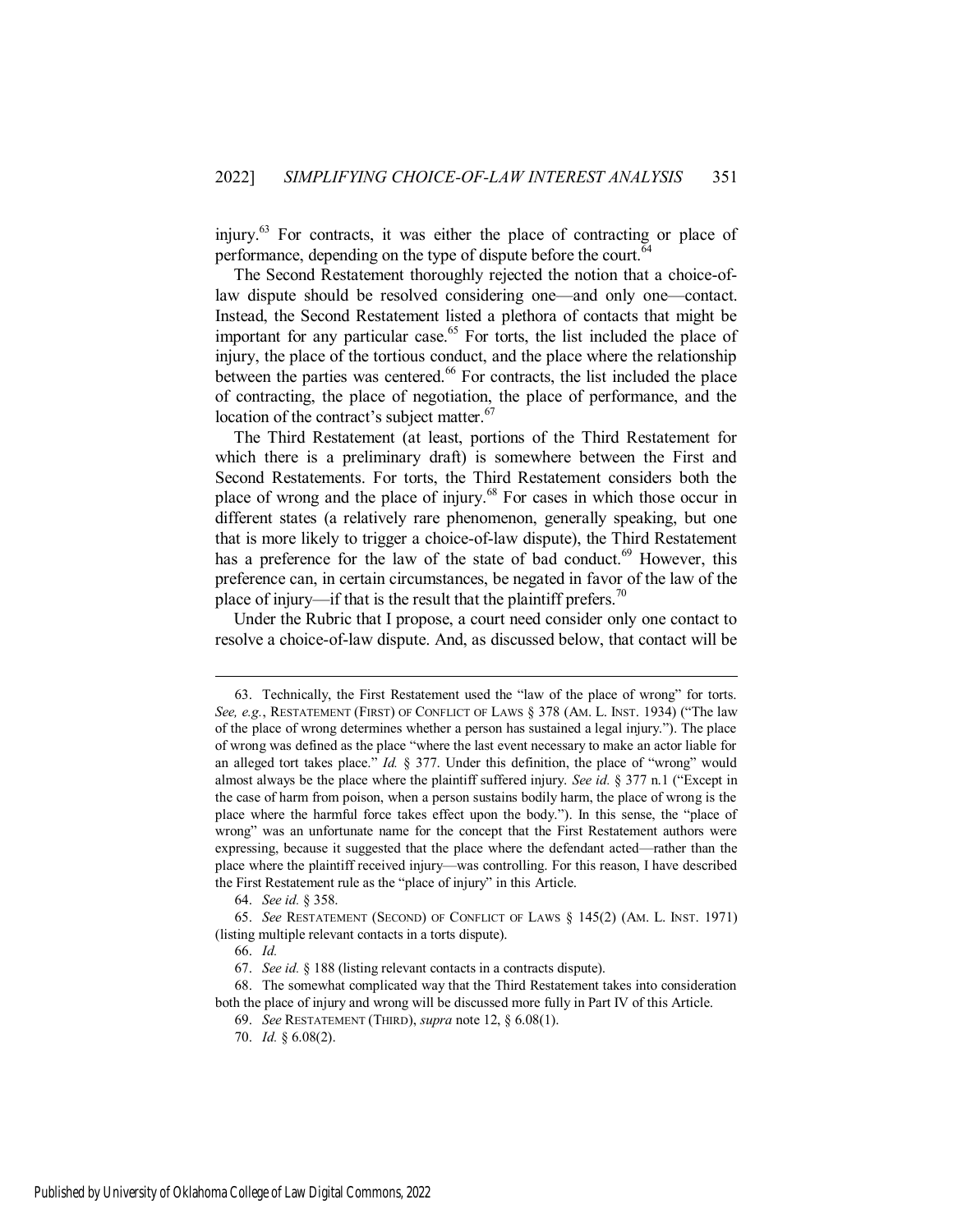the contact deemed important by the First Restatement. This mostly comports with what courts have been doing; any infidelity to the caselaw (and it is minor) is worth the gains in simplicity.

#### <span id="page-16-0"></span>*1. Which Contact(s) Count?*

In identifying one territorial contact as the controlling determination for resolving choice of law, the First Restatement placed a premium on clarity and ease of application.<sup>71</sup> The Second Restatement was a reaction to the perceived failings of the First Restatement.<sup>72</sup> At the time, the "inflexible" nature of the First Restatement's rules was thought to be the problem.<sup>73</sup> As such, the Second Restatement provides an approach to resolving choice of law; this approach is malleable enough that courts are often free to resolve a choice-of-law dispute in a variety of ways under the guise of the Second Restatement.<sup>74</sup>

With the Third Restatement, the pendulum seems to be swinging back towards the First Restatement's "rules" and away from the Second Restatement's "approach."<sup>75</sup> As part of this process, there seems to be a reevaluation of the inflexible "problem" associated with the First Restatement that was in need of fixing. Perhaps the First Restatement problem was not so much the rules-based approach to restating choice of law, but rather that those rules were asking the wrong questions and, thus, getting the wrong answers.

Thus, one way to understand the Third Restatement's mission is that it attempts to take the learning from modern choice of law—the primary one being that choice of law must analyze whether states have an interest in having their law apply—and to capture these insights in the form of rules.

<sup>71.</sup> *See* Ankur Mandhania, *Second-Order Choice of Law in Bankruptcy*, 89 N.Y.U. L. REV. 739, 763 (2014) ("Additionally, the Restatement (First) is particularly useful because the rules are notoriously clear and direct . . . .").

<sup>72.</sup> *See* John R. Leathers, *Choice of Law in Kentucky*, 87 KY. L.J. 583, 586–87 (1999) (describing how the perceived failings of the First Restatement influenced the direction of the Second Restatement).

<sup>73.</sup> *See* Symeon C. Symeonides, *The ALI's Complex Litigation Project: Commencing the National Debate*, 54 LA. L. REV. 843, 856 (1994) ("The rules of the first Restatement were too rigid and mechanical, leaving no room for evolution.").

<sup>74.</sup> *See* Erin A. O'Hara & Larry E. Ribstein, *From Politics to Efficiency in Choice of*  Law, 67 U. CHI. L. REV. 1151, 1183–84 (2000) (describing how the "baseline presumptions" of the Second Restatement sanction "whatever the courts want to do").

<sup>75.</sup> *See* Robert A. Sedler, *Choice of Law in Conflicts Torts Cases: A Third Restatement or Rules of Choice of Law?*, 75 IND. L.J. 615, 615 (2000) ("A major impetus behind the proposal for a third conflicts restatement is the purported uncertainty and lack of predictability in American conflicts law today.").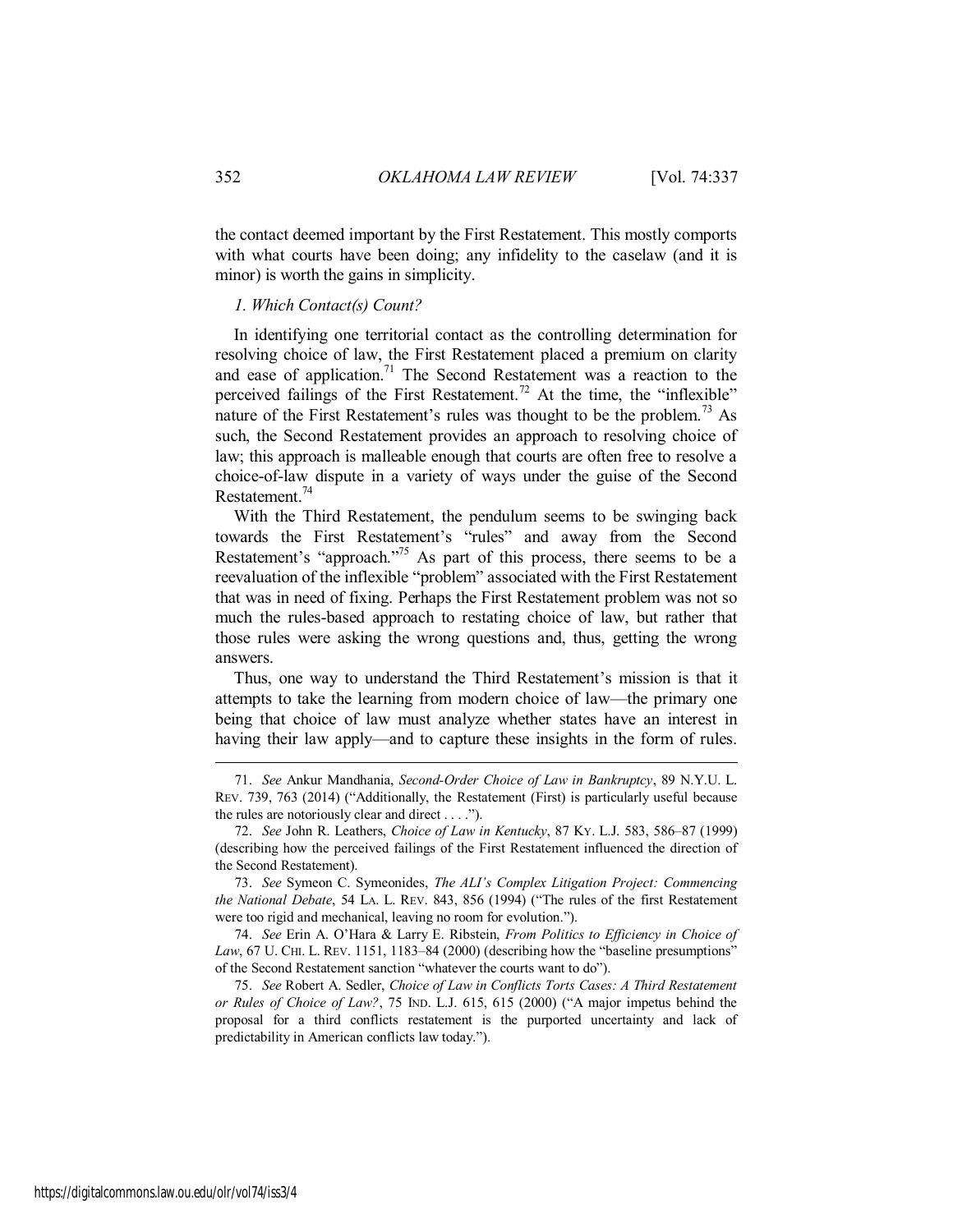That is also the mission of this Article. This mission is best served by limiting a contacts-based analysis to one contact only.

It is important to remember that the contacts considered here are only a means to an end. Under the First Restatement, identifying the state where the relevant contact occurred resolved the choice-of-law dispute.<sup>76</sup> Here, contacts are considered as a means to determine whether the state in which the contact occurred has an interest in having its law apply. But this analysis (Step Two under the Rubric) is only *one* of the ways by which a state interest might be found.

Thus, focusing only on one contact does not bring choice of law back to the "old" days where choice-of-law analysis depended solely on identifying the state where the relevant contact occurred. Here, the contact is important because it might (or might not) create a state interest. But the contacts-based approach is only one of the ways by which a state interest might be determined (the domicile-based approach being the other). Using one contact only will not make choice of law "mechanical" or "formulistic." It just makes the contact-based approach for identifying a state interest much easier for courts to apply.

Expanding the list of relevant contacts from one to many makes choice of law more difficult. If there are multiple contacts to consider in each case, and if those contacts occur in different states, are those contacts to be weighted? If not weighted, the number of states who might have an interest in the litigation will be expanded. This will create more true-conflicts cases in which more than one state has an interest. True conflicts are the hardest type of case to resolve.<sup>77</sup> Anything that increases the number of true conflicts makes choice of law more difficult.

It is true, of course, that more than one contact might trigger state interests in any particular dispute. For instance, in a product liability suit, the state where the product was designed might have an interest in having its law

<sup>76.</sup> *See* LITTLE, *supra* note 2, at 167.

<sup>77.</sup> *See* Michael S. Green, *The Return of the Unprovided-For Case*, 51 GA. L. REV. 763, 776 (2017) ("Although all interest analysis approaches generally come to the same conclusion about false conflicts, they disagree about how true conflicts should be resolved.").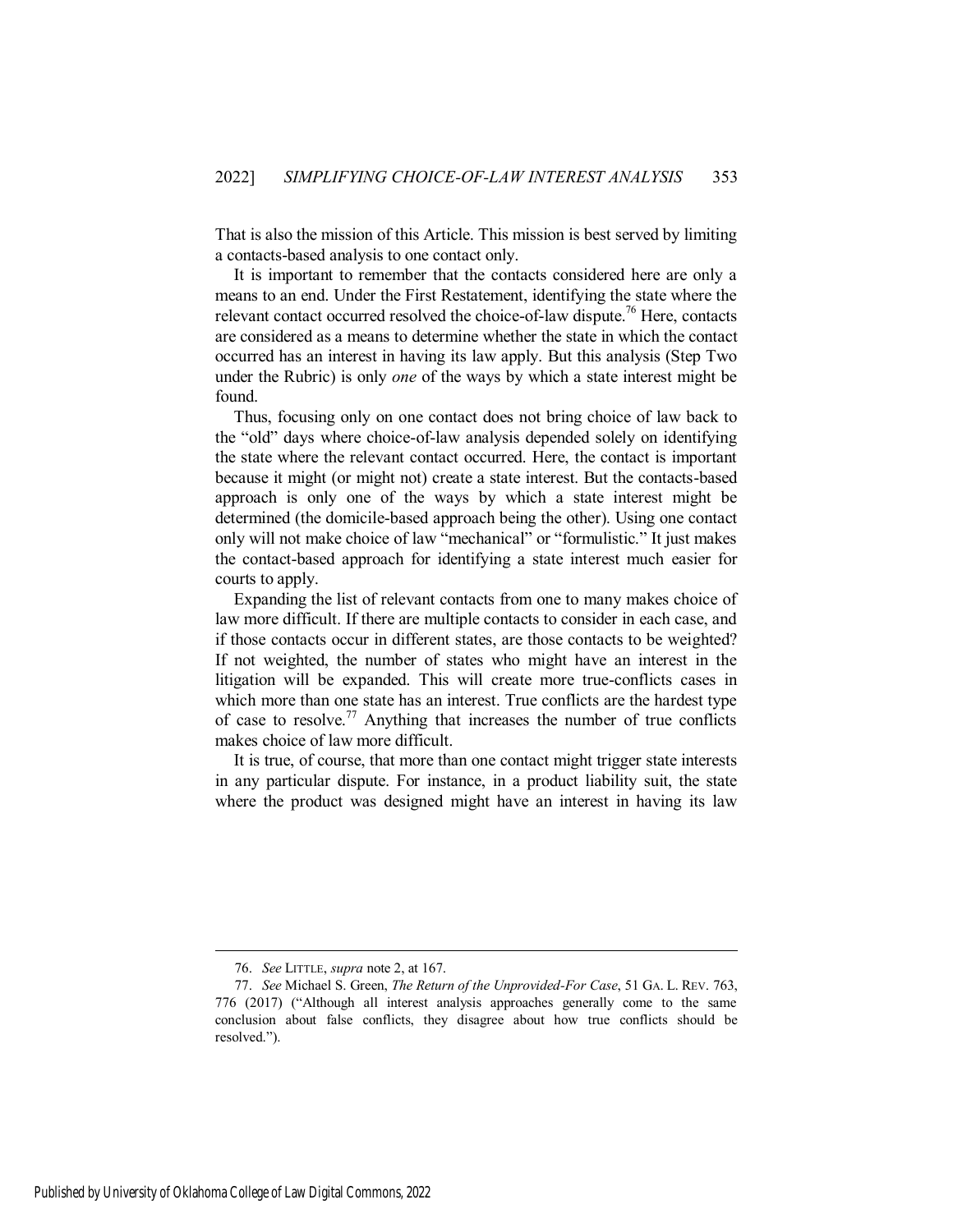applied to the dispute.<sup>78</sup> And so might the state where the product was purchased.<sup>79</sup> Similarly for the state of injury.<sup>80</sup>

But 100% accuracy in identifying state interests should not be the goal.<sup>81</sup> With regard to choice of law, perfect is often the enemy of good. Here, the benefits to courts and litigants of focusing on *one* contact are worth the cost of occasionally disregarding a state that might have a contact-based interest that is triggered by a contact other than the one identified under choice-of-law rules.<sup>82</sup>

If only one contact is to be considered, it should be the contact identified by the First Restatement. *First*, the contact identified by the First Restatement has tended to be that contact that is used even outside of the First Restatement.<sup>83</sup> Although the Second Restatement expands the list of relevant contacts, the Second Restatement has numerous provisions that create presumptions in favor of a particular contact.<sup>84</sup> Notably, these contacts are usually the contact identified in the First Restatement.<sup>85</sup>

Similarly, courts tend to gravitate towards the First Restatement contacts whenever a territorial type of analysis is required.<sup>86</sup> An example of this is borrowing statutes. Borrowing statutes frequently require a court to identify *where* a cause arose. This is a territorial analysis. Not surprisingly, courts frequently use the First Restatement contacts when trying to determine where

81. Indeed, the Second Restatement implicitly concedes this point by narrowing the relevant contacts to a list of three or four. Although this list is more expansive, it might also be underinclusive in any particular choice-of-law dispute.

82. Of course, the state whose contact-based interest is ignored might nevertheless have a domicile-based interest. This also serves to temper the concerns associated with limiting the contact-based approach to only one contact.

83. *See* Shirley A. Wiegand, *Getting Nowhere: Florida's Failed Choice of Law Approach to Torts and a Proposal for Change*, 8 FLA. A&M U. L. REV. 1, 5 (2012).

84. *See id.* ("The Restatement (Second) requires courts to apply the law of the place of injury unless that presumption is overcome.").

86. *See, e.g.*, Duke v. Housen, 589 P.2d 334, 341, 351 (Wyo. 1979) (using the First Restatement tort rules to determine "where" the cause of action arose under the Wyoming "borrowing statute").

<sup>78.</sup> *See, e.g.*, Townsend v. Sears, Roebuck & Co., 879 N.E.2d 893, 895, 909 (Ill. 2007) (concluding that Illinois, the state where the defective product was designed, had an interest in applying its law to the dispute).

<sup>79.</sup> *See, e.g.*, Long v. Sears Roebuck & Co., 877 F. Supp. 8, 12 (D.D.C. 1995) (concluding that the District of Columbia, where the defective product was purchased, had an interest in applying its law to the dispute).

<sup>80.</sup> *See Townsend*, 879 N.E.2d at 896, 909 (concluding that Michigan, where the defective product was purchased, had an interest in applying its law to the dispute).

<sup>85.</sup> *See, e.g.*, RESTATEMENT (SECOND) OF CONFLICT OF LAWS §§ 147–148 (AM. L. INST. 1971).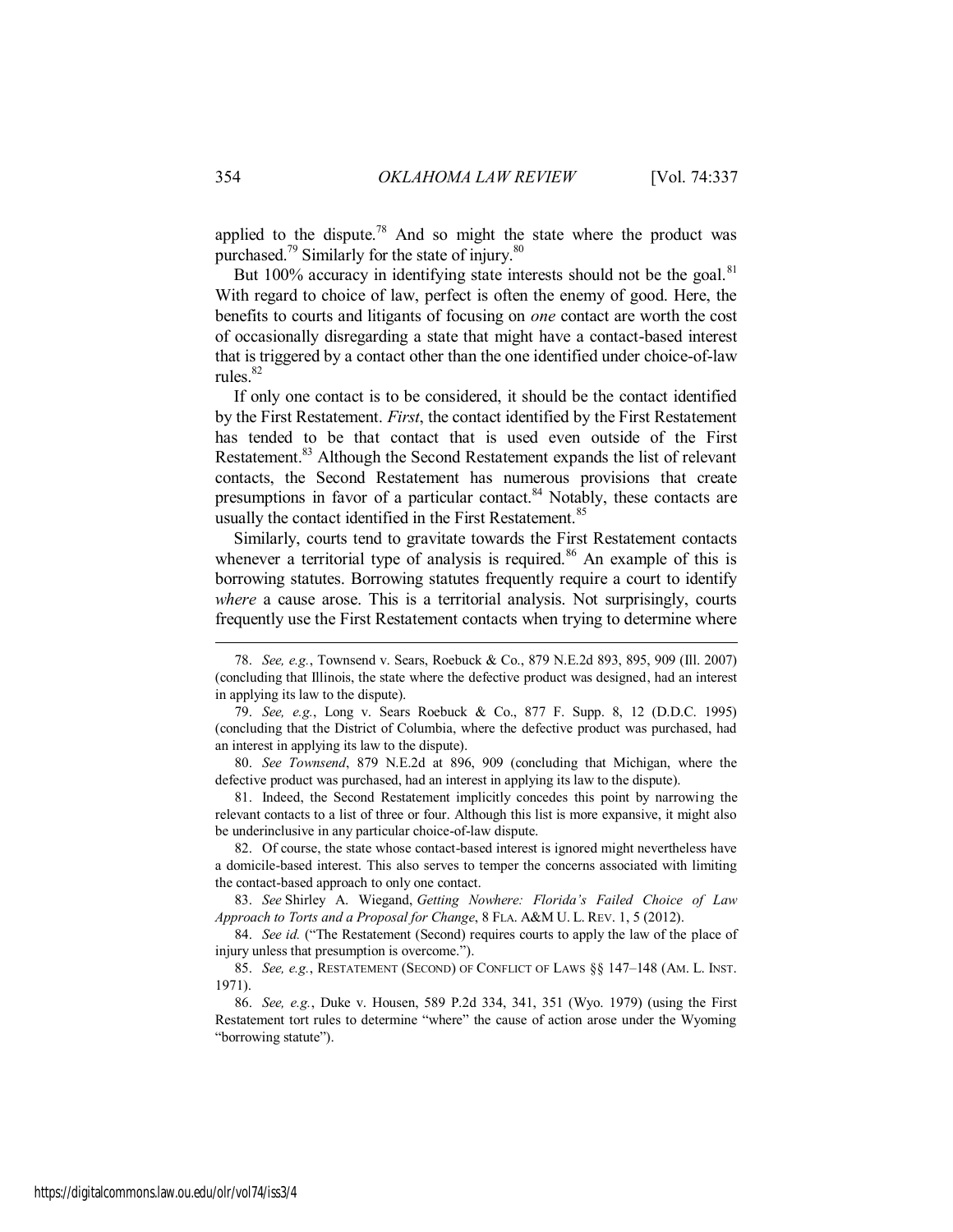a cause of action arose.<sup>87</sup> The First Restatement can be rightly criticized for ignoring state interests, but the First Restatement successfully uses territorial contacts analysis.

*Second*, using the First Restatement contact as the basis for determining whether there is a contacts-based state interest takes advantage of all the accumulated thinking and experience with the First Restatement contacts. Normally, identifying the state where an injury occurs will be relatively straightforward, but difficult cases occasionally arise. This will be true of any contact. Picking a contact whose edges have already been clarified in existing cases prevents courts from having to repeat the same process with a "new" contact. Choice of law needs simplification. Picking the First Restatement contact is, by far, the simplest contact to consider going forward.

# <span id="page-19-0"></span>*2. Does the Contact Create an Interest?*

The existence of a contact within a state does not necessarily create an interest. Instead, the content of that state's law must be examined to determine whether the policy supporting the law is triggered by the contact in that state.

As explained above, courts have employed the distinction between "conduct-regulating" laws and "loss-allocating" laws to ascertain whether a territorial contact creates an interest in the state in which it occurred.<sup>88</sup> Conduct-regulating laws do; loss-allocating laws do not.<sup>89</sup>

The Third Restatement attempts to categorize laws as either conductregulating or loss-allocating. Guest statutes and charitable immunity rules are loss-allocating;<sup>90</sup> "requirements for liability" and "scope of liability" are conduct-regulating.<sup>91</sup> In total, there are nine categories of conduct-regulating rules and ten categories of loss-allocating rules.<sup>92</sup>

For two reasons, the Third Restatement's effort to create a list of conductregulating and loss-allocating rules is misguided. First, from an analytical standpoint, the Third Restatement list seems to forget that horizontal choice of law occurs when parties ask for two (or more) states' laws to apply. Thus, in any choice-of-law dispute, the parties will advocate for two different laws to apply (or at least two versions of the "same" law). A choice-of-law dispute

<sup>87.</sup> *See, e.g.*, RESTATEMENT (SECOND) OF CONFLICT OF LAWS §§ 147–148 (AM. L. INST. 1971).

<sup>88.</sup> *See supra* note 61.

<sup>89.</sup> *See supra* note 62.

<sup>90.</sup> *See* RESTATEMENT (THIRD), *supra* note 12, § 6.03.

<sup>91.</sup> *See id.* § 6.02.

<sup>92.</sup> *See id.* §§ 6.02–.03.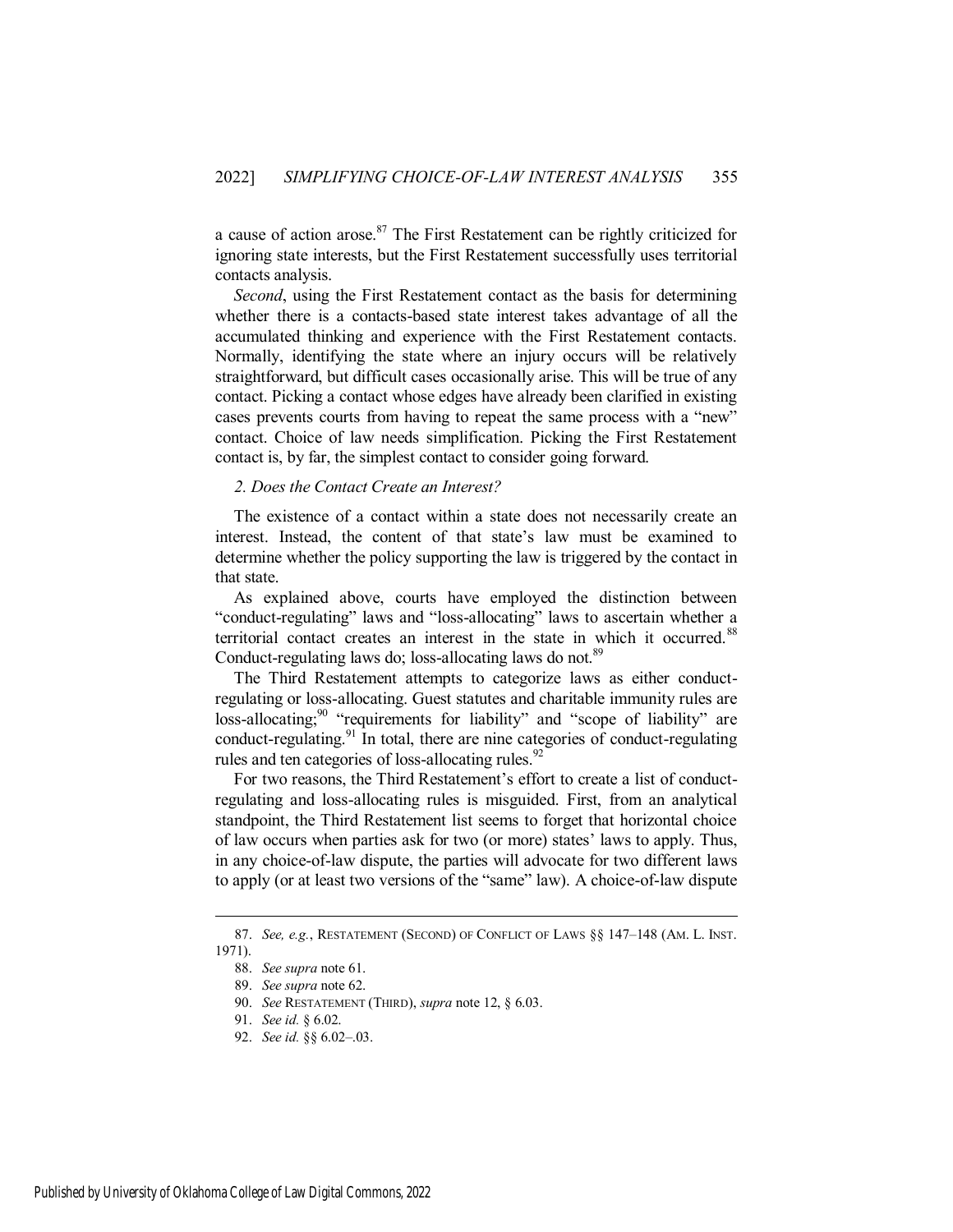does not involve "one" law. Thus, any attempt to create categorical lists, based on *the* law involved in a choice-of-law dispute, is analytically misguided.

Second, even if it were possible to identify *the* law involved in a choice-oflaw dispute, requiring a law to be categorized as either conduct-regulating or loss-allocating will ultimately involve courts in exceedingly difficult line drawing. The Third Restatement authors concede that the process of assembling the list of conduct-regulating and loss-allocating rules was difficult and tedious; the authors also admit that their list is not exhaustive.<sup>93</sup> Under the Third Restatement, then, courts will be forced to draw the line between what is conduct-regulating and loss-allocating. This trends toward "quaking quagmires" and "dismal swamp[s]."<sup>94</sup>

# <span id="page-20-0"></span>*a) The Third Restatement Categories: An Analytical Critique*

Courts perform a choice-of-law analysis only when they are asked to do so by the parties. If the parties agree on the applicable law, a judge need not perform a choice-of-law analysis.<sup>95</sup> Thus, when a court is asked to resolve a choice-of-law dispute, it is necessarily picking between law from distinct jurisdictions. Moreover, these laws are different enough that it is worth the attorneys' fees to fight over the choice-of-law issue.

Given the adversarial context in which horizontal choice of law occurs, a fundamental problem arises with the Third Restatement's attempt to identify certain rules as being either conduct-regulating or loss-allocating: Whose rule counts?

Consider the infamous case of *Schultz v. Boy Scouts of America, Inc*. <sup>96</sup> In *Schultz*, a New Jersey plaintiff brought suit in New York against a New Jersey defendant for sexual abuse that had occurred in New York.<sup>97</sup> Consistent with the later-drafted Third Restatement, New York had no interest in applying its pro-recovery rules to the case because New Jersey had

<sup>93.</sup> *See id.* § 6.01 cmt. a (describing the Restatement lists in sections 6.02 and 6.03 as "nonexclusive").

<sup>94.</sup> *See* Prosser, *supra* note 29, at 971.

<sup>95.</sup> Choice of law is not jurisdictional in the sense that it implicates a court's power. As such, courts do not affirmatively reach out to identify choice-of-law disputes, and a party can waive the issue by failing to raise a choice-of-law argument. *See* LITTLE, *supra* note 2, at 192 ("The failure to raise a choice of law problem at an early time can result in a finding of waiver for the purposes of appeal.").

<sup>96. 480</sup> N.E.2d 679 (N.Y. 1985).

<sup>97.</sup> *Id.* at 681.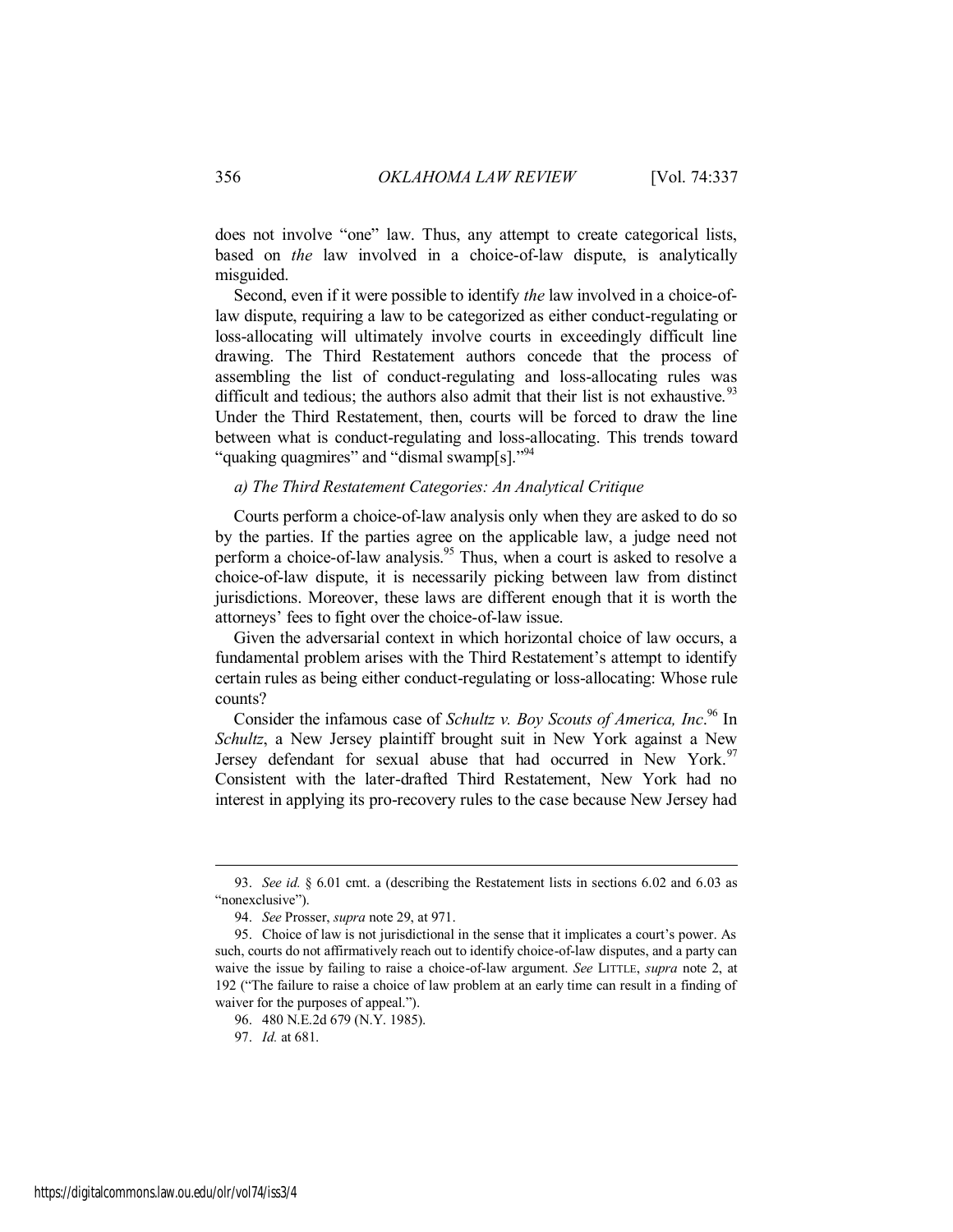a charitable immunity doctrine that protected the defendant from liability.<sup>98</sup> Using the same terminology as the Third Restatement, the New York court held that "the" law involved in the case was loss-allocating because New Jersey's charitable immunity rules were best described as pursuing lossallocating goals rather than conduct-regulating goals.<sup>99</sup> But this analysis completely ignores the goals of New York law, which *was* conductregulating.<sup>100</sup>

Suppose that, after the *Schultz* case, the exact same fact pattern repeats itself one year later. Also suppose that during that year New Jersey abolishes its charitable immunity doctrine. According to the Third Restatement, New York's interest as the place where the injury occurred *is now controlling*.<sup>101</sup> In reality, of course, New York's interest in applying its pro-recovery rules to the case is the same under either fact pattern. The only change is New Jersey's views on how such cases can be handled. But New Jersey's views cannot determine whether New York has an interest in a case. Yet, under the Third Restatement's list approach, the content of New Jersey law determines whether New York has an interest in regulating the conduct that occurred within New York. $102$ 

Another problem with the Third Restatement's list approach—in which laws are labelled as being either loss-allocating or conduct-regulating $103$ —is that it is oblivious to *where* the contacts in a particular case occurred. Recall that, under a modern choice-of-law analysis, contacts are thought to be relevant simply as means to an end: A contact within a state may or may not trigger that state's interest in having its law applied to the dispute.<sup>104</sup> But under the Third Restatement list approach, the conclusion as to whether states have a contact-based interest ignores *where the relevant contact occurred*. If a guest statute is involved, the dispute is loss-allocating (and, presumably, no contacts-based interest is triggered) regardless of where the accident occurred. It is defensible for New Jersey's loss-allocating rules to be

<sup>98.</sup> *See id.* at 683; RESTATEMENT (THIRD), *supra* note 12, § 6.03 (defining charitable immunity as a loss-allocating issue).

<sup>99.</sup> *See Schultz*, 480 N.E.2d at 686 ("[T]he rule in conflict is loss-allocating rather than conduct-regulating."); RESTATEMENT (THIRD), *supra* note [12,](#page-4-0) §6.03 (defining charitable immunity rules as loss-allocating).

<sup>100.</sup> The *Schultz* court failed to appreciate that New York has a clear interest in preventing assaults within New York. For further discussion of this analytical deficiency, see *infra*, p. 38.

<sup>101.</sup> *See* RESTATEMENT (THIRD), *supra* note 12, §6.04.

<sup>102.</sup> *See generally id.* §6.03.

<sup>103.</sup> *Id.* §§ 6.02–.03.

<sup>104.</sup> *See* discussion *supra* Section III.B.1.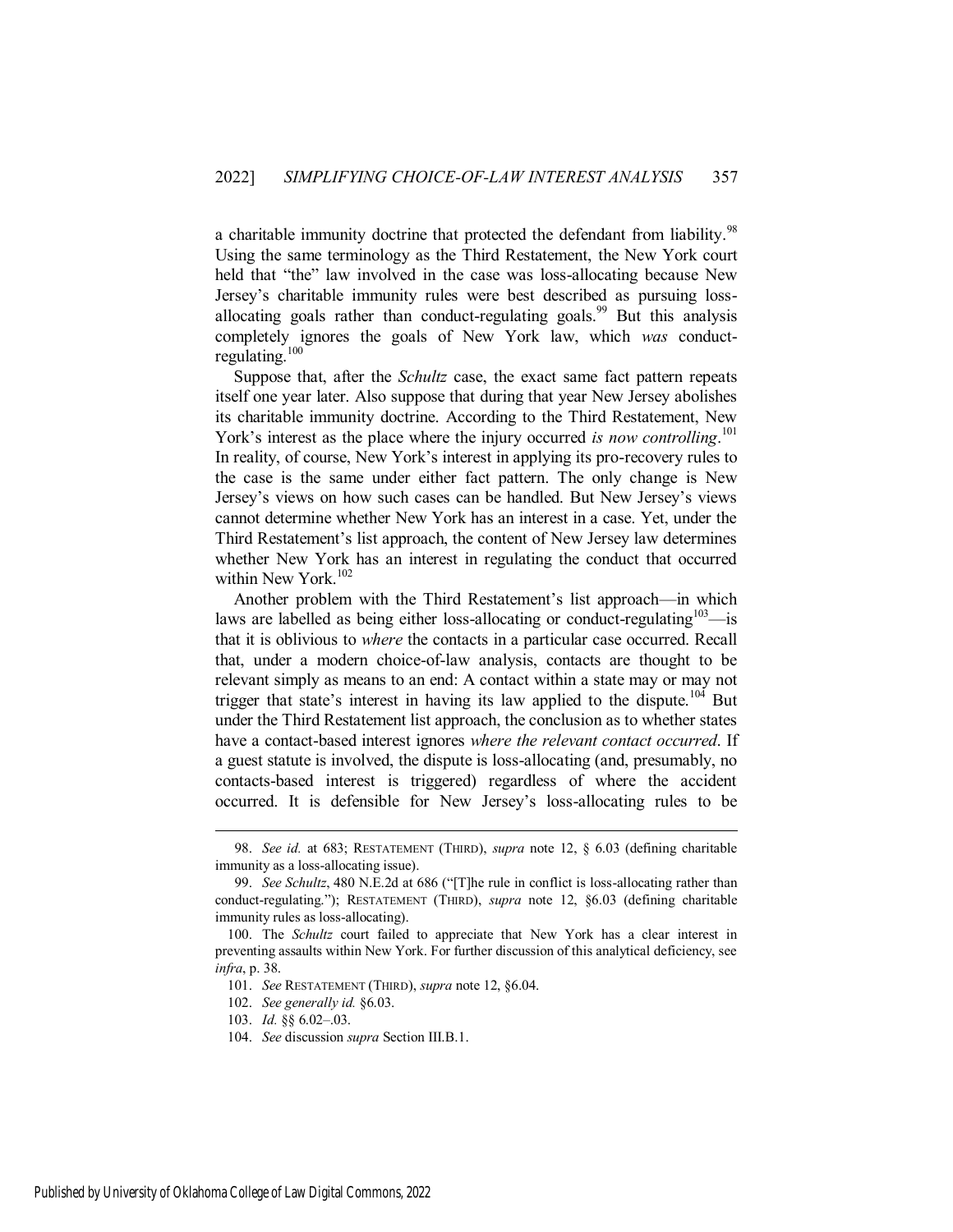determinative when an injury occurs within New Jersey, but it is bewildering for the content of New Jersey law to be controlling for an injury that occurs in New York. Yet, under the Third Restatement approach, the mere existence of New Jersey's charitable immunity doctrine makes the case a lossallocating case, regardless of the content of New York law and *regardless of where the accident actually occurred*.

The Restatement's classification of laws as being conduct-regulating or loss-allocating is an attempt to make choice of law easier; I certainly applaud these efforts. But I believe that the Third Restatement is missing the forest for the trees: courts introduced the loss-allocating and conduct-regulating concepts as part of an effort to determine which contacts create state interests. The Third Restatement formalizes this process in such a way that it is difficult to even remember why we are asking the conduct-regulating/lossallocating question. The contact itself—that is, where the contact occurred in a particular dispute—is lost in the shuffle.

## <span id="page-22-0"></span>*b) The Third Restatement Categories: A Practical Critique*

Even if the Third Restatement's conduct-regulating/loss-allocating lists were analytically sound, there is a more practical problem: these lists are not exhaustive. Thus, when litigants are confronted with a case that the lists cannot resolve, they will have to litigate whether *a* rule is conduct-regulating or loss-allocating.<sup>105</sup>

This might not be overly problematic if this classification task were easily performed. But this is not an easy line to draw—a fact that the Third Restatement concedes.<sup>106</sup>

Most laws have both conduct-regulating and loss-allocating aspirations. Thus, characterizing such laws as one or the other requires determining the "predominant purpose of a rule."<sup>107</sup> This is a complicated task that choice of law could do without.

<sup>105.</sup> In actual litigation, the parties will probably appreciate the analytical point made above, which is that a horizontal choice-of-law dispute involves two rules. This complicates any attempt to apply the conduct-regulating/loss-allocating distinction because there are probably different values being served by the two different rules in the choice-of-law dispute.

<sup>106.</sup> *See* RESTATEMENT (THIRD), *supra* not[e 12](#page-4-0), § 6.02 cmt. a (conceding "difficult cases" in drawing the conduct-regulating/loss-allocating distinction); *see also* Patrick J. Borchers, *How "International" Should a Third Conflicts Restatement Be in Tort and Contract?*, 27 DUKE J. COMPAR. & INT'L. LAW 461, 480–81 (2017) (discussing the difficulties of categorically listing laws as being either conduct-regulating or loss-allocating).

<sup>107.</sup> *See* RESTATEMENT (THIRD), *supra* not[e 12,](#page-4-0) § 6.02 cmt. a.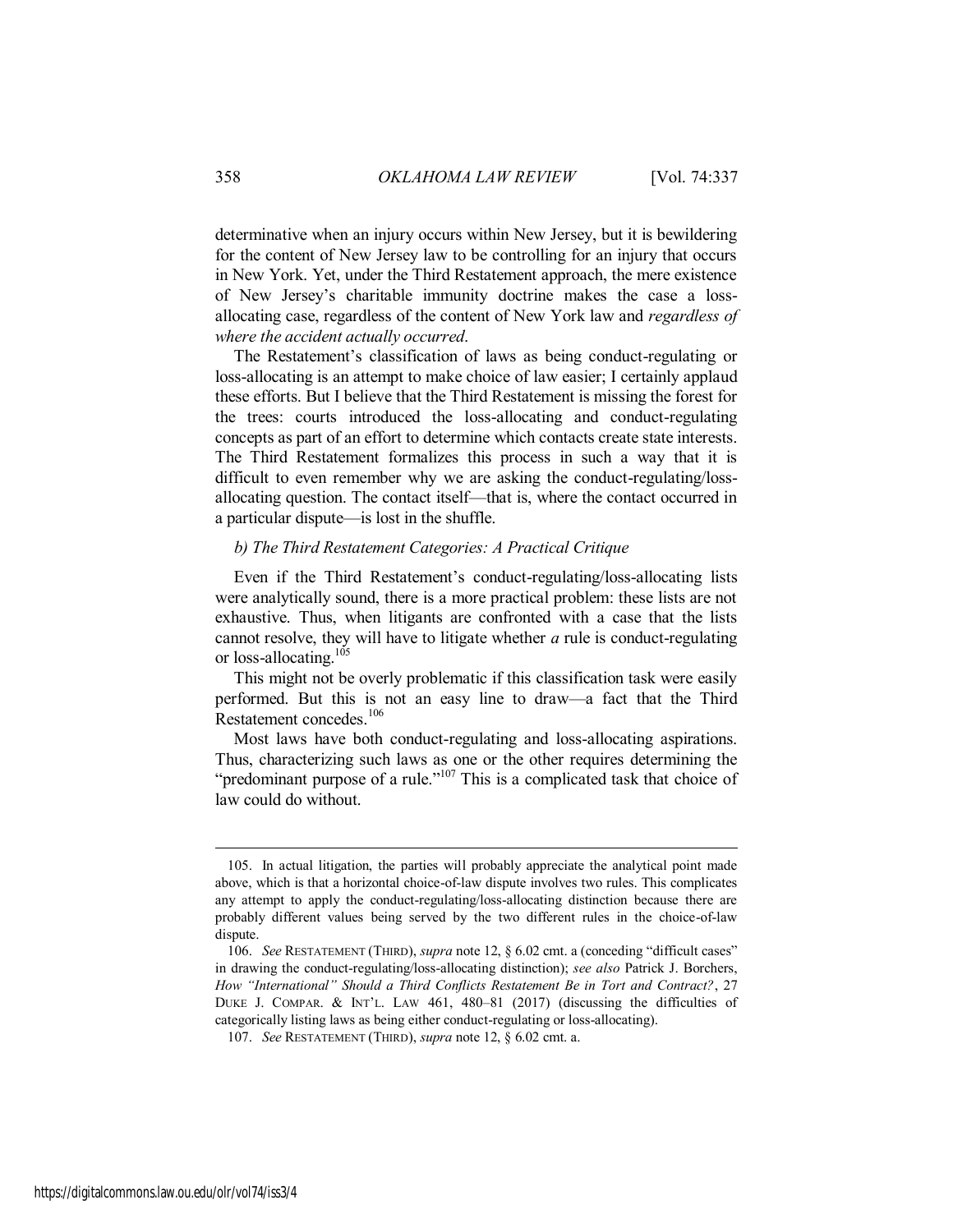# <span id="page-23-0"></span>*c) Simplification: Plaintiff-Preferred Laws Are Conduct-Regulating*

 The Rubric incorporates the fundamental concept that drives the conductregulating/loss-allocating distinction: namely, that not every contact creates an interest and that the content of state laws should be considered when determining whether a contact creates an interest.

The Rubric greatly simplifies this analysis, however, by reducing the analysis to a simple question: Does the First Restatement contact occur in a jurisdiction with law preferred by the plaintiff in the choice-of-law dispute? If so, that state has an interest in the litigation. If, however, the contact occurs in a jurisdiction whose law is preferred by the defendant in the choice-of-law dispute, no contact-based state interest exists.

One way to view the Rubric is that it equates conduct-regulating rules as being plaintiff-preferred and loss-allocating rules as being defendantpreferred. This closely aligns with the Third Restatement's lists. Most of the laws listed as loss-allocating rules are defendant friendly, while most of the laws described as conduct-regulating rules are liability-creating, plaintifffriendly rules. $108$ 

In a large number of cases that have found a territorial contact created a state interest, the state where the contact occurred had law favored by the plaintiff in the choice-of-law dispute.<sup>109</sup> It is an obvious and intuitive argument as to why a state has an interest in applying its pro-plaintiff law to an event that occurred in that state: By allowing for the recovery desired by the plaintiff, the state is regulating the defendant's conduct and deterring others from engaging in this injury-causing type of behavior. Thus, for instance, a state might have an interest in allowing recovery for the victim of a sexual assault that occurred in that state, even though a different jurisdiction's law might shield the defendant under a doctrine such as charitable immunity. The argument is obvious as to why the contact creates a state interest: "Don't commit sexual assault in our state!" This explains why

<sup>108.</sup> A major difference between the Rubric and the Third Restatement lists, though, is that the Rubric is cognizant of the context in which courts must resolve choice-of-law disputes. Under the Rubric, for every choice-of-law dispute, there will be a conductregulating rule (the law preferred by the plaintiff) and a loss-allocating rule (the law preferred by the defendant). Under the Third Restatement approach, the label "conductregulating" or "loss-allocating" will be applied to a dispute, even though the dispute involves two states with two different laws motivated by different policy objectives.

<sup>109.</sup> *See, e.g.*, Hurtado v. Super. Ct., 114 Cal. Rptr. 106, 112–13 (Cal. 1974) (holding that California, as the place of injury, had an interest in applying its plaintiff-friendly law regarding damages).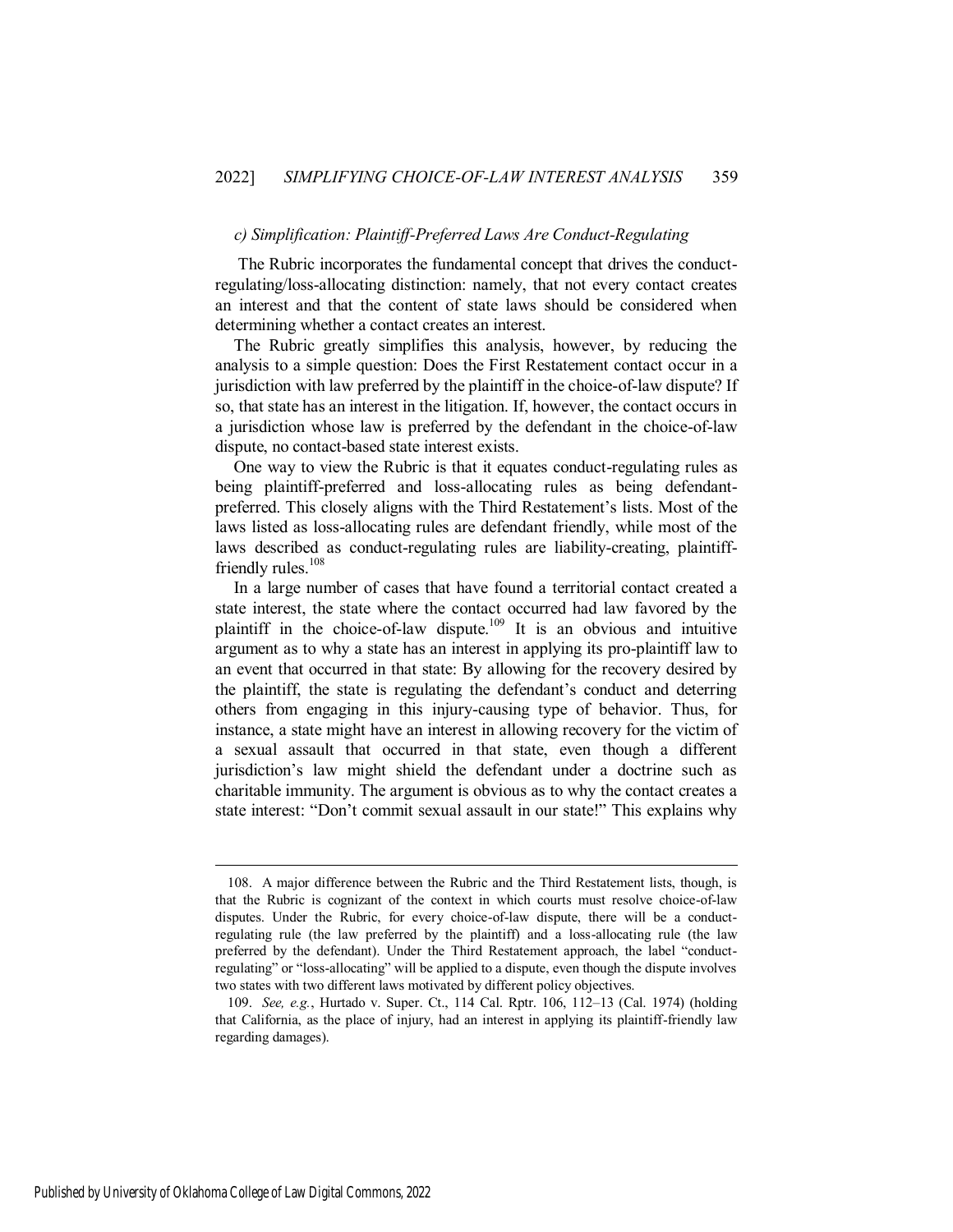courts have accepted the state-interest argument when the contact occurs in a state with a plaintiff-preferred law.

Admittedly, there are some cases in which courts have found a contactsbased interest to exist, even when the state in which the relevant contact occurred had a law favored by the defendant.<sup>110</sup> In most of these cases, the courts concluded that a jurisdiction's defendant-preferred rule was conductregulating because the law was trying to encourage the general type of behavior engaged in by the defendant. The courts did not believe that the state was trying to encourage the specific injury-causing behavior of the defendant, but rather the more general class of behavior in which the defendant was engaged. The California Supreme Court's opinion in *McCann v. Foster Wheeler,*  $LLC^{111}$  *is a good example of this logic.* 

In *McCann*, the California Supreme Court considered whether to apply the California statute of limitations or an Oklahoma statute of repose to a suit brought by a California domiciliary based on asbestos exposure that had occurred in Oklahoma.<sup>112</sup> The intermediate California appellate court had determined that Oklahoma had no interest in applying its law to the case because the defendant seeking the benefit of the Oklahoma law was not an Oklahoma domiciliary.<sup>113</sup> The California Supreme Court concluded, however, that Oklahoma (where the exposure had occurred) had a contactsbased interest, even though the defendant preferred the Oklahoma law in that case.<sup>114</sup> Oklahoma did not, of course, want to encourage the *specific* behavior that had caused the injury in *McCann*—exposure to asbestos. According to the *McCann* court, however, Oklahoma had an interest in providing liability protection for the *general* class of behavior in which the defendant was engaged:

When a state adopts a rule of law limiting liability for commercial activity conducted within the state in order to provide what the state perceives is fair treatment to, and an appropriate incentive

<sup>110.</sup> *See, e.g.*, Spinozzi v. ITT Sheraton Corp., 174 F.3d 842, 844–45 (7th Cir. 1999) (concluding that Mexico, as the place of injury, had in interest in applying its pro-defendant contributory negligence defense).

<sup>111. 225</sup> P.3d 516 (Cal. 2010).

<sup>112.</sup> *Id.* at 518. California has a borrowing statute, but the *McCann* court conceded that the borrowing statute might not have been applicable in the case. *See id.* at 524–27. The *McCann* court then proceeded to explain why the Oklahoma statute of repose had to be applied in that case (pursuant to California's normal choice-of-law analysis) even if the borrowing statute did not require that result. *Id.* at 526–38.

<sup>113.</sup> *Id.* at 522–24.

<sup>114.</sup> *Id.* at 530–31.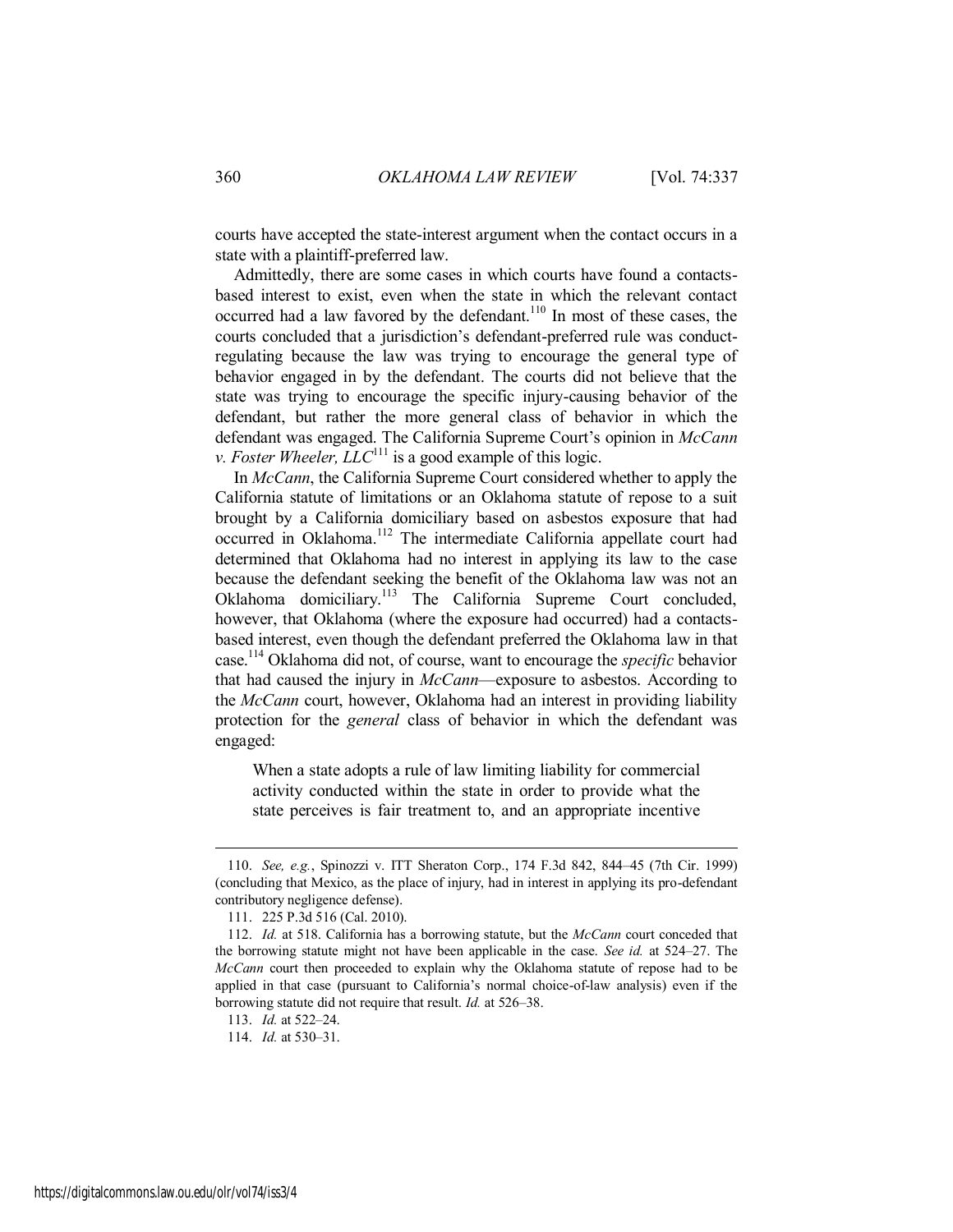for, business enterprises, we believe that the state ordinarily has an interest in having that policy of limited liability applied to out-ofstate companies that conduct business in the state, as well as to businesses incorporated or headquartered within the state. A state has a legitimate interest in attracting out-of-state companies to do business within the state, both to obtain tax and other revenue that such businesses may generate for the state, and to advance the opportunity of state residents to obtain employment and the products and services offered by out-of-state companies. . . . [A]s a practical and realistic matter the state[] [does have an] interest in having that law applied to the activities of out-of-state companies within the jurisdiction  $\ldots$ .<sup>115</sup>

There are other cases using similar logic to find a contact-based interest in a jurisdiction having defendant-preferred law.<sup>116</sup> However, the number of cases rejecting a contact-based interest for a state having a defendantpreferred law greatly dwarfs the few cases in which an interest has been found.

In the interests of clarity and simplicity, the Rubric excludes a contactbased state interest in a jurisdiction that had a defendant-friendly law. The reasoning here parallels the argument that a state has a domicile-based interest in applying its law to the detriment of a litigant (the "punish theory"). In each instance, a logical explanation can be offered in support of this state interest argument. Additionally, although there is almost no support for this theory in the caselaw,  $117$  there are some cases recognizing a contact-based interest for a state having a defendant-friendly law and a domicile-based interest for a state in applying its law against its domiciliary.<sup>118</sup> That said, the

<sup>115.</sup> *Id.* at 530.

<sup>116.</sup> *See* Rowe v. Hoffmann-La Roche, Inc., 917 A.2d 767, 775–76 (N.J. 2007) (finding that Michigan, as the place of purchase and injury in a products liability suit, had an interest in applying its defendant-preferred law so as to make prescription drugs more generally available to Michigan residents, and at a cheaper price); Offshore Rental Co. v. Cont'l Oil Co., 583 P.2d 721, 725 (Cal. 1978) (finding that Louisiana, as the place of injury, had an interest in applying its defendant-preferred law so as to avoid "extended financial hardship" to the negligence defendant acting within Louisiana). Professor Singer has cleverly deemed this style of argument to be "conduct liberating" rather than "conduct-regulating." *See* Joseph William Singer, *Multistate Justice: Better Law, Comity, and Fairness in the Conflict of Laws*, 2015 U. ILL. L. REV. 1923, 1933 ("The defendant-protecting policy of Colorado in *Bryant*, however, was *not* a loss-allocating rule. It was a conduct-*liberating* rule; by decreasing potential damages, it was intended to promote business activity in Colorado.").

<sup>117.</sup> *See generally supra* note 116.

<sup>118.</sup> *See supra* note 41.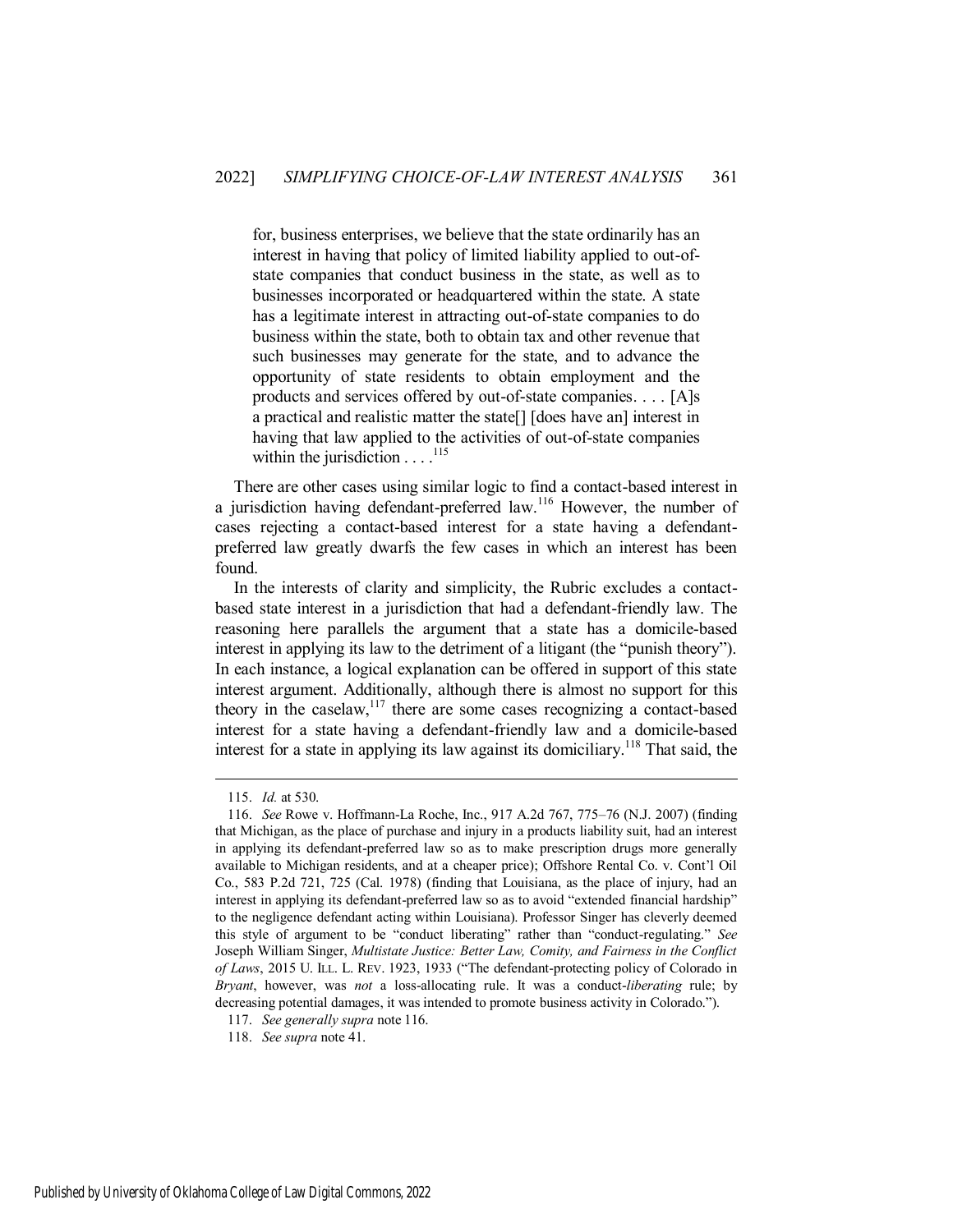benefits involved with simplifying choice of law far exceed the costs of occasionally "missing" the contact-based interest a state has in applying its defendant-preferred law.<sup>119</sup>

# <span id="page-26-0"></span>*C. Cases the Rubric Gets Wrong*

The Rubric accounts for most of the ways in which courts have determined that a state has an interest in applying its law to a choice-of-law dispute. When considering the different ways that jurisdictions might choose to resolve either a true-conflict case (a case in which more than one state has an interest) or an unprovided-for case (a case in which no state has an interest), the Rubric can be reconciled with a very large percentage of the holdings in horizontal choice-of-law disputes.

That said, the Rubric is not perfect. There is one tort law fact pattern where the Rubric clearly gives the wrong answer. Moreover, I do not suggest applying the Rubric to property cases.

### <span id="page-26-1"></span>*1. A Funky Tort Law Fact Pattern*

The Rubric produces the wrong result in a particular type of torts case. Fortunately, this fact pattern involves a choice-of-law dispute so preposterous that it is doubtful to occur frequently in actual litigation.

The fact pattern that the Rubric gets wrong is a (1) joint domicile case involving (2) an accident in a different jurisdiction (3) with a defendantpreferred rule that (4) is an obviously conduct-regulating "rule of the road," such as a speed limit or a traffic rule regarding engine braking.

Such a case could be depicted as such:

|                                         | Ontario Law: defendant-preferred rule of the road<br>New York Law: plaintiff-preferred rule of the road |
|-----------------------------------------|---------------------------------------------------------------------------------------------------------|
| Plaintiff (N.Y.) v. Defendant (N.Y.)    |                                                                                                         |
| New York Interest:<br>Ontario Interest: | Protect New York Plaintiff<br>Place of Wrong                                                            |

Under the Rubric, this is a false-conflicts case. New York has a domicile-based interest in applying its plaintiff-preferred law on behalf of

<sup>119.</sup> Here again, it is worth noting that the normative perspective of this Article is not a freedom that the Restatement—whose job is to descriptively restate that law—enjoys.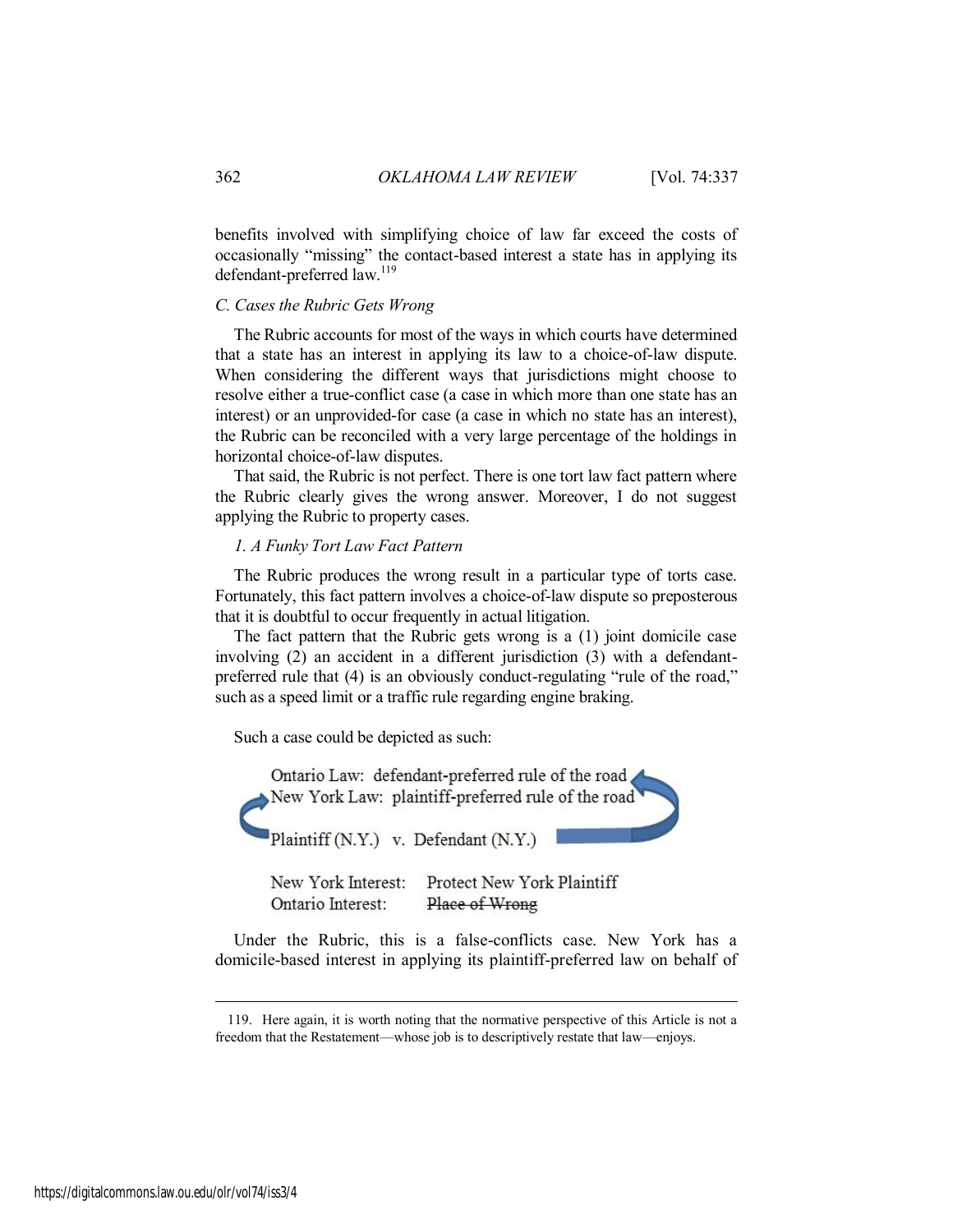the plaintiff from New York. Ontario has no domicile-based interest, as there is no Ontario domiciliary. Ontario is the place of the injury, but because Ontario's law is defendant friendly, Ontario's interest is not triggered under the Rubric.

But this cannot be the correct result. As Judge Fuld recognized as early as *Babcock*, it would be almost "unthinkable" to apply another jurisdiction's "rule of the road": "It is hardly necessary to say that Ontario's interest is quite different from what it would have been had the issue related to the manner in which the defendant had been driving his car at the time of the accident."<sup>120</sup>

The reason that the Rubric reaches the wrong answer in this fact pattern is the Rubric's assumption that a contact-based state interest cannot be created when a jurisdiction has a defendant-preferred rule. Here, the defendant prefers Ontario law, but if this dispute involves a "rule of the road," then Ontario has a conduct-regulating interest in applying its law to the accident that occurred on its road, even though Ontario's law is defendant-preferred.

So, the assumption that defendant-preferred laws do not give rise to a contacts-based interest is not perfect. This means that the Rubric is not perfect.

Not all is lost, however. Despite the Rubric's clear mistake in this choice-of-law dispute, the notion that anything other than the accident state's "rule of the road" should apply is so ridiculous that this conclusion can be easily reached without a difficult choice-of-law analysis. This becomes apparent when we plug actual laws into our fact pattern.

Suppose that the choice-of-law dispute concerns whether the defendant was speeding and thus negligent per se. Under New York law, the speed limit is fifty-five miles per hour. The plaintiff wants New York law to apply because the defendant was driving sixty-five miles per hour at the time of the accident. The defendant, however, wants Ontario law to apply; Ontario's speed limit is seventy-five miles per hour. Here again we can depict the fact pattern, substituting the actual law requested by each party:

120. Babcock v. Jackson, 191 N.E.2d 279, 284 (N.Y. 1963).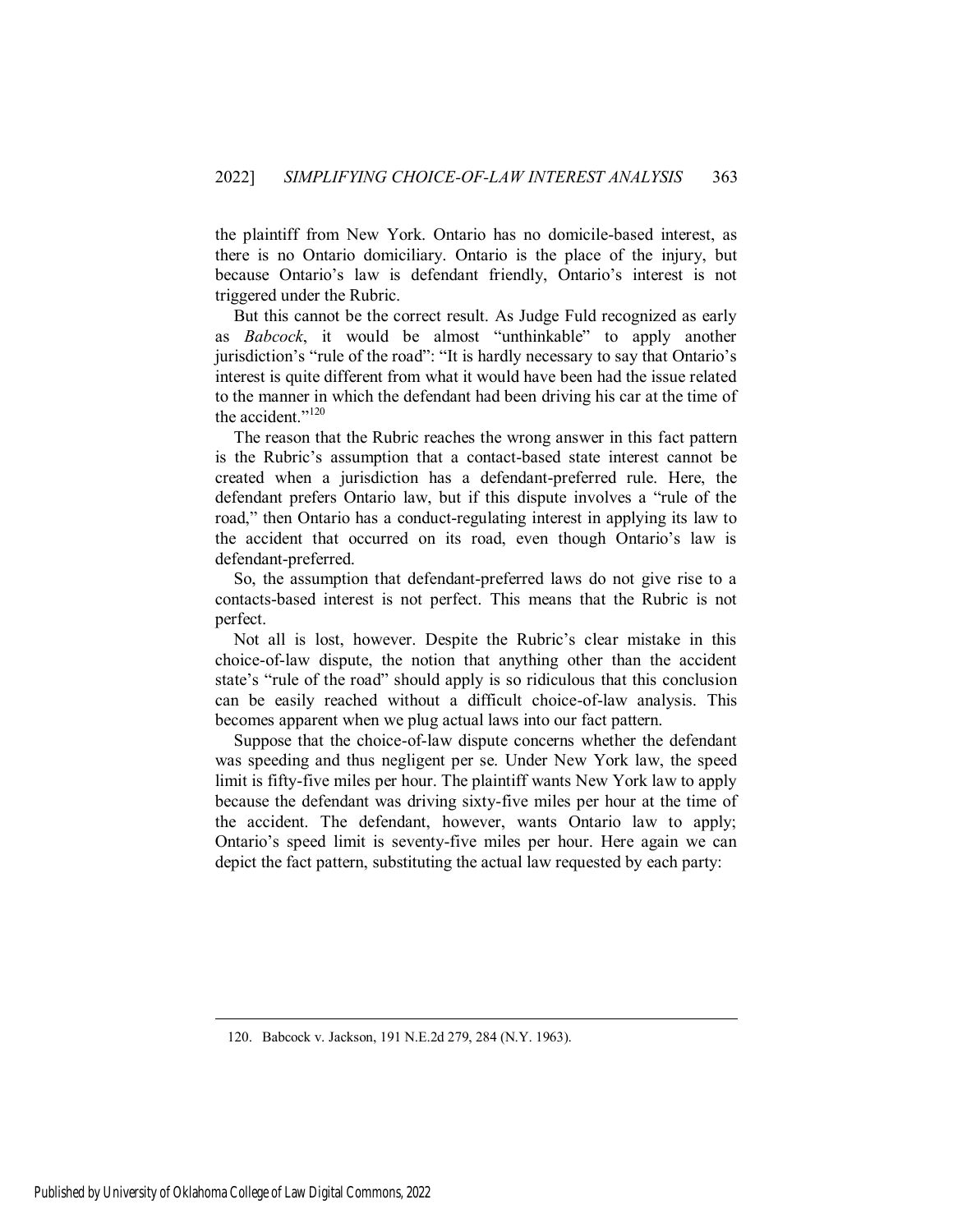

The Rubric suggests that this is a false-conflicts case: New York has a domicile-based interest. Ontario does not have a potential contacts-based interest because Ontario's law is preferred by the defendant.

But the plaintiff's argument is too outlandish for any litigant to even contemplate asserting in actual litigation: What the plaintiff is asserting here is that the defendant "breached per se" because he violated the New York fifty-five miles-per-hour speed limit when he was driving sixty-five miles per hour *on an Ontario road*. For this "rule of the road," the conductregulating nature of Ontario's law is blatantly evident; thus, Ontario law should apply.

In the event a litigant does make this type of far-fetched argument, a court should obviously deviate from the Rubric to reach the correct result. (The use of the term "Rubric," rather than "rule," was intentional.)

The types of choice-of-law disputes that courts deal with in real life, however, are not usually cases where a party is claiming that a New York speed limit applies on an Ontario highway.<sup>121</sup> In actual choice-of-law disputes, the existence of a contact-based state interest will not be obvious. In these instances, I believe the Rubric is very helpful to courts. But courts should (of course) bypass the Rubric when its application would lead to an obviously incorrect result.

#### <span id="page-28-0"></span>*2. Property Disputes*

 $\overline{a}$ 

Property cases have long been controlled by the "situs" rule,  $^{122}$  even after modern choice of law required courts to engage in a state-interest

<sup>121.</sup> Professor Symeonides documents a few cases where a plaintiff attempted to argue that a defendant's conduct should not be measured by the "rules of the road" where the defendant's conduct occurred. *See* SYMEONIDES, *supra* note 19, at 232–36. Predictably, courts in those cases had no trouble concluding that the defendant's conduct must be measured by the law of the state where the conduct occurred. *See id.*

<sup>122.</sup> Under the situs rule, "the existence or non-existence of title of the chattel is determined by the law of the place where it was physically located at the point the title is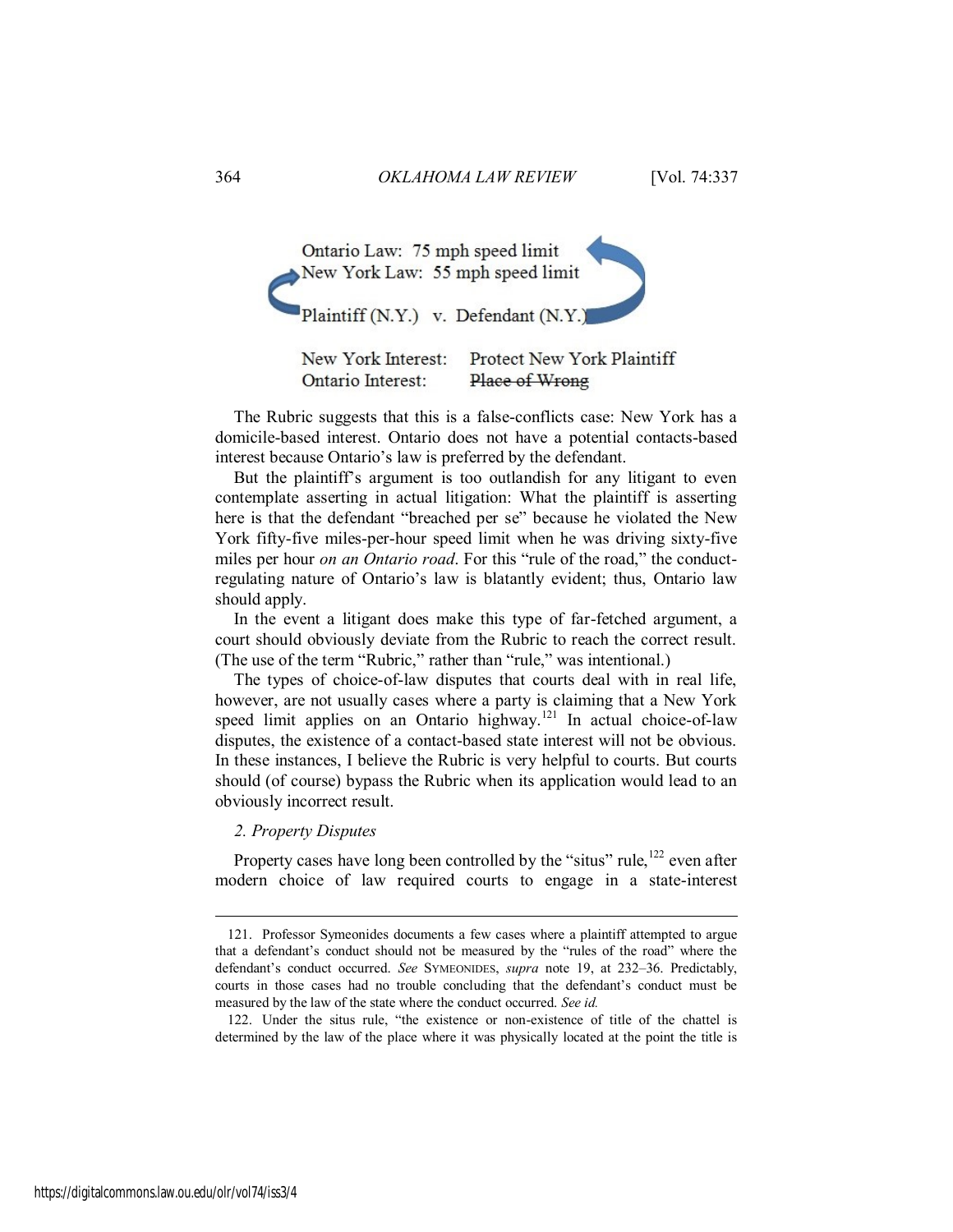analysis.<sup>123</sup> As courts have not tended to use a state-interest analysis in resolving property choice-of-law disputes, $124$  I do not advocate applying the Rubric to property cases. The territorial situs rule works very well, and it should be left alone.

#### <span id="page-29-0"></span>*IV. Consistency with Third Restatement Results and a Word on Tiebreakers*

In this Part, I address how the Rubric compares to the results under the Third Restatement and also offer my thoughts on the best way to resolve true conflicts and unprovided-for cases.

#### <span id="page-29-1"></span>*A. Third Restatement Results*

#### <span id="page-29-2"></span>*1. Summary*

The Third Restatement is in various stages of completion, but the portion addressing choice of law for torts has proceeded to draft form. As such, it is possible to compare the results that the Rubric reaches with the results under the current draft of the Third Restatement.

The process of comparing the results under the Rubric with the results under the Third Restatement gets somewhat tricky and technical for a variety of reasons. For readers disinclined to get into the weeds, I offer this quick summary over the following few paragraphs.

The simple Rubric I have proposed reaches the same results as the Third Restatement in a supermajority of fact patterns.<sup>125</sup> In over 71% of tort law fact patterns, the Rubric and the Third Restatement reach the exact same result.

alleged to have been created." *See* Monique Lee, *A Choice of Law Dilemma: The Conflict and Reconciliation of Laws Governing Cross-Border Transfers of Stolen Art*, 7 CARDOZO PUB. L., POL'Y & ETHICS J. 719, 722–23 (2009).

<sup>123.</sup> *Id.* (discussing ubiquity of the rule).

<sup>124.</sup> *See* Caleb Nelson, *State and Federal Models of the Interaction Between Statutes and Unwritten Law*, 80 U. CHI. L. REV. 657, 671 (2013) ("Even today, for instance, American lawyers think it natural for various issues relating to real property to be adjudicated according to the law of the place where the property is located . . . .").

<sup>125.</sup> As explained previously, the Rubric requires a process for resolving true conflict and unprovided-for cases. *See supra* text accompanying notes 22–30. As explained later in this Part, I propose using a tiebreaker that defaults to the First Restatement rule. *See infra* Section IV.B. Thus, in this section, in describing the results reached by the Rubric in tort cases, I will be resolving true conflicts and unprovided-for cases by applying the law of the place of injury (the First Restatement rule). Obviously, should a jurisdiction choose to resolve true conflicts and unprovided-for cases differently, this would change the data as to the consistency of results between the Rubric and the Third Restatement.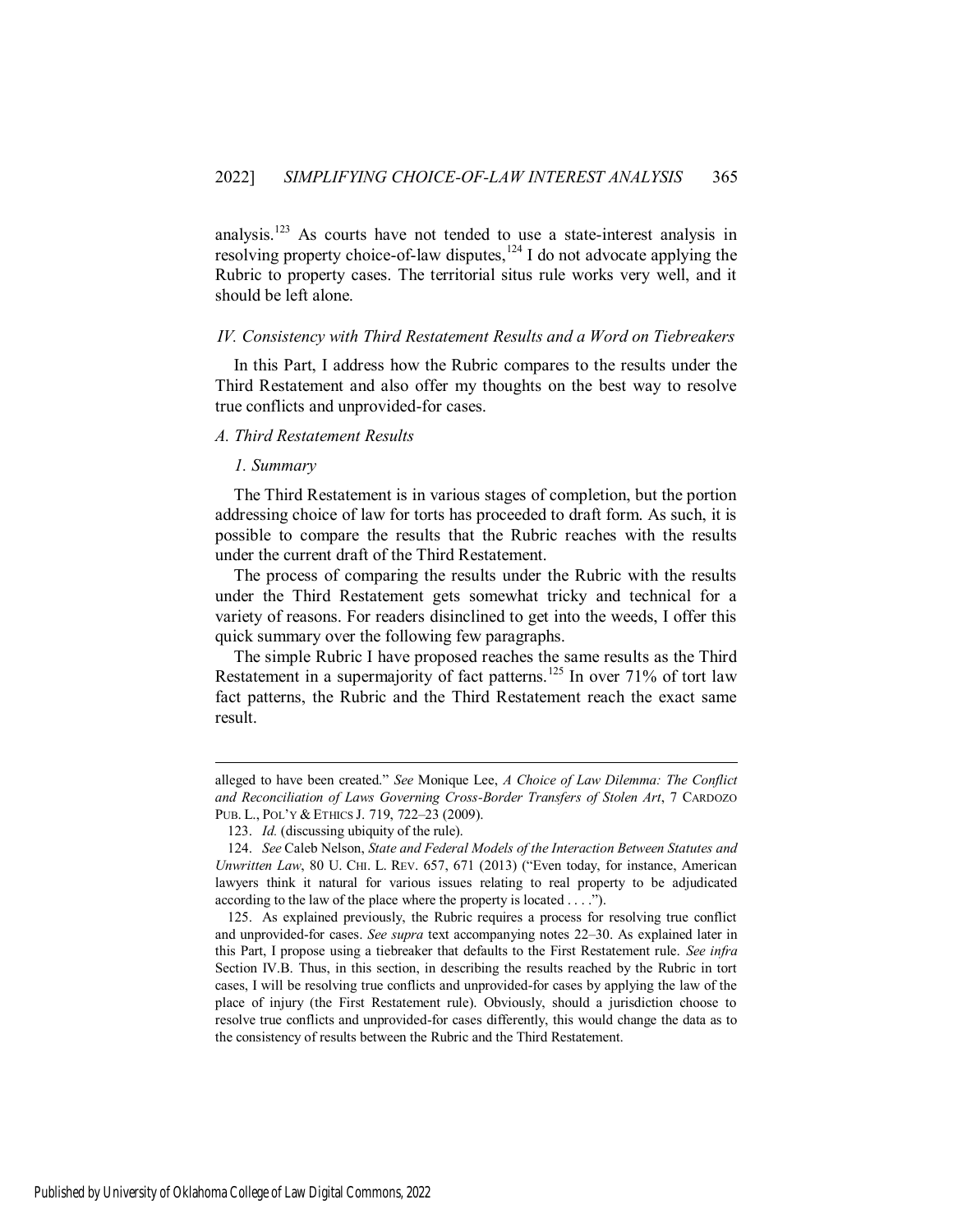What about the 29% of fact patterns decided differently? Half of these fact patterns are a byproduct of the unusual Third Restatement provisions that permit a plaintiff to pick either the law of the place of injury or the law of the place of the defendant's bad conduct. As explained below, it is illadvised for black-letter, choice-of-law rules to explicitly state that the plaintiff gets to pick the law that she prefers. If these "plaintiff-gets-topick" rules are replaced by the traditional law of the place-of-injury torts rule, then the consistency between the Rubric and the modified Third Restatement jumps to over 85%.

The remaining 15% of fact patterns in which there are inconsistent results between the Rubric and the Third Restatement occur for a variety of reasons. For these fact patterns, there is usually caselaw support for both the Rubric result and the Third Restatement result. As explained above, in one particular type of fact pattern, the Rubric reaches the wrong result.<sup>126</sup> I believe there are also fact patterns that the Third Restatement simply gets wrong. In short, the results are pretty much the same. When the results differ, there is usually caselaw support for the position reached by the Rubric and the Third Restatement.

But the Rubric is much easier to apply. The Third Restatement depends on the ability of courts to label "the" law in a torts choice-of-law dispute as being either conduct-regulating or loss-allocating. As explained above, this analysis is misguided (both analytically and practically).

Moreover, the Rubric is preferable because it can be used outside the context of tort law. The Rubric identifies state interests through a generic process that changes very little from one subject matter to the next.<sup>127</sup> The current draft of Third Restatement rules, however, are specific to tort law.<sup>128</sup> The Third Restatement will soon publish a new set of proposed rules that deal with contracts.<sup>129</sup> These rules, presumably, will not incorporate the conduct-regulating/loss-allocating distinction that the Third Restatement rules use for tort cases. The Rubric, then, will permit judges and lawyers to avoid not only the somewhat complicated Third Restatement torts rules but

<sup>126.</sup> *See supra* Section III.C.1.

<sup>127.</sup> The Rubric depends on identifying the important contact under the First Restatement, and the First Restatement contacts depend on characterizing the dispute as involving torts, contracts, etc. Other than this minor characterization adjustment, the Rubric does not change from one subject matter to the next.

<sup>128.</sup> *See* RESTATEMENT (THIRD), *supra* note 12, xvii.

<sup>129.</sup> *See generally id.* at xvii, xxxvii–xxxviii (presenting a projected Table of Contents, which includes "Chapter 8: CONTRACTS").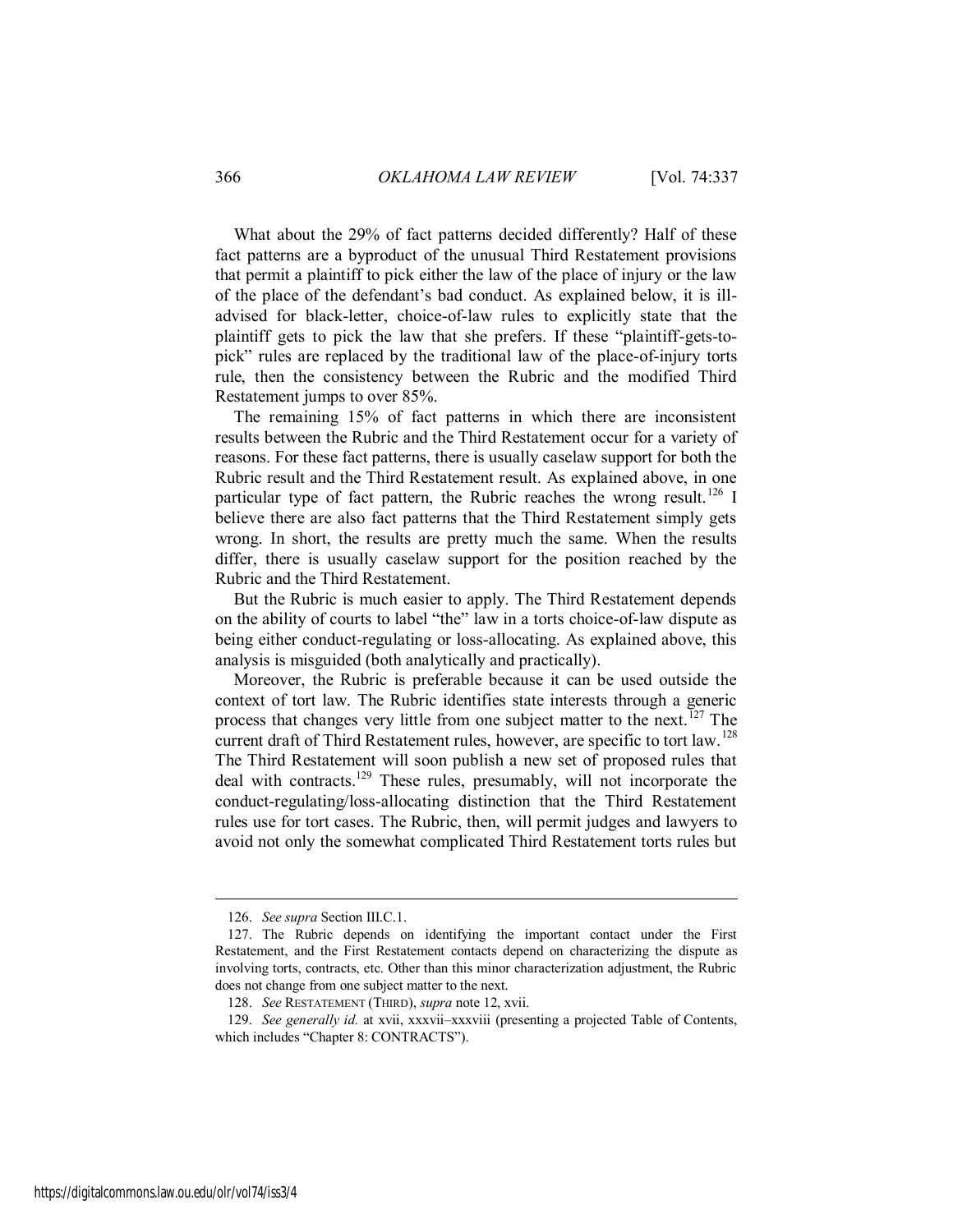also whatever complex rules that the Third Restatement develops for other subject matters such as contracts.

#### <span id="page-31-0"></span>*2. Third Restatement Methodology*

For torts, the Third Restatement identifies three important issues: (1) Whether the case involves a loss-allocating rule<sup>130</sup> or a conduct-regulating rule;<sup>131</sup> (2) whether the defendant's conduct and the plaintiff's injury occur in different states or the same state;<sup>132</sup> and (3) whether the parties are from the same state or different states.<sup>133</sup>

With the three variables being considered (and with each variable being binary), there are eight possible combinations. Here are the eight options, including how the Third Restatement proposes to resolve each case:

| Loss-Allocating/<br>Conduct-Regulating | Same State/<br>Different State | Joint Domicile/<br>Split Domicile | Result                                                               |
|----------------------------------------|--------------------------------|-----------------------------------|----------------------------------------------------------------------|
| 1. Loss-Allocating                     | Different State                | Joint Domicile                    | Law of Joint Domicile<br>(86.06)                                     |
| 2. Loss-Allocating                     | Same State                     | Joint Domicile                    | Law of Joint Domicile<br>(86.06)                                     |
| 3. Loss-Allocating                     | Different State                | Split Domicile                    | Plaintiff Picks Law of<br>Bad Conduct or Injury<br>$(\S 6.08)^{134}$ |

130. Recall the criticism in Part III of the Third Restatement's presumption that one label can be applied to the two different rules involved in a horizontal choice-of-law dispute. *See supra* Section III.B.2.b.

131. *See* RESTATEMENT (THIRD), *supra* note 12, §§ 6.01–.03.

132. *See id.* §§ 6.04, 6.07–.08.

133. *See id.* §§ 6.06–.07.

 $\overline{a}$ 

134. The Third Restatement section 6.08 is actually more complicated than just "the plaintiff gets to pick." Here is the complete text of section 6.08:

§ 6.08. Cross-Border Torts

 (1) Except as otherwise provided in §§ 6.04, 6.06, and 6.07, when conduct in one state causes injury in another, the law of the state of conduct governs issues of conduct regulation and loss allocation.

 (2) However, the law of the state of injury, rather than the state of conduct governs all issues subject to this Section if:

 (a) the occurrence of the injury in that state was objectively foreseeable; and

 (b) the injured person formally and timely requests the application of that state's law.

 (3) Whether the defendant was under a duty to act is always determined with reference to the law of the state of conduct, regardless of whether the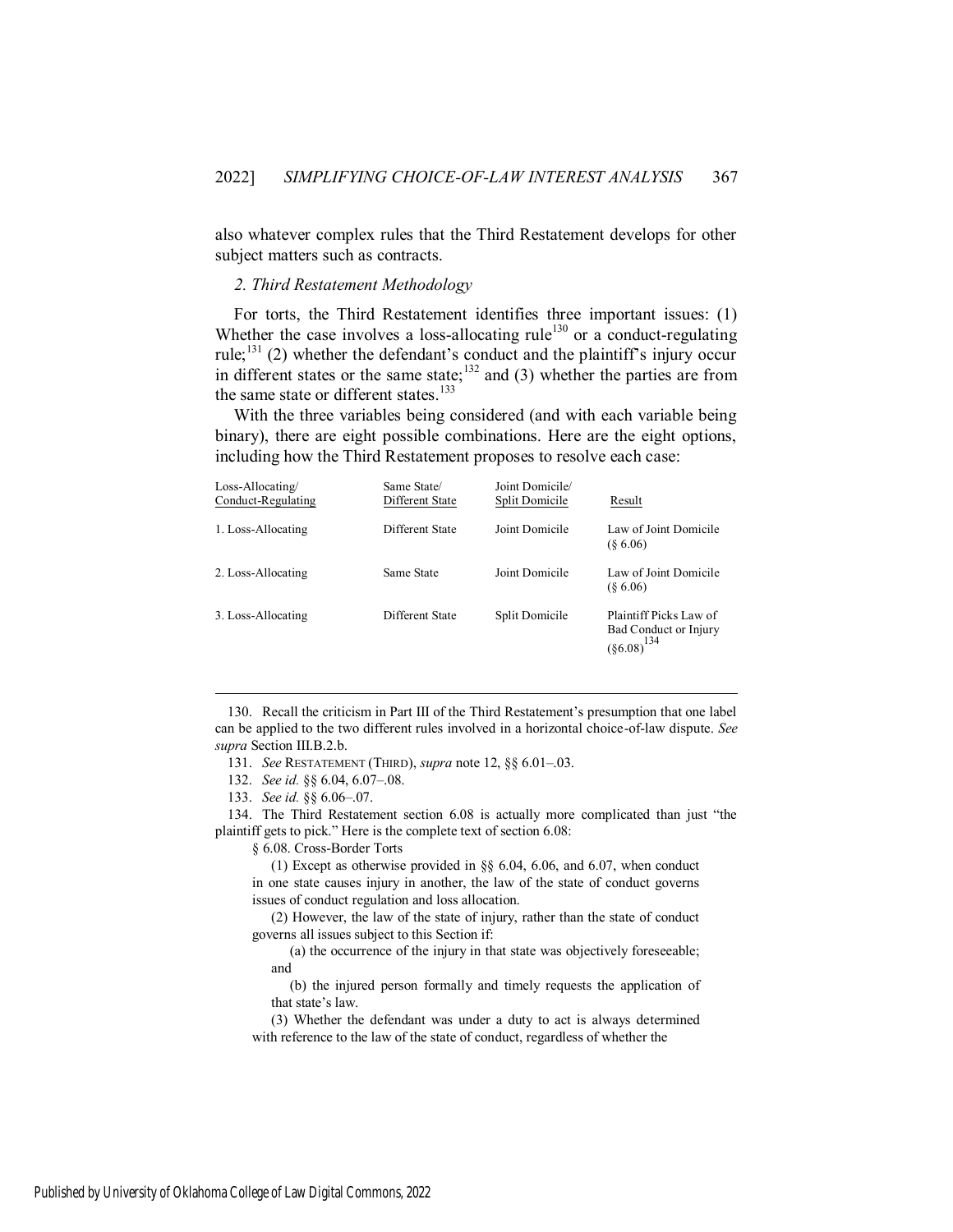| Loss-Allocating/<br>Conduct-Regulating | Same State/<br>Different State | Joint Domicile/<br>Split Domicile | Result                                                     |
|----------------------------------------|--------------------------------|-----------------------------------|------------------------------------------------------------|
| 4. Loss-Allocating                     | Same State                     | Split Domicile                    | Law of Bad Conduct<br>$(\$6.07)$                           |
| 5. Conduct-Regulating                  | Different State                | Joint Domicile                    | Plaintiff Picks Law of<br>Bad Conduct or Injury<br>(86.08) |
| 6. Conduct-Regulating                  | Same State                     | Joint Domicile                    | Law of Bad Conduct<br>(86.04)                              |
| 7. Conduct-Regulating                  | Different State                | Split Domicile                    | Plaintiff Picks Law of<br>Bad Conduct or Injury<br>(86.08) |
| 8. Conduct-Regulating                  | Same State                     | Split Domicile                    | Law of Bad Conduct<br>(86.04)                              |

Another way to restate the results reached under the Third Restatement is as follows: Apply the law of the place of the bad conduct unless (1) it is a joint-domicile case and "the" rule is loss-allocating; or (2) it is not a case covered by the first exception, the state of injury and the state of bad conduct are different, and the plaintiff prefers the law of the state of injury.<sup>135</sup>

Under the Rubric, there are only two questions to consider: (1) where are the parties from and for whose law are they arguing?; and (2) did the injury occur in a state with pro-plaintiff laws?

Things get complicated, however, when one overlays the factors important to the Third Restatement analysis with the factors important to the Rubric. Combining the Third Restatement factors with the Rubric factors creates sixty-four different fact patterns.<sup>136</sup> These are set out in

injured person selects a different law. The effect of such a duty is determined by the law selected under this Section.

*Id.* § 6.08.

Assuming that (1) the occurrence of the injury to the plaintiff in the injury state was objectively foreseeable and that (2) a plaintiff will usually make a "formal[] and timely request[]" for the injury state's law, the only time where the plaintiff does not truly get to pick is when the issue is whether a "defendant was under a duty to act." *Id.* For simplicity, I have glossed over this complexity in the text.

<sup>135.</sup> As with the table, in this "restatement" of the Third Restatement provisions the more nuanced provisions of section 6.08 have been reduced to the notion that "plaintiff gets to pick."

<sup>136.</sup> For purposes of this analysis, I have assumed that all of the relevant action takes place in only two states. Things get infinitely more complicated if three (or more) states are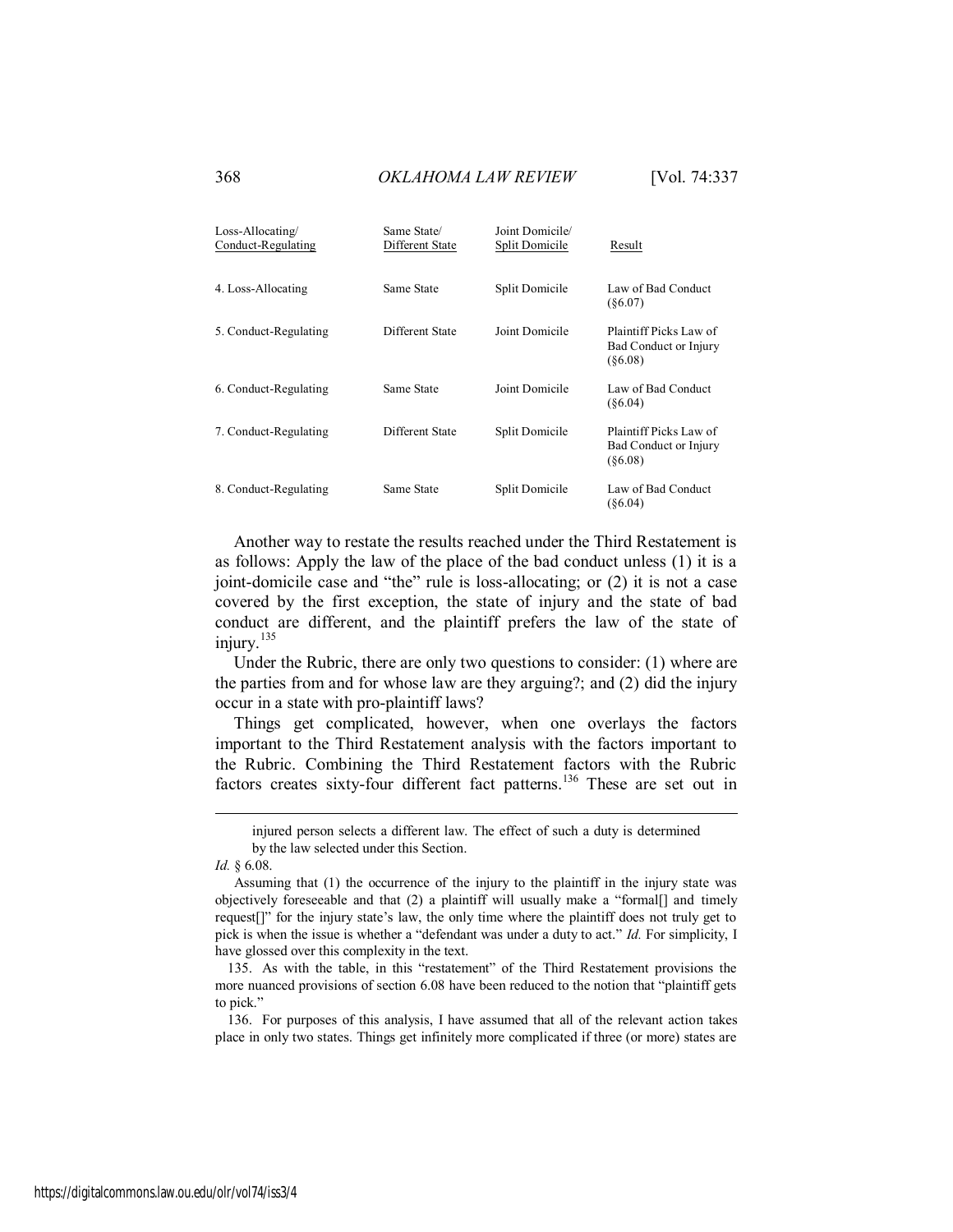Appendix A, using the states of Kansas and Nebraska for demonstrative purposes.<sup>137</sup>

Of these sixty-four different factual scenarios, eight do not involve a choice-of-law issue.<sup>138</sup> The remaining fifty-six factual scenarios will be discussed below, organized around the Third Restatement provisions under which they are addressed.

#### <span id="page-33-0"></span>*3. Section 6.07*

The fact patterns resolved by section 6.07 of the Third Restatement are the easiest to discuss because the Third Restatement and the Rubric reach the exact same results in these cases.

Overall, section 6.07 covers eight of the sixty-four fact patterns.<sup>139</sup> These are fact patterns in which the parties are domiciled in different states, the injury and the bad conduct occur in the same state, and "the" law is lossallocating. Under section 6.07, a court is to apply the law of the state where the injury and bad conduct occurred.<sup>140</sup> This is the exact result reached by the Rubric.

137. Here are the questions that produce the sixty-four different fact patterns:

- 1. Is Kansas law plaintiff friendly? (binary—yes or no)
- 2. Where are the parties from? (four options—KS/KS; KS/NE; NE/KS; NE/NE)

- 4. Is Kansas the state of bad conduct? (binary—yes or no)
- 5. Is the law conduct-regulating? (binary—yes or no)

<span id="page-33-1"></span>involved. Even adding just a third state with contacts to the dispute enlarges the range of different factual scenarios to around one thousand. Moreover, once more than two states are considered, some fact pattern will fall outside the scope of the rules covered in sections 6.04, 6.06, 6.07, and 6.08 of the Third Restatement. These fact patterns would then be resolved according to the residual rule in section 6.09, which instructs courts to apply the law of the state with the "dominant" interest in the issue. The standard of section 6.09 (unlike the rules contained in sections 6.04, 6.06, 6.07, and 6.08) does not definitely point to any state's law; thus, it is impossible to compare the results reached under section 6.09 with the results under the Rubric. For these reasons, the discussion in this section will assume that all of the contacts take place wholly within two states.

<sup>3.</sup> Is Kansas the state of injury? (binary—yes or no)

*See infra* app. A.

<sup>138.</sup> For these eight factual scenarios, all the relevant contacts are in either Kansas or Nebraska. In Appendix A, these are fact patterns 1, 2, 31–34, 63, and 64. *See infra* app. A.

<sup>139.</sup> In Appendix A, these facts patterns are numbered 9, 15, 17, 23, 41, 47, 49, and 55. *See infra* app. A.

<sup>140.</sup> *See* RESTATEMENT (THIRD), *supra* note 12, § 6.07.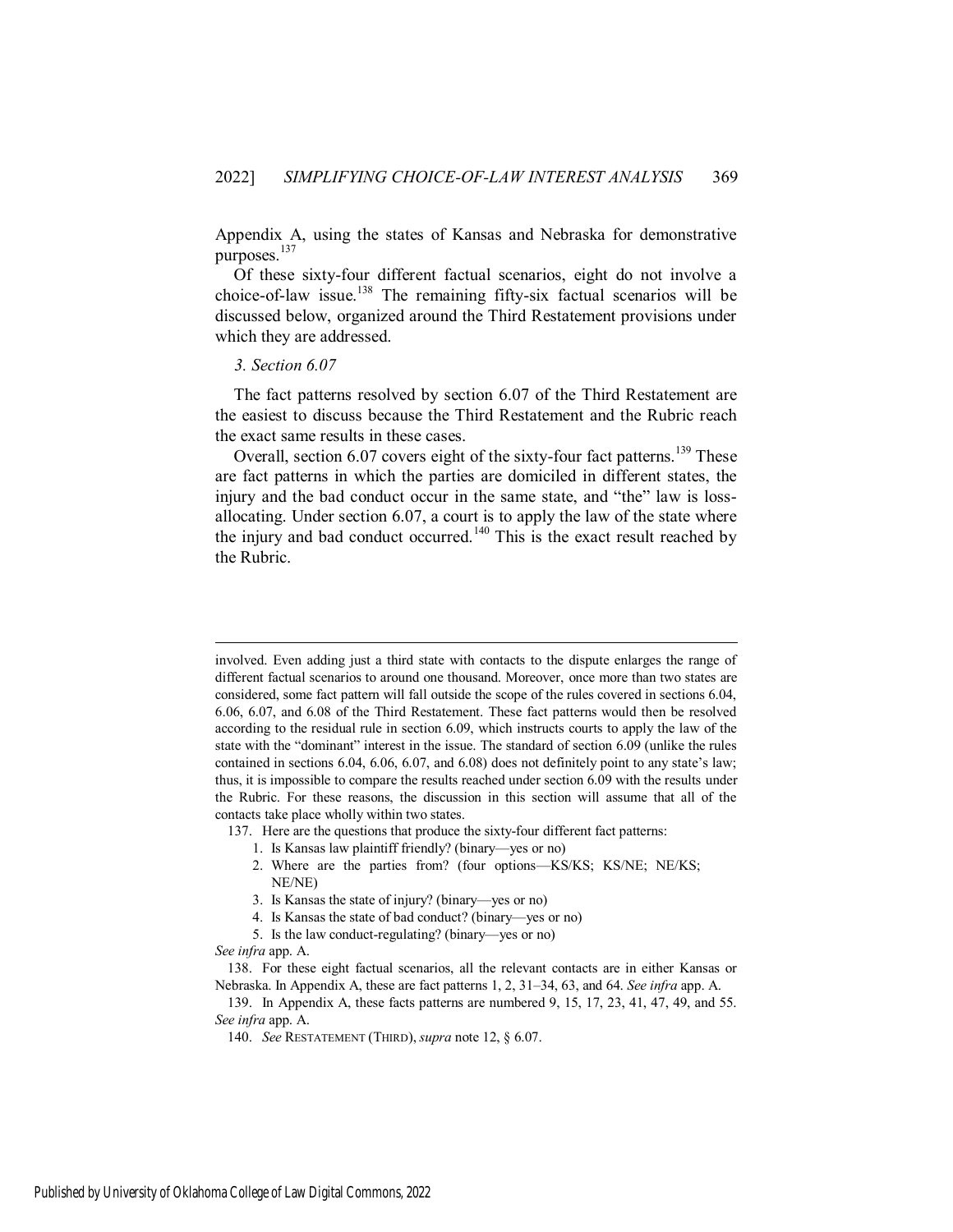#### *4. Sections 6.04 and 6.06*

Sections 6.04 and 6.06 both involve slight deviations from the Rubric. These deviations raise the same issues and will thus be discussed as a pair.

First, section 6.04 applies to fact patterns in which (1) the injury and bad conduct occur in the same state and  $(2)$  "the" law is conduct-regulating.<sup>141</sup> (This section applies to both split-domicile and joint-domicile cases.) Section 6.04 instructs courts to apply the law of the state where the injury and bad conduct occurred.<sup>142</sup>

Section 6.04 applies to eleven different factual scenarios.<sup>143</sup> In nine of these fact patterns, the Rubric reaches the same conclusion.<sup>144</sup>

In two fact patterns,<sup>145</sup> however, a difference emerges between section 6.04 and the Rubric. These two fact patterns involve instances where both the plaintiff and the defendant are from the same state—joint-domicile cases. The two fact patterns in which section 6.04 and the Rubric deviate are as follows:

| #26                                  | #40                                  |
|--------------------------------------|--------------------------------------|
| Kansas Law: Plaintiff Preferred      | Kansas Law: Defendant Preferred      |
| Nebraska Law: Defendant Preferred    | Nebraska: Plaintiff Preferred        |
| $P(KS)$ v. $D(KS)$                   | $P(NE)$ v. $D(NE)$                   |
| Place of Injury: NE                  | Place of Injury: KS                  |
| Place of Bad Conduct: NE             | Place of Bad Conduct: KS             |
| Character of Law: Conduct-Regulating | Character of Law: Conduct-Regulating |
| Rubric: Kansas Law                   | Rubric: Nebraska Law                 |

Third Restatement: Nebraska Law Third Restatement: Kansas Law

These two fact patterns are the mirror image of each other. In each, residents from one state are involved in an accident in another state (which is also where the bad conduct occurs). The place where the injury occurs has law preferred by the defendant. Under the Third Restatement, "the" law involved is conduct-regulating.<sup>146</sup> Under the Rubric, the law of the joint

<sup>141.</sup> *See id.* § 6.04.

<sup>142.</sup> *See id.*

<sup>143.</sup> In Appendix A, these are 8, 10, 16, 18, 26, 40, 42, 48, 50, 56 and 58. *See infra* app. A.

<sup>144.</sup> In Appendix A, these are 8, 10, 16, 18, 42, 48, 50, 56 and 58. *See infra* app. A.

<sup>145.</sup> In Appendix A, these are 26 and 40. *See infra* app. A.

<sup>146.</sup> *See generally* RESTATEMENT (THIRD), *supra* note 12, § 6.02.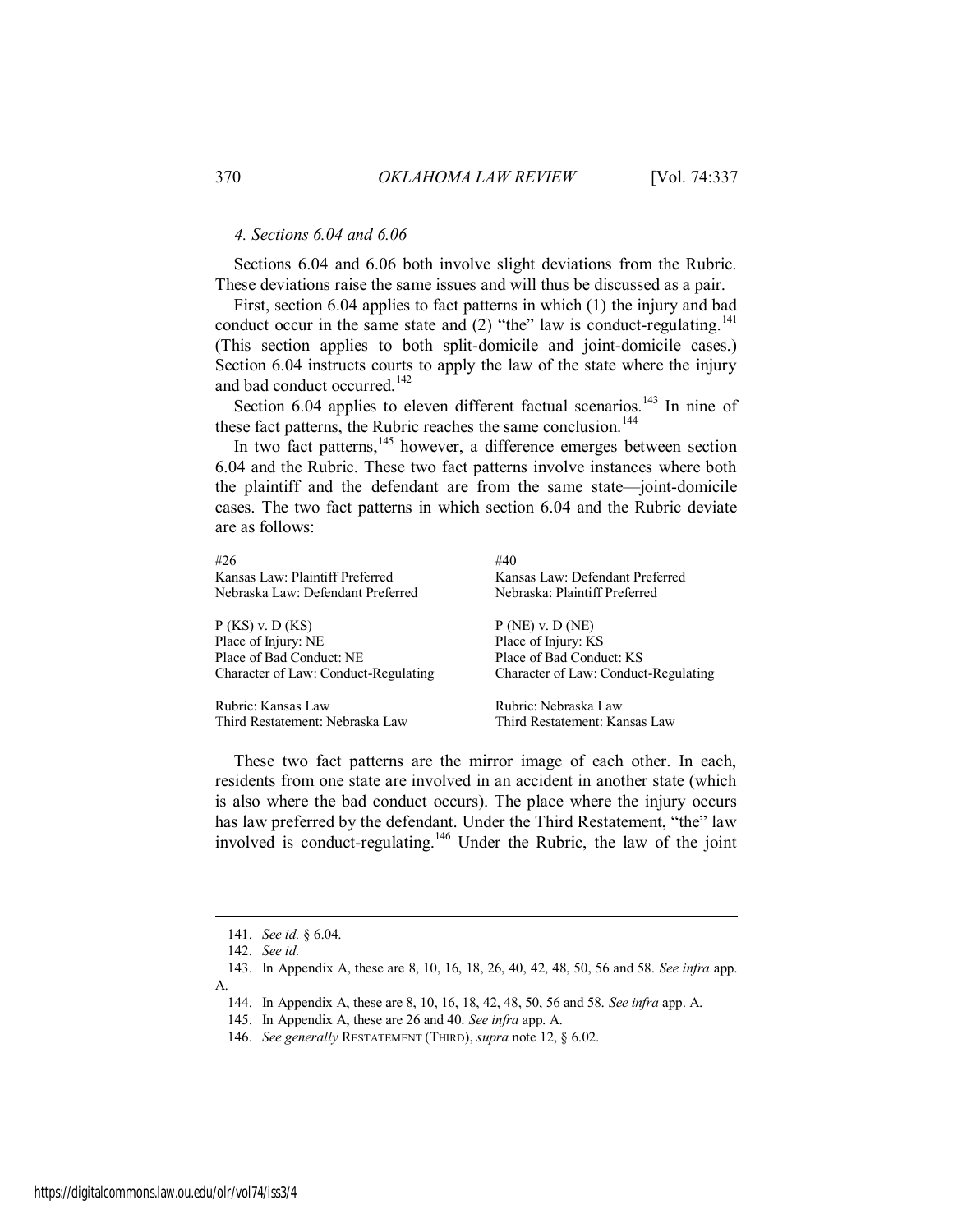domicile applies. Under the Third Restatement, however, the law of the state of injury applies. $147$ 

Second, section 6.06 applies to twelve different fact patterns.<sup>148</sup> In eight of these, the Rubric and the Restatement reach the same conclusion.<sup>149</sup> In four, however, a deviation emerges.<sup>150</sup> Here are the four patterns in which a deviation exists:

#7 #57 Kansas Law: Plaintiff Preferred Kansas Law: Defendant Preferred Nebraska Law: Defendant Preferred Nebraska: Plaintiff Preferred

 $P (NE)$  v. D (NE)  $P (KS)$  v. D (KS) Place of Injury: KS Place of Injury: NE Place of Bad Conduct: KS Place of Bad Conduct: NE Character of Law: Loss-Allocating Character of Law: Loss-Allocating

Rubric: Kansas Law Rubric: Nebraska Law Third Restatement: Nebraska Law Third Restatement: Kansas Law

#5 #59 Kansas Law: Plaintiff Preferred Kansas Law: Defendant Preferred Nebraska Law: Defendant Preferred Nebraska: Plaintiff Preferred

 $P (NE)$  v. D (NE)  $P (KS)$  v. D (KS) Place of Injury: KS Place of Injury: NE Place of Bad Conduct: NE Place of Bad Conduct: KS Character of Law: Loss-Allocating Character of Law: Loss-Allocating

Rubric: Kansas Law Rubric: Nebraska Law Third Restatement: Nebraska Law Third Restatement: Kansas Law

Fact patterns 7 and 57 are the mirror image of each other: Both are jointdomicile cases involving loss-allocating rules in which the injury and bad conduct occur in a different state whose law is favored by the plaintiff. Under the Rubric, the law of the state of injury controls, while the Third Restatement holds that the law of the joint domicile controls.

Fact patterns 5 and 59 are also the mirror image of each other. In fact, 5 and 59 replicate 7 and 57, with the only difference being that in 5 and 59 the bad conduct occurs in the joint-domicile state rather than the injury

<sup>147.</sup> *Id.* § 6.04.

<sup>148.</sup> In Appendix A, these numbers are 3, 5, 7, 25, 27, 29, 35, 37, 39, 57, 59, and 61. *See infra* app. A.

<sup>149.</sup> In Appendix A, these numbers are 3, 25, 27, 29, 35, 37, 39, and 61. *See infra* app. A.

<sup>150.</sup> In Appendix A, these numbers are 5, 7, 57, and 59. *See infra* app. A.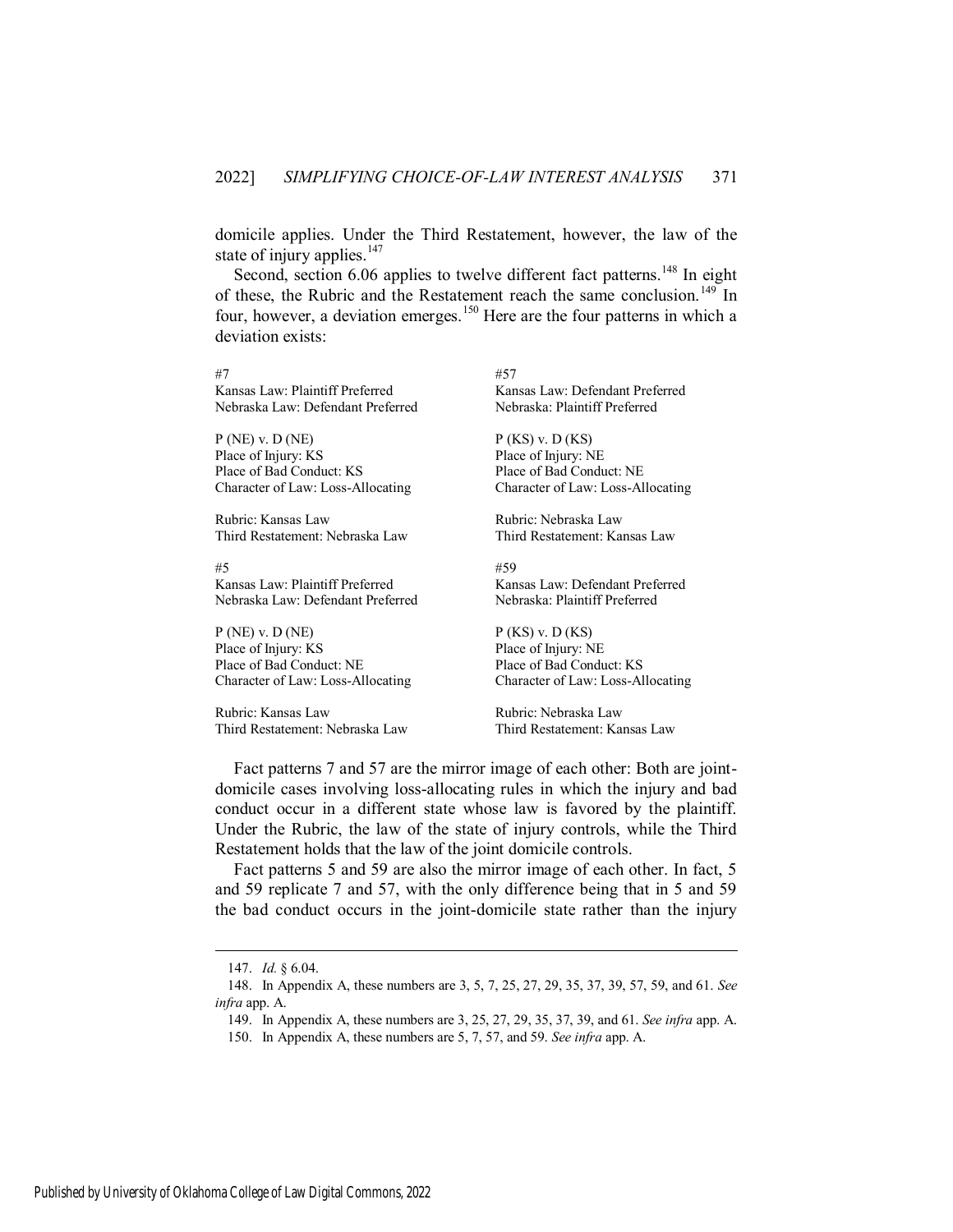state. Here again, the Rubric holds that the law of the state of injury applies, while the Third Restatement says that the law of the joint domicile applies.

Considering sections 6.04 and 6.06 as a pair, the six different types of fact patterns in which the Rubric and the Third Restatement diverge share core characteristics: they are joint-domicile cases in which the injury occurs in a different state.

The joint-domicile/injury-in-another-state fact pattern has always been a challenging one for choice of law. This type of fact pattern has been frequently involved in the cases in which state courts moved away from the law of the place of injury.<sup>151</sup> For those courts, the First Restatement resolution—that the law of the place of wrong should *always* apply—was not correct.<sup>152</sup>

But experience has proven that this type of fact pattern cannot *always* be resolved in favor of the law of the joint domicile, either. To this author's knowledge, no one has ever suggested that courts should always apply the law of the joint domicile in every case in which the parties are from the same state. All seem to agree that *sometimes* the law of the joint domicile should apply, and *sometimes* the law of the place of injury must apply. Alas, a line must be drawn. But what line?

The Third Restatement answers this challenge through the conductregulating/loss-allocating distinction. If "the" law involved is lossallocating, the joint-domicile law applies.<sup>153</sup> If "the" law is conductregulating, the law of the place of injury applies.<sup>154</sup> Under the Rubric, the line is drawn by asking whether the injury state has a law preferred by the plaintiff. If so, the law of the place of injury applies.<sup>155</sup> If not, the law of the joint domicile applies.

Which is better?

Each, in my view, gets certain types of cases "wrong." As discussed above, the Rubric errs in the following case: When the choice-of-law dispute involves a "rule of the road," the injury state's rule must be applied

<sup>151.</sup> *See* Lea Brilmayer, *What I Like Most About the Restatement (Second) of Conflicts, and Why It Should Not Be Thrown Out with the Bathwater*, 110 AJIL UNBOUND 144, 146 (2016) (describing the "universal pattern" found in cases in which state courts rejected the First Restatement).

<sup>152.</sup> *See id.*

<sup>153.</sup> *See* RESTATEMENT (THIRD), *supra* note 12, § 6.06.

<sup>154.</sup> *Id.* § 6.04. Or, in instances in which the injury and bad conduct occur in different states, the Restatement would allow the plaintiff to pick the law that applies. *See id.* § 6.08. This outcome will be discussed in Section IV.B.

<sup>155.</sup> This conclusion assumes that a jurisdiction is using the law of the place of injury as a tiebreaker for true conflicts and unprovided-for cases.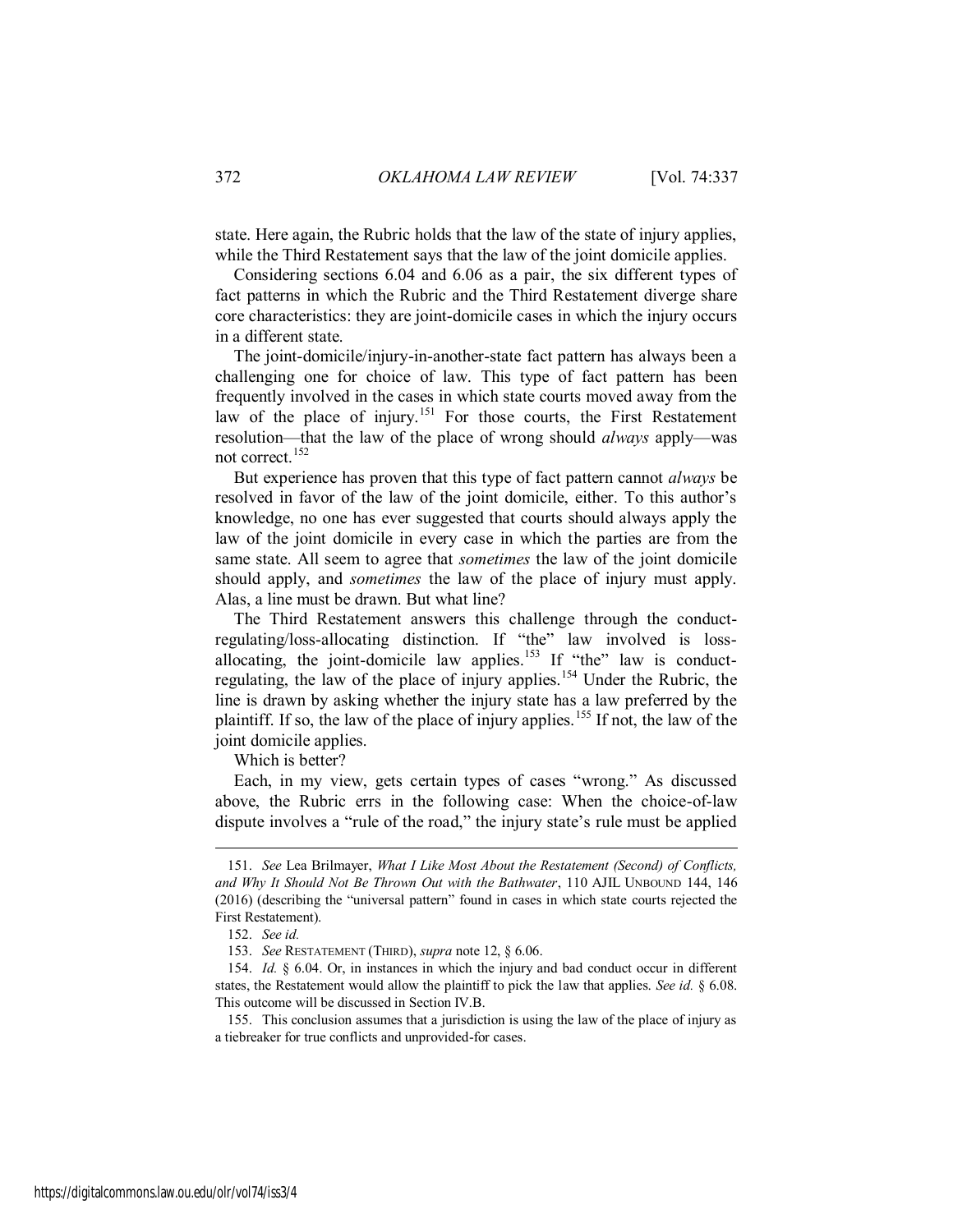even if the injury state has a defendant-preferred rule.<sup>156</sup> (In other words, the injury state has an interest in enforcing its conduct-regulating "rule of the road," even if the Rubric is not identifying the defendant-preferred rule as conduct-regulating.) But, as explained above, the notion that any other state's law would apply is so far-fetched that it probably will not be necessary for courts adopting the Rubric to even use this exception: No litigant would even think that a Nebraska speed limit applies to a Kansas crash.

But the Restatement also gets a certain type of case wrong. The infamous case of *Schultz v. Boy Scouts of America, Inc.* is a prime example.<sup>157</sup> If *Schultz* were considered under section 6.03, the case involved "a" lossallocating rule because the defendant was claiming New Jersey's charitable immunity.<sup>158</sup> As such, New York had no interest in applying its plaintiffpreferred tort law to an injury that occurred within New York. Under section 6.06, New Jersey law would apply. This is the result that the New York court reached in *Schultz*. 159

I believe this is the wrong result. To say that New York has no interest in applying its pro-recovery rule to this fact pattern is to assume that New York has no interest in preventing assaults within New York unless the dispute involves a New York domiciliary. This seems both callous and inaccurate. (Indeed, The Third Restatement seems almost apologetic in stating that section 6.06 suggests that the *Schultz* decision "was correct."<sup>160</sup>) The *Schultz* decision in favor of the Boy Scouts nicely demonstrates the analytical deficiency with the Third Restatement's category approach: Labelling the dispute as "a" loss-allocating case (because *New Jersey* has charitable immunity doctrine) ignores that the injury occurred *in New York* and that *New York*'s rejection of charitable immunity is clearly based on conduct-regulating (rather than loss-allocating) objectives.

What about consistency with case results? Specifically, between the Third Restatement and the Rubric, which approach best aligns with the actual results reached by courts?

In considering this question, it is first important to appreciate that both the Rubric and the Third Restatement tend to agree on results much more frequently than they disagree. Sections 6.04 and 6.06 of the Third Restatement address twenty-four joint-domicile fact patterns: In eighteen of

<sup>156.</sup> *See supra* Section III.C.1.

<sup>157. 480</sup> N.E.2d 679 (N.Y. 1985); *see supra* text accompanying notes 96–100.

<sup>158.</sup> *Id.* at 683.

<sup>159.</sup> *Id.* at 681.

<sup>160.</sup> *See* RESTATEMENT (THIRD), *supra* note 12, Reporters' Notes at § 6.06, cmt. a.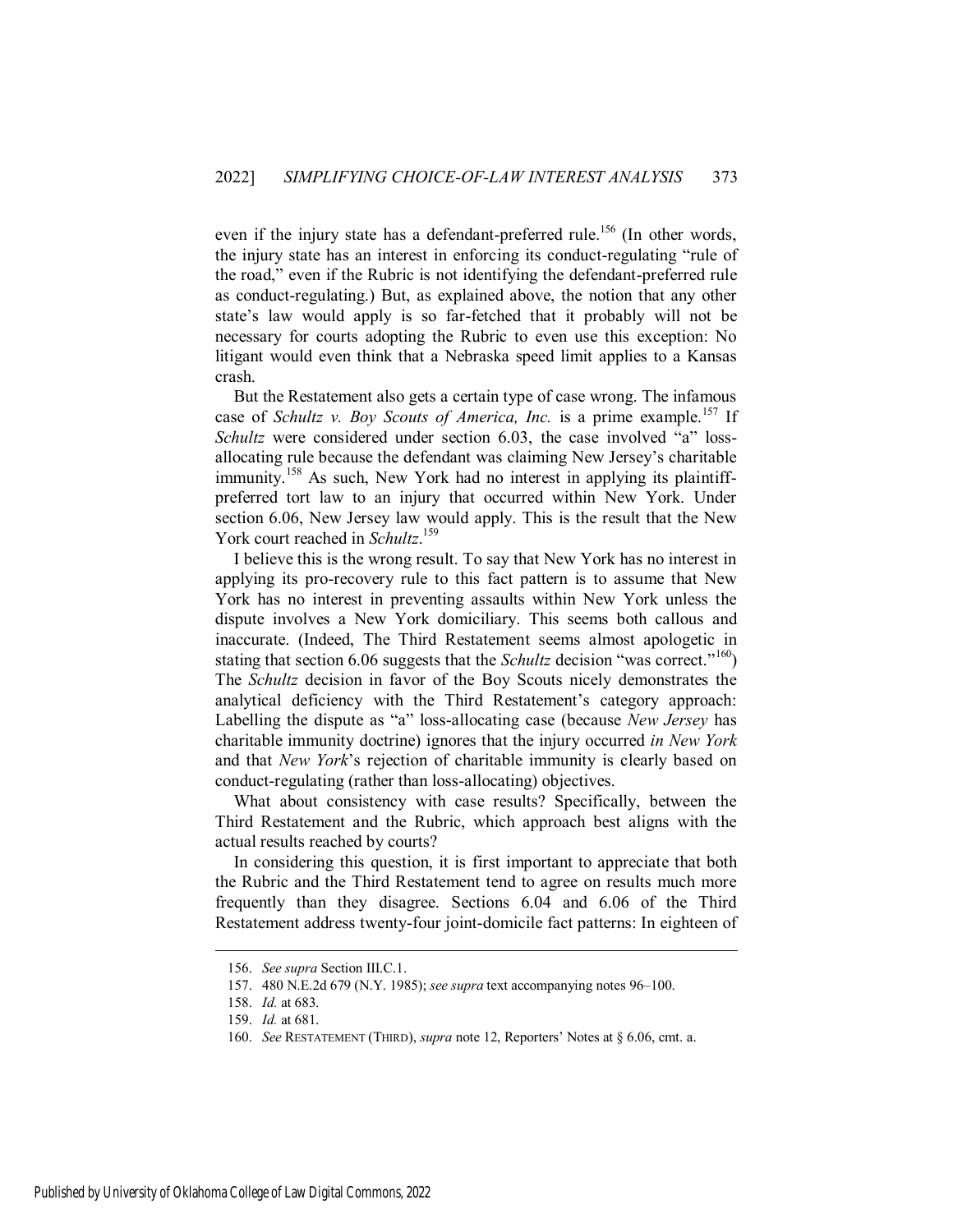them, the Rubric and the Third Restatement reach the same results. Thus, a discussion of which approach most closely aligns with existing caselaw must start with the fact that, in a supermajority of cases, the Rubric and the Third Restatement reach the same exact result.

For the portion of cases in which the Rubric and the Third Restatement reach contrary results, there is caselaw authority for each position. For cases in which the injury state has plaintiff-preferred law, the courts will sometimes apply the law of the injury state (the conclusion under the Rubric) but sometimes apply the law of the joint domicile (these are the cases that the Third Restatement tends to label as "loss-allocating" cases).<sup>161</sup> Similarly, for cases in which the injury state has defendantpreferred law, the courts will sometimes apply the joint-domicile law (the result under the Rubric) and sometimes apply the injury-state law (these are the cases that the Third Restatement tends to label as "conductregulating").<sup>162</sup> But I believe these "mixed" results are somewhat misleading. In my view, the Third Restatement is synthesizing the caselaw with a line that either does not exist or that is too fine to be useful going forward.

Looking backwards, conflicting results in cases can always be explained by imagining a retroactive rule that governs the decisions. For the fact pattern we are considering (joint domicile with injury in a different state), suppose that we are going to divide these cases based on results. On the left side of our page, we will put all of the cases in which courts have applied the law of the joint domicile. On the right side of the page, we will put all of the cases in which courts have applied the law of the state of injury.

Having thus separated the cases, it is possible to apply a made-up label. For the cases on the left side of the page (cases where the joint domicile was applied), we can apply the label "wobble." On the right side of the page (cases where the state of injury was applied), we can apply the label "bobble." This process can create the impression that, for future cases involving joint domiciles in different states, all that is necessary is to determine whether the case is a wobble or a bobble. But, of course, unless the wobble/bobble label represents a true analytical distinction, it is not at all helpful for resolving future cases. The labels must mean something, and the distinction must be relatively easy to draw.

<sup>161.</sup> *See id.* § 6.06.

<sup>162.</sup> *See id.* § 6.04.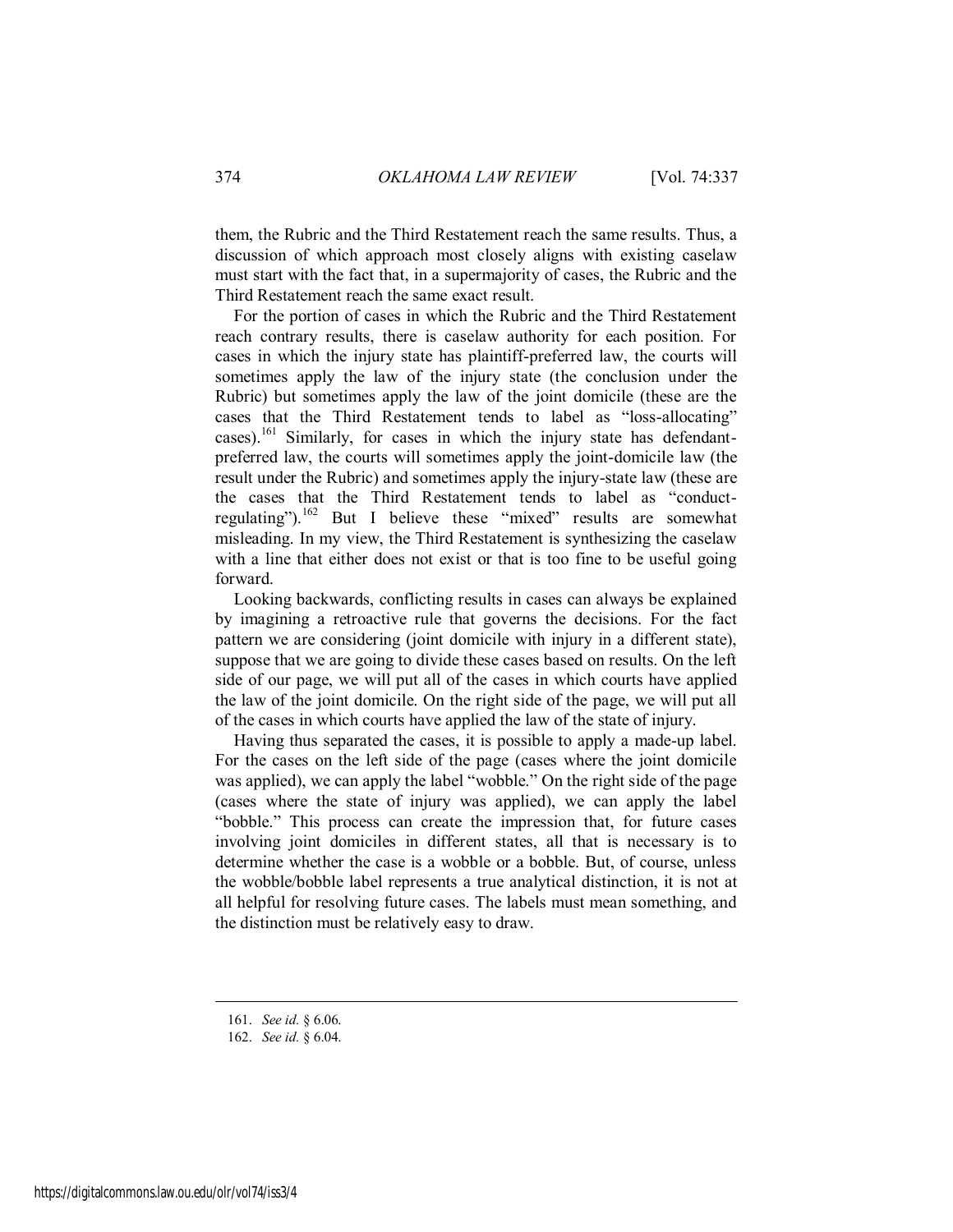In my view, the Third Restatement's conduct-regulating/loss-allocating distinction is somewhat like the wobble/bobble distinction.<sup>163</sup> Retroactively speaking, the conduct-regulating/loss-allocating distinction is fairly accurate in describing the cases in which courts have applied the joint domicile law or the law of the place of injury. But this appearance of accuracy is an illusion. Unless the categories mean something and can be applied going forward,  $164$  we might as well be talking about wobbles and bobbles.<sup>165</sup>

In summary, the Rubric and the Third Restatement mostly reach the same result in fact patterns covered by sections 6.04 and 6.06. For fact patterns resolved differently, both the Rubric and the Third Restatement reach some results that seem intuitively wrong and will occasionally require a court to make an exception. There is some caselaw support for the results reached by the Rubric and the Third Restatement. But the Rubric is much easier to apply, and it will avoid courts having to discern whether a case involves a wobble (conduct regulation) or bobble (loss allocation).

#### <span id="page-39-0"></span>*5. Section 6.08*

Section 6.08 of the Third Restatement covers "cross-border" torts—that is, torts in which the defendant's "bad conduct" occurs in one state and the plaintiff's injury occurs in a different state.<sup>166</sup> All cross-border torts are addressed by section 6.08, unless the cross-border tort is a joint-domicile case involving a loss-allocating rule, in which case section 6.06 provides the operative rule.<sup>167</sup> Under section 6.08, the plaintiff gets to pick the rule that he prefers.<sup>168</sup>

<sup>163.</sup> I definitely do not mean to suggest that the Third Restatement has intentionally created imaginary categories. Quite the opposite: I think the authors of the Third Restatement are trying very hard to reconcile the joint-domicile cases. I just do not think the categories created by the Third Restatement work in practice; or, at least, the distinctions represented by the categories created by the Third Restatement are simply too much to expect of judges having to resolve actual choice-of-law disputes.

<sup>164.</sup> As conceded by leading scholar Symeon Symeonides, the distinction is arguably "not worth the candle." *See* SYMEONIDES, *supra* note 19, at 249.

<sup>165.</sup> Or, for Lewis Carroll fans, "ravens" and "writing-desks." *See* LEWIS CARROLL, ALICE'S ADVENTURES IN WONDERLAND 57 (Lothrop Publ'g Co., 1898) (1865).

<sup>166.</sup> *See* RESTATEMENT (THIRD), *supra* note 12, § 6.08.

<sup>167.</sup> *Id.* § 6.06.

<sup>168.</sup> *Id.* § 6.08. As previously explained, section 6.08 does provide that in a few, particular instances the plaintiff will not be able to pick the governing law. For simplicity and clarity, these nuances will be ignored in the analysis contained in the text.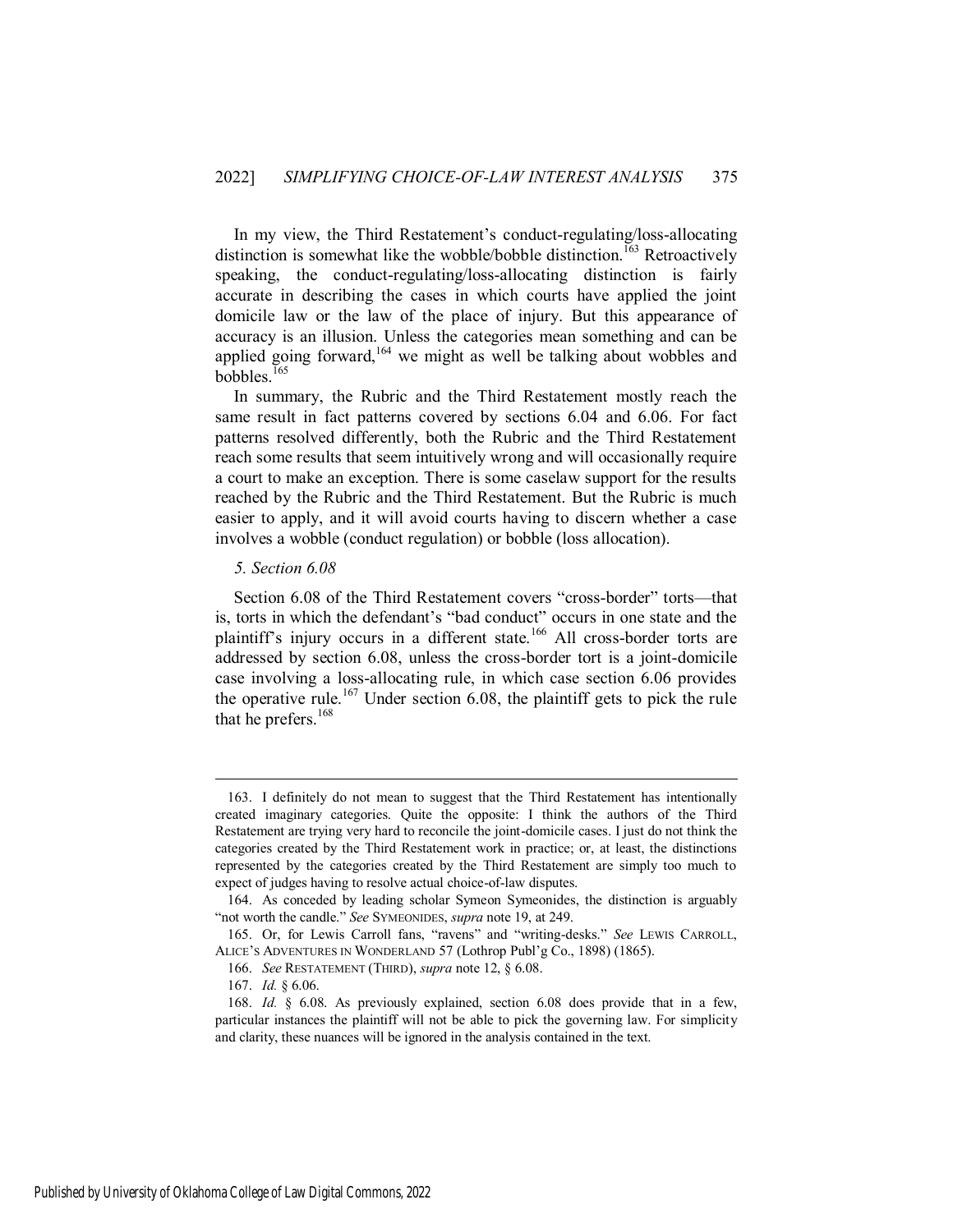The fact patterns covered by section 6.08 involve the most dramatic divergence between the Rubric and the Third Restatement. Overall, section  $6.08$  addresses twenty-five fact patterns.<sup>169</sup> In fifteen of these, the Rubric and the Third Restatement reach the same result. In ten, however, the Rubric and the Third Restatement reach conflicting results. This divergence is due to two reasons: (1) the unique Third Restatement provisions allowing plaintiffs to select the law they prefer; and (2) the decision of the Third Restatement to expand the relevant territorial contacts to include the place of bad conduct.

In my view, section 6.08 of the Third Restatement is ill-advised. My objection to section 6.08 is not descriptive. Section 6.08 of the Third Restatement can be traced to the work of conflicts giant Symeon Symeonides.<sup>170</sup> Symeonides's research unquestionably shows that courts tend to resolve cross-border torts cases by applying the law that favors the plaintiff.<sup>171</sup> Symeonides's thoroughness and integrity are beyond reproach. I concede that courts tend to do exactly what the Third Restatement sanctions in section 6.08. My objection to section 6.08, however, is normative; there is something unseemly about black-letter law explicitly favoring one party over another. It is even worse when the applicable law is left to a litigant's choice.

The plaintiff-choice provisions of section 6.08 call to mind the work of torts scholar Robert Leflar. Leflar is most closely associated with the "better-rule" approach, under which a court resolves a choice-of-law dispute by simply selecting the "better rule."<sup>172</sup> Descriptively speaking, Leflar's "better-rule" approach is somewhat useful in understanding the results in actual cases: Judges tended to disfavor guest statutes and would resist their application in horizontal choice-of-law disputes.<sup>173</sup> As a realist, descriptive assertion, recognizing what courts are actually doing (despite the obscuring fluff contained in the opinion) is helpful to lawyers and litigants who must make decisions based on a prediction of how courts will rule. It is also helpful to academics who are trying to ascertain the underlying governing dynamics. As a descriptive assertion, Leflar's "better rule" observation is helpful.

<sup>169.</sup> *See infra* app. A.

<sup>170.</sup> *See* SYMEONIDES, *supra* note 19, at 247–49.

<sup>171.</sup> *See id.* at 218–24.

<sup>172.</sup> Robert A. Leflar, *Conflicts Law: More on Choice-Influencing Considerations*, 54 CAL. L. REV. 1584, 1587–88 (1966).

<sup>173.</sup> *See generally id.*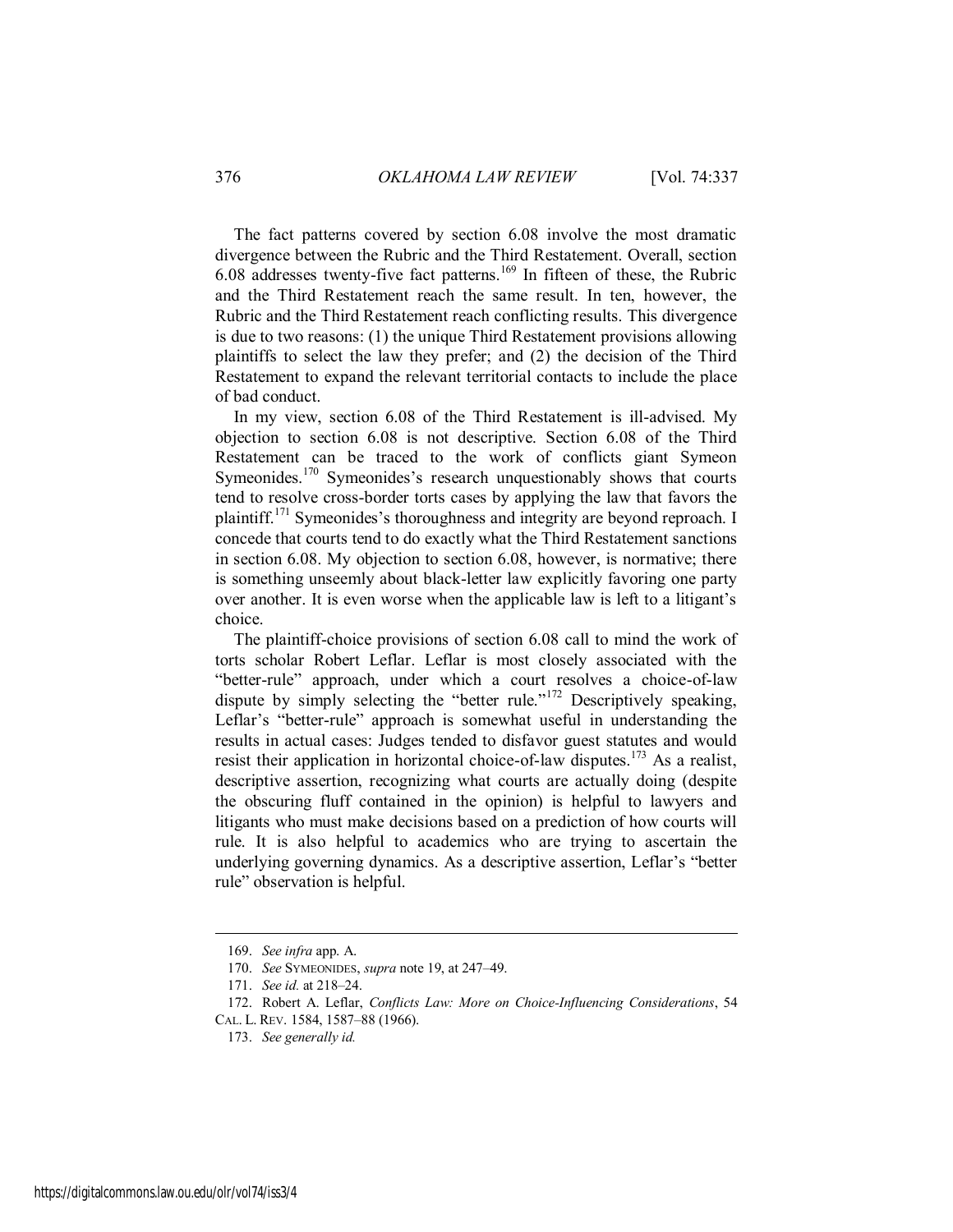But as a normative assertion of what judges should be doing,  $174$  Leflar's "better-rule" approach is misguided. Inviting judges to resolve choice of law by simply applying the law the judge prefers undermines confidence in the rule of law. It discredits the authority of judges. It undercuts the repose that occurs when litigants feel they have had their fair day in court. Leflar's "better-rule" approach is fine as a descriptive observation, but it fails as a normative assertion. Just because judges *are* doing it does not mean that they *should* be doing it.

Section 6.08 of the Third Restatement is similarly misguided. It is one thing for Professor Symeonides to notice a plaintiff-friendly trend in crossborder cases. It is quite another for the Third Restatement to sanction this bias as an official part of the black-letter law.

In some respects, the provisions of section 6.08 are even more problematic than Leflar's better-rule approach. Leflar's better-rule approach invites judges to inject their biases, prejudices, and values into cases. Section 6.08 cuts out the middle person and just leaves it to the whim of the plaintiff. The notion that human bias will sometimes influence the way a judge handles a case is something that most citizens can probably anticipate and accept. The idea that the black-letter law itself is explicitly biased in favor of plaintiffs—such that plaintiffs get to resolve choice of law according to their preference—is much more damaging to the system. Judges are human; the law should strive to be neutral.

Of course, every rule (at base) rests on policy considerations and has winners and losers. But rarely will a court justify a rule simply on the notion that it helps a particular party.<sup>175</sup> A common law rule might help plaintiffs (or defendants), but this is usually a means to an end: "The rule allows for recovery here because [insert policy]." Section 6.08 of Third Restatement is missing the "because": "The rule allows for recovery, and thus it is a good one."

This difference between a rule that helps a plaintiff "because [policy]" and a rule that exists simply because it helps the plaintiff distinguishes the explicit bias of section 6.08's "plaintiff-picks" rule from the Rubric's

<sup>174.</sup> It is not clear that Professor Leflar ever proposed that his better rule approach should be used; instead, most view Leflar's work as descriptive in nature. *See* Mark Thomson, *Method or Madness?: The Leflar Approach to Choice of Law as Practiced in Five State*, 66 RUTGERS L. REV. 81, 82 (2013) ("Leflar's goal was not to pioneer some novel choice-of-law theory, but, rather, to refocus scholarly and judicial attention on choice of law as it actually worked in the real world.").

<sup>175.</sup> *See generally* CODE OF CONDUCT FOR U.S. JUDGES Canon 3 (Jud. Conf. U.S. 2019) ("The judge . . . should not engage in behavior that is . . . biased . . . .").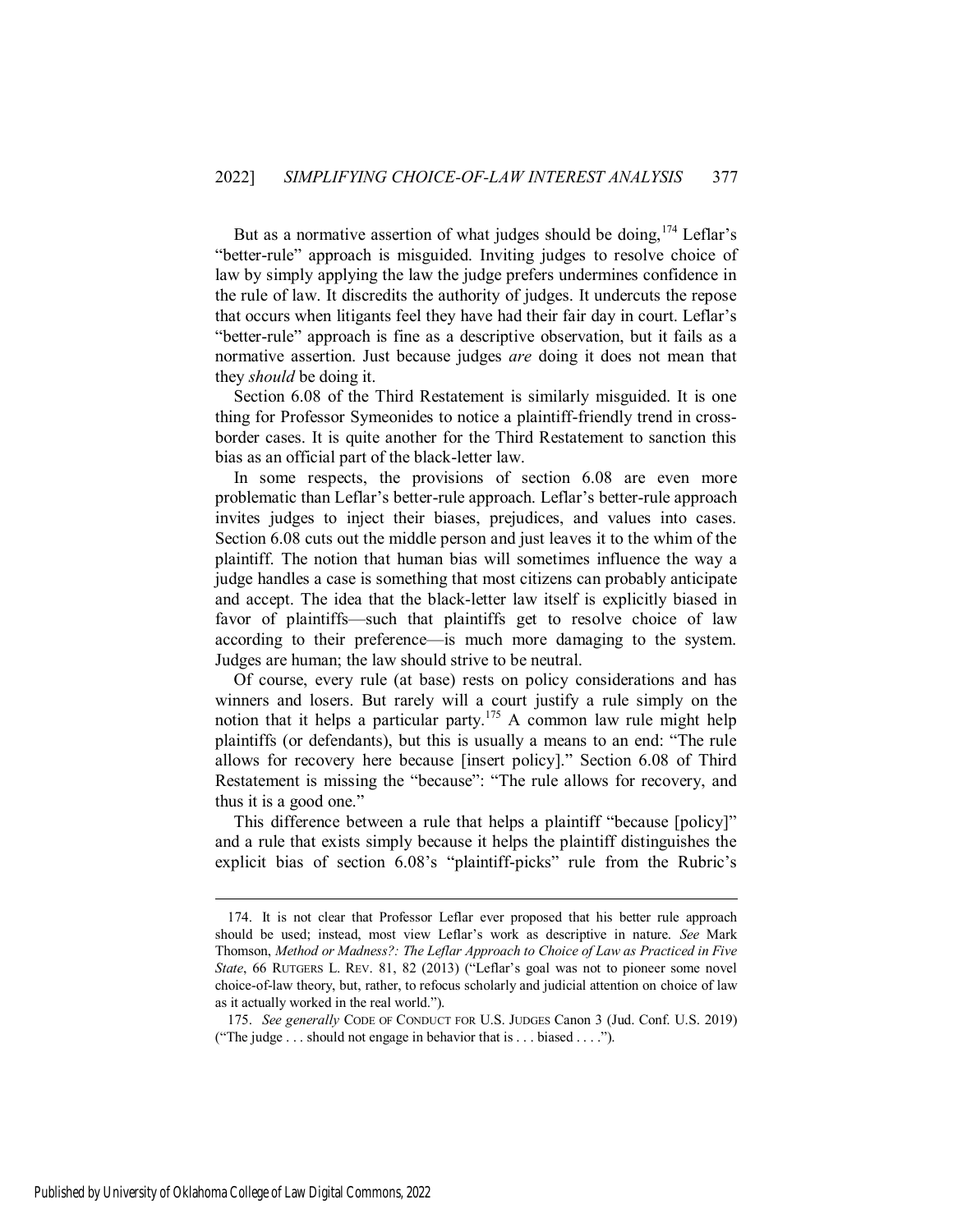conclusion that a state interest exists when a territorial contact occurs in a state with a plaintiff-preferred law. Under the Rubric, the interest created when a territorial contact occurs in a jurisdiction with a plaintiff-friendly law is based on the notion that the convergence of a remedy and an event in the same state creates an interest under a choice-of-law analysis. This is different than saying, "Whatever helps the plaintiff, that is the rule."

I hope that the current draft of section 6.08 is ultimately rejected. People, and even institutions, can be biased. The law should not explicitly be.

The other concern with section 6.08 is that it expands the relevant territorial contacts. For the history of American choice of law, the relevant territorial contact for torts has been the place of injury.<sup>176</sup> This was the bright-line rule adopted by the First Restatement.<sup>177</sup> This was the default contact for numerous Second Restatement provisions.<sup>178</sup> Under section 6.08, however, the place of the defendant's bad conduct is now included as a relevant territorial contact.<sup>179</sup>

I understand the analytical reasons for including the place of bad conduct as a relevant territorial contact, and there is caselaw support for this change.<sup>180</sup> But it is not worth the trouble. What American choice of law needs is simplification, not complication. Indeed, that is the stated goal of the drafters of the Third Restatement.<sup>181</sup> But expanding the relevant territorial contacts from one to two is pulling in the opposite direction, away from simplicity and clarity.

The Rubric is simple and clear. If section 6.08 were replaced with the law of the place of wrong rather than the current "plaintiff-picks" provisions, the convergence between the Rubric and the Third Restatement would jump from 15/25 to 23/25. At this point, the Rubric and the Third Restatement would converge in forty-eight of fifty-six fact patterns. If courts do not like the "plaintiff-picks" provisions of the Third Restatement, they might as well use the Rubric. In 85% of cases, the Rubric and the Third Restatement would then reach this same conclusion, but the Rubric would get there in an easier, more straightforward fashion.

<sup>176.</sup> *See* Joseph William Singer, *Choice of Law Rules*, 50 CUMBERLAND L. REV. 347, 350 (2020) ("The traditional approach under with the First or Second Restatement would be to apply the law of the place of the injury.").

<sup>177.</sup> *Id.*

<sup>178.</sup> *Id.*

<sup>179.</sup> *See* RESTATEMENT (THIRD), *supra* note 12, § 6.08.

<sup>180.</sup> *See id.* at § 6.08 cmt. d (discussing courts' application of the law of the state of bad conduct).

<sup>181.</sup> *See supra* note 14 and accompanying text.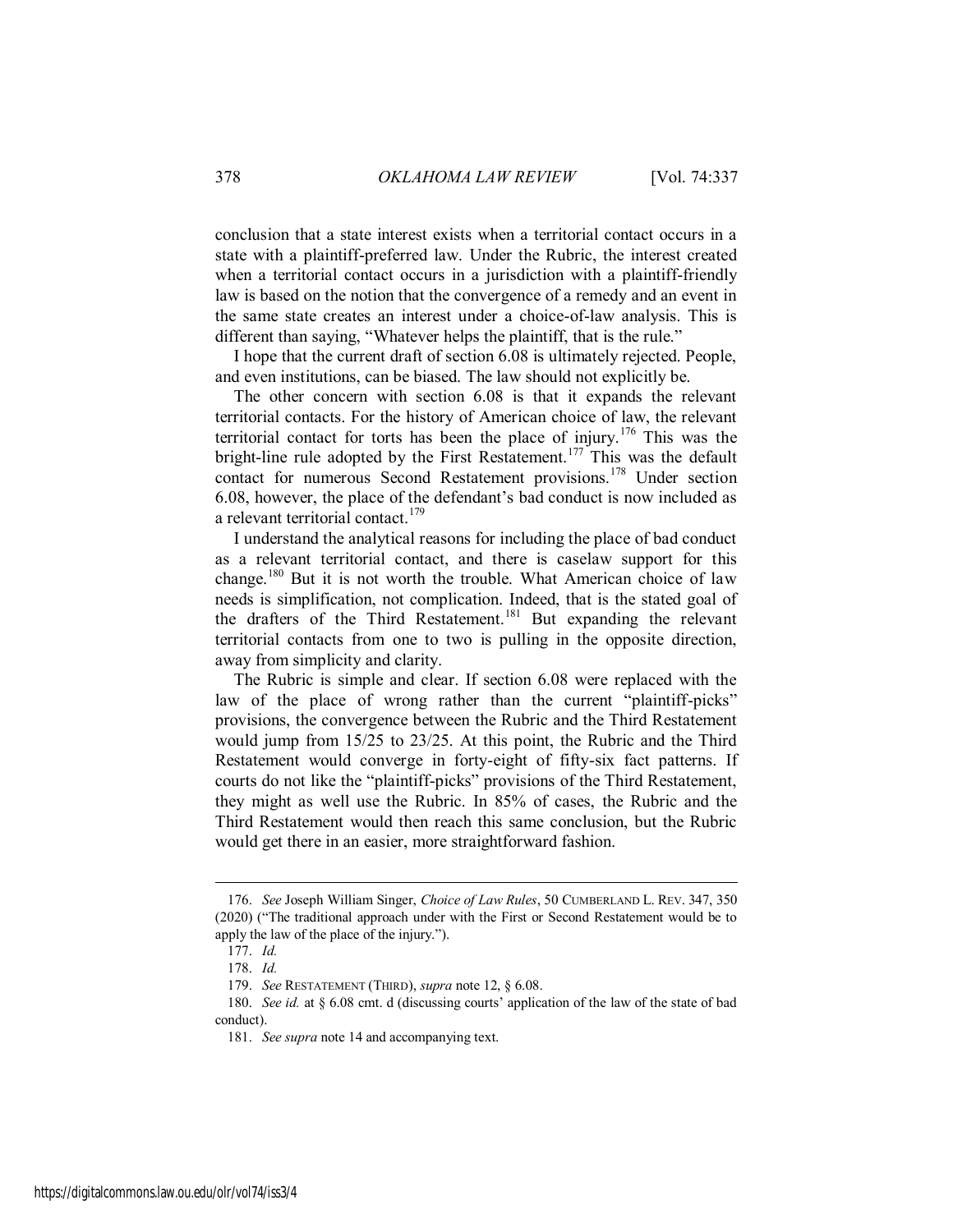# <span id="page-43-0"></span>*B. A Word on Tiebreakers*

The Rubric is a tool for determining whether state interests exist. In instances in which only one state has an interest (a "false conflict"), the choice-of-law issue is resolved: Apply the law of the only state that has an interest in applying its law to the dispute. When more than one state has an interest (a "true conflict") or no state has an interest, the choice-of-law analysis must proceed.

A variety of approaches have been used to resolve true conflicts and unprovided-for cases. In one camp are the approaches that invite courts to engage in a balancing or weighing process.<sup>182</sup> For instance, at one time New Jersey resolved true conflicts cases by applying the law of the state "with the greatest interest in governing the particular issue.<sup> $183$ </sup> Along the same lines, California employs the "comparative-impairment" approach, under which the court applies the law of the state whose interest would be more impaired if it were not applied.<sup>184</sup>

These balancing-type approaches suffer from two shortcomings. First, the process of balancing interests or impairments is tedious. But choice-oflaw analysis needs to be simplified, and weighing and balancing is a step in the wrong direction. Weighing interests or impairments in a choice-of-law case is akin to balancing feathers on a teeter-totter: The instrument being used is not sensitive enough for the task. Moreover, the case-specific nature of balancing tests limits their usefulness in resolving future cases. Thus, the blood, sweat, and tears involved in balancing interests or impairments is unlikely to be useful to a court handling a subsequent choice-of-law dispute, meaning that the tedious process must be repeated.

Second, balancing-type approaches are only useful for resolving trueconflicts cases. In an unprovided-for case, there are no interests or impairments to weigh or compare. A jurisdiction that wants to balance, then, will need a different approach for resolving unprovided-for cases. A solution that works to resolve both true conflicts and unprovided-for cases is preferable.

Rather than weighing or balancing, the simplicity of a tiebreaker is preferable. Here again, many different tiebreakers have been proposed and used. Professor Leflar wrote that a court would simply pick the jurisdiction

<sup>182.</sup> *See supra* notes 24–25 and accompanying text.

<sup>183.</sup> *See, e.g.*, D'Agostino v. Johnson & Johnson, Inc., 628 A.2d 305, 309 (N.J. 1993).

<sup>184.</sup> *See* Albert C. Lin, *Dodging Public Nuisance*, 11 U.C. IRVINE L. REV. 489, 517, 517

n.199 (2020) (noting California's use of comparative impairment).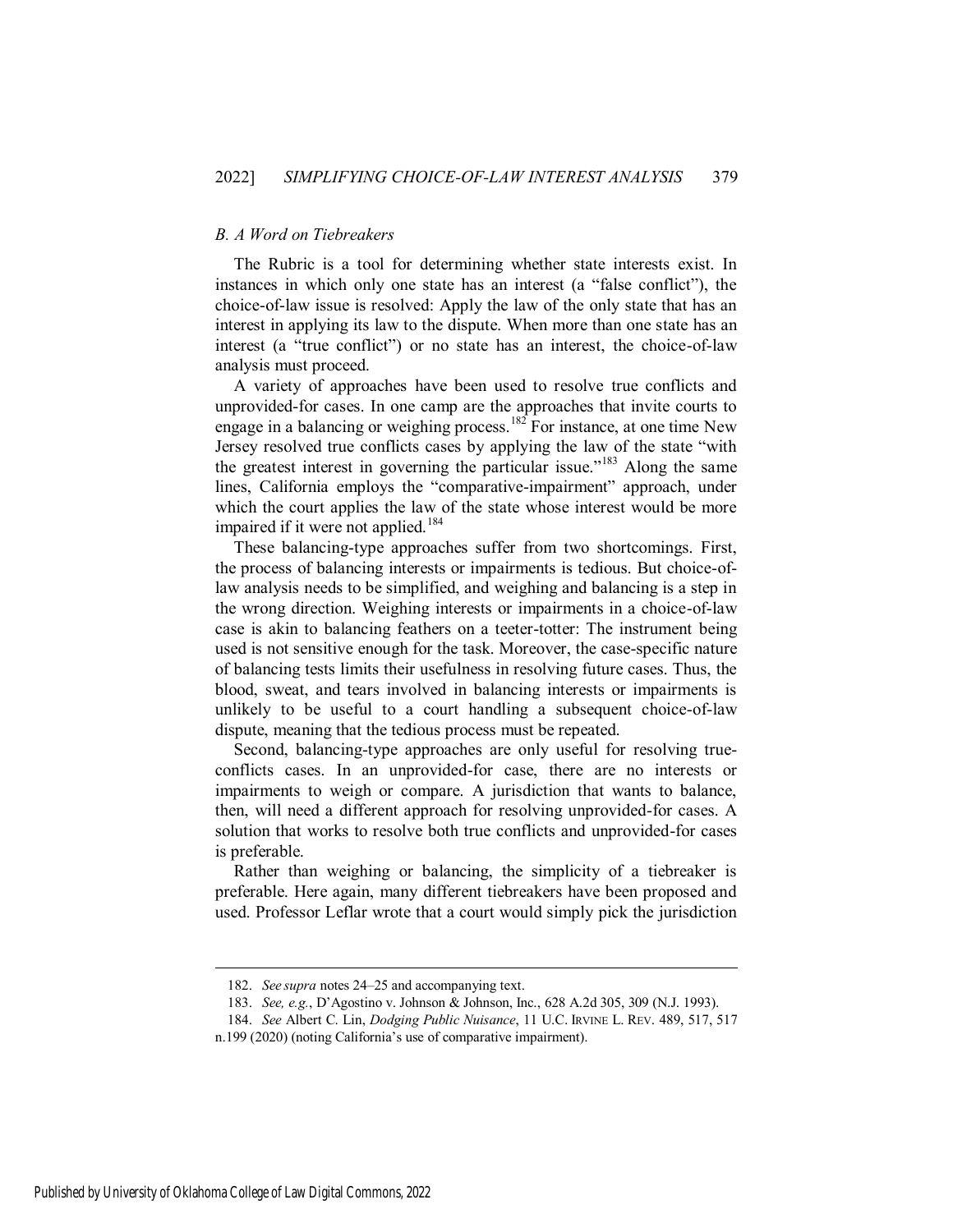that has the "better rule."<sup>185</sup> In the Third Restatement, for certain types of torts cases, the court is instructed to apply the law that is preferred by the plaintiff in the litigation.<sup>186</sup> In my opinion, both of these tiebreakers are misguided.

What is needed is an (1) easy-to-apply tiebreaker (2) that resolves both true conflicts and unprovided-for cases and (3) is neutral with regard to the parties and the content of the laws involved in the choice-of-law dispute. In this camp, there are two candidates: (1) the law of the forum and (2) the law selected under the First Restatement.

Using the law of the forum was the tiebreaker preferred by Professor Currie,  $187$  who in many ways is the intellectual forefather of modern interest analysis.<sup>188</sup> It is a fine option. Many jurisdictions have used this tiebreaker, either explicitly<sup>189</sup> or implicitly.<sup>190</sup> And there is something intuitive about the notion that a forum should apply its own rules.<sup>191</sup>

I have a slight preference, however, for a different tiebreaker: the law identified under the First Restatement approach. First, notice that for a court applying the Rubric, no additional work will be necessary in applying this tiebreaker; the relevant contact under the First Restatement would already have been identified under the Rubric. Second, using the law selected under the First Restatement is probably truer to the motivations that initially pushed courts away from the First Restatement approach.

 $\overline{a}$ 

189. *See, e.g.*, Lilienthal v. Kaufman, 395 P.2d 543, 549 (Or. 1964) (holding that forum law should be used in resolving a true conflicts).

190. *See, e.g.*, Sutherland v. Kennington Truck Serv., Ltd., 562 N.W.2d 466, 471–73 (Mich. 1997) (holding that Michigan law applies unless a rational reason to displace Michigan law exists, and then explaining that in a false-conflicts case in which Michigan does not have an interest, a rational reason to depart from forum law would exist); *see also* Katherine Florey, *Big Conflicts Little Conflicts*, 47 ARIZ. STATE L.J. 683, 686 (2015) (citation omitted) (noting the tendency of state courts to "fall back on forum law in a pinch").

191. Indeed, some jurisdictions have either adopted, purported to adopt, or flirted with a lex fori rule, in which all choice-of-law disputes (not just true conflicts and unprovided-for cases) are resolved by using forum law. *See* LITTLE, *supra* note 2, at 514 ("[A]t least three states in contemporary times have been formally associated with a lex fori approach, at least for tort cases  $\dots$ .").

<sup>185.</sup> *See supra* text accompanying note 172.

<sup>186.</sup> *See supra* text accompanying notes 134, 168.

<sup>187.</sup> *See supra* note 26.

<sup>188.</sup> *See* Rodney Patton, *Sisyphus, the Boulder, and the Choice-of-Law Hill: The Analytical Framework for Resolving the Unusual and Complex Choice-of-Law Issues That Can Arise When the United States is a Party in an Aviation Case*, 71 J. AIR L. & COM. 471, 475 (2006) (identifying Currie as the father of the "government interest" analysis).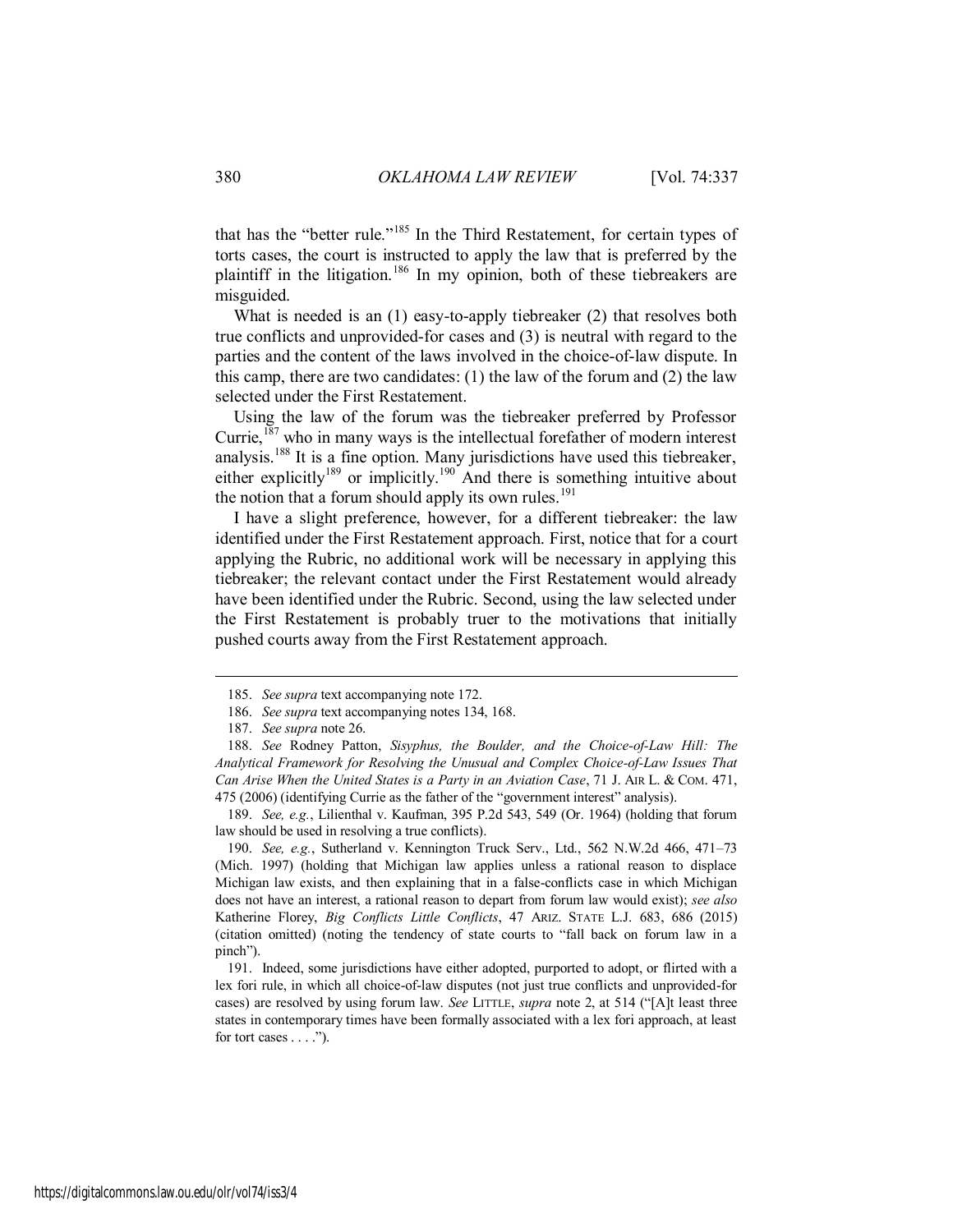For all the criticisms of the First Restatement, there are many instances in which modern choice of law has not deviated much from the law selected by the First Restatement.<sup>192</sup> The Second Restatement is replete with specific default rules that tend to point back to the law the First Restatement would select.<sup>193</sup> But perhaps the best example of modern choice of law's tendency to gravitate back to the First Restatement is New York choice of law.

New York, and in particular Judge Fuld, was a leader in rejecting the "discredited"<sup>194</sup> territorial approach of the First Restatement. Judge Fuld concluded that choice of law must include analysis of the interests that states have in having their law apply to a choice-of-law dispute.<sup>195</sup> Judge Fuld initiated the choice-of-law revolution.

Then, as a judge on the New York Court of Appeals in *Nuemeier v. Kuehner*, <sup>196</sup> Judge Fuld attempted to synthesize the previous results that New York courts had reached in guest-statute cases, and to provide a blueprint for how those cases should be decided going forward.<sup>197</sup> What Judge Fuld came up with was this: apply the law of the state where the accident occurred, unless it is a joint-domicile case.<sup>198</sup> When you consider Judge Fuld's earlier observation from *Babcock* that Ontario law would apply if the purpose of Ontario's law was conduct-regulating,  $199$  then Judge Fuld's restatement of New York law in *Nuemeier* was even less of a deviation from the "old" law: apply the law of the state where the accident occurred, unless (1) it is a joint-domicile case and (2) the place where the accident occurred does not have a conduct-regulating law.

Under Judge Fuld's restatement in *Nuemeier*, there had been no horizontal choice-of-law revolution. In terms of the results in actual gueststatute cases, hardly anything had changed. The current fervor in choice of law seems consistent with the New York experience. Perhaps choice of law was never in need of a revolution, but instead a rather minor adjustment. In

198. *See id.* Judge Fuld's expression of this rule was much more verbose, but the core idea is the one expressed in the text.

<sup>192.</sup> *See* Michael H. Hoffheimer, *California's Territorial Turn in Choice of Law*, 67 RUTGERS UNIV. L. REV. 167, 170–71 (2015) (arguing that California decisions evince a preference for a territorial resolution to choice-of-law disputes); Michael E. Solimine, *An Economic and Empirical Analysis of Choice of Law*, 24 GA. L. REV. 49, 55 (1989) (discussing the persistence of the traditional territorial approach to choice of law).

<sup>193.</sup> *See* Hoffheimer, *supra* note 192, at 220–21.

<sup>194.</sup> *See* Babcock v. Jackson, 191 N.E.2d 279, 281 (N.Y. 1963).

<sup>195.</sup> *Id.* at 283–84.

<sup>196. 286</sup> N.E.2d 454, 455 (N.Y. 1972).

<sup>197.</sup> *See id.* at 457–58 (articulating the "*Neumeier* rules").

<sup>199.</sup> *Babcock*, 191 N.E.2d at 284–85.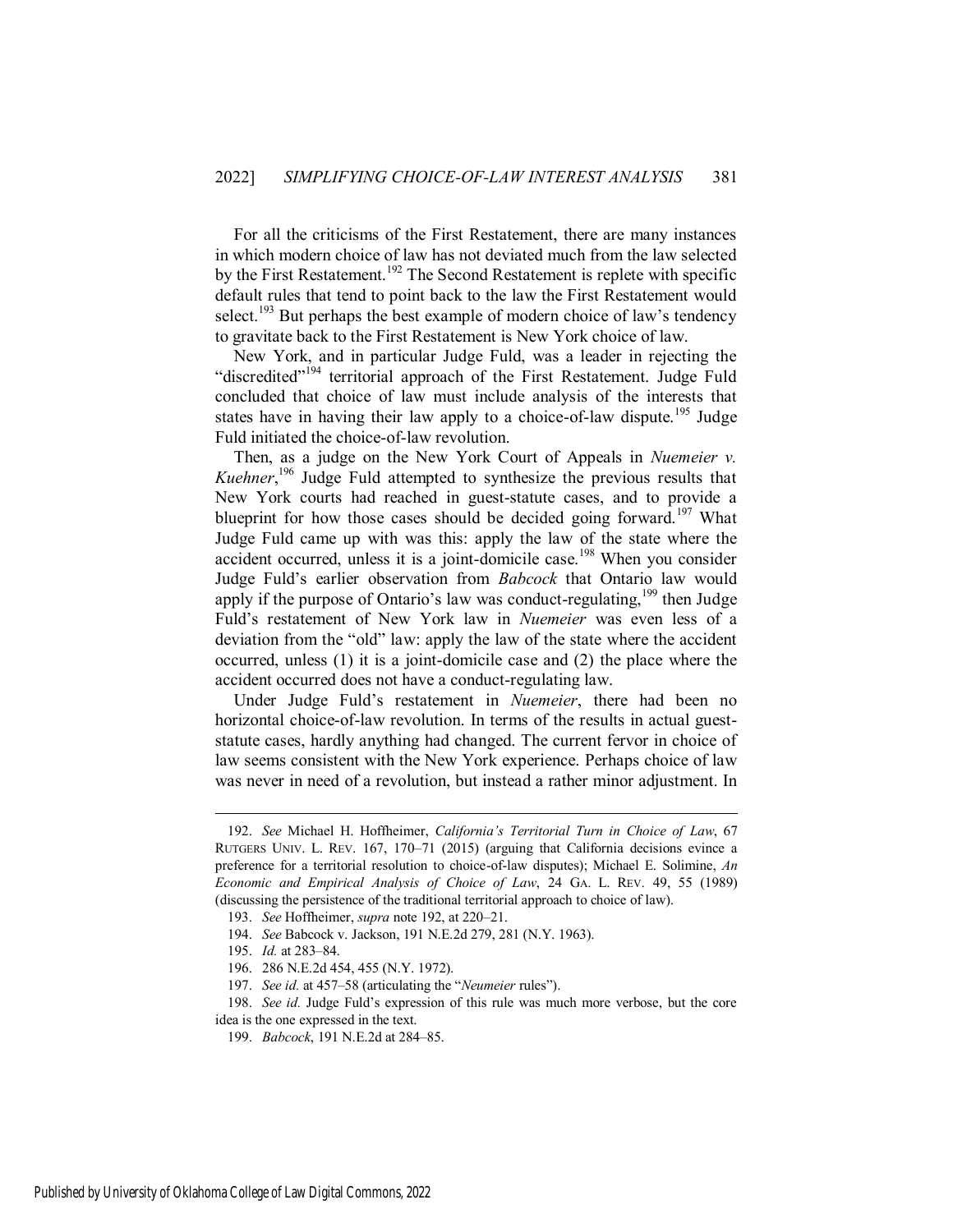<span id="page-46-0"></span>this spirit, I prefer a tiebreaker that defaults to the law selected by the First Restatement.

# *V. Conclusion*

Since the introduction of state-interest analysis, horizontal choice of law has been an exceedingly difficult body of law for judges and lawyers. But this complexity is unnecessary. A state-interest analysis can be reduced to the type of simple rules that dominated choice of law before state interest became popular. The Rubric proposed herein achieves this simplicity. The Rubric also produces results that are largely consistent with the results that (1) courts have tended to reach and (2) are achieved under the proposed Third Restatement. With the exception perhaps of law professors, adoption of the Rubric would represent a win for all affected parties.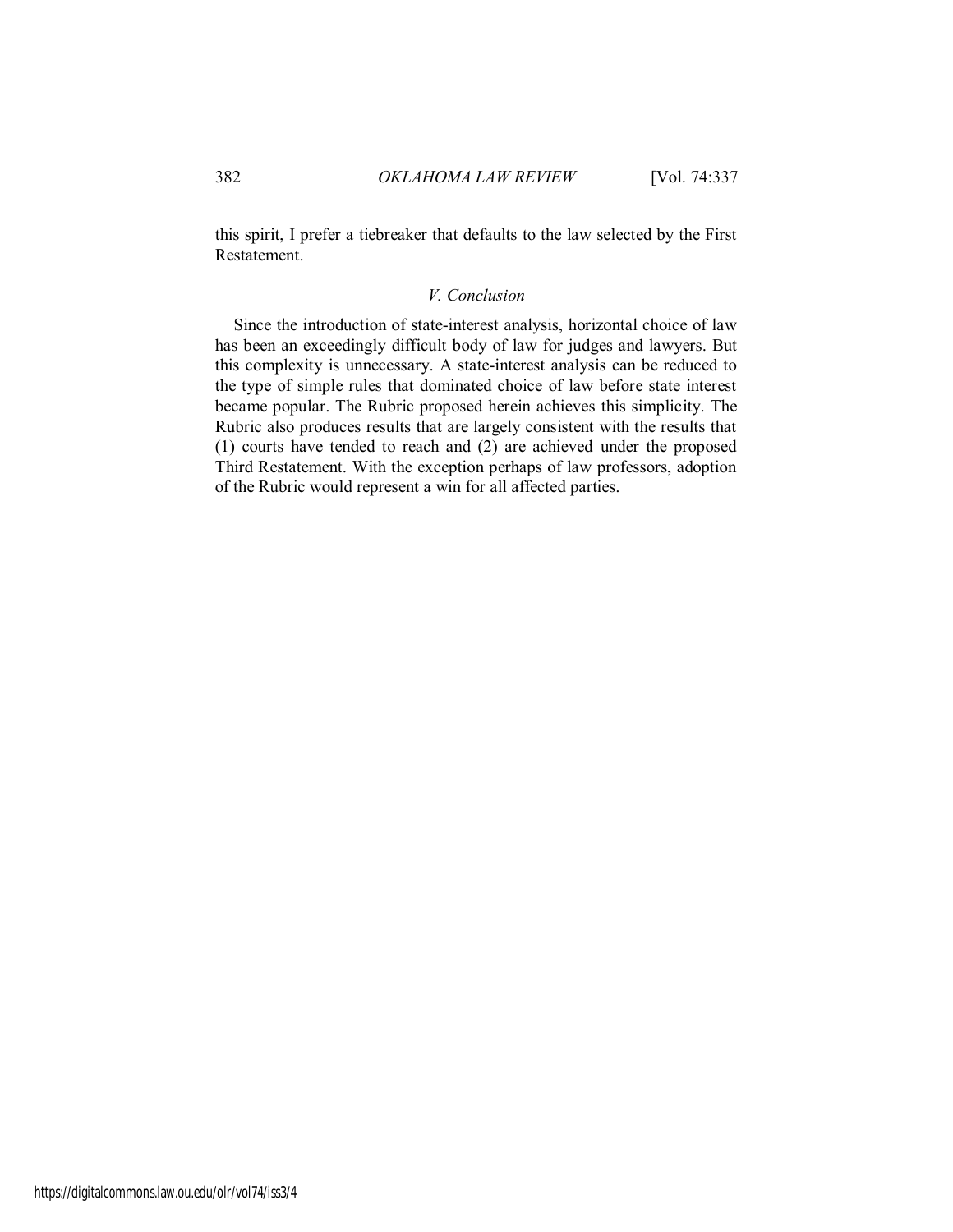# **Appendix A**

|                |                                                                                               | Domicile         | Injury/Bad Conduct | LA/CR?    | Rubric                   | Third Restatement | Third Restatement<br>With Injury Instead of<br><b>Bad Conduct</b> |
|----------------|-----------------------------------------------------------------------------------------------|------------------|--------------------|-----------|--------------------------|-------------------|-------------------------------------------------------------------|
| 1.             | Kansas-Plaintiff Preferred<br>Nebraska-Defendant Preferred                                    | $P(NE)$ v. D(NE) | NE/NE              | LA        | No Choice of Law Dispute |                   |                                                                   |
|                | Kansas State Interest:<br>Nebraska State Interest: Place of Injury Protect Nebraska Defendant |                  |                    |           |                          |                   |                                                                   |
| 2.             | Kansas-Plaintiff Preferred<br>Nebraska-Defendant Preferred                                    | $P(NE)$ v. D(NE) | NE/NE              | <b>CR</b> | No Choice of Law Dispute |                   |                                                                   |
|                | Kansas State Interest:<br>Nebraska State Interest: Place of Injury Protect Nebraska Defendant |                  |                    |           |                          |                   |                                                                   |
| 3 <sub>1</sub> | Kansas-Plaintiff Preferred<br>Nebraska-Defendant Preferred                                    | $P(NE)$ v. D(NE) | NE/KS              | LA        | False: NE                | NE(6.06)          | NE                                                                |
|                | Kansas State Interest:<br>Nebraska State Interest: Place of Injury Protect Nebraska Defendant |                  |                    |           |                          |                   |                                                                   |
| 4.             | Kansas-Plaintiff Preferred<br>Nebraska-Defendant Preferred                                    | $P(NE)$ v. D(NE) | NE/KS              | <b>CR</b> | False: NE                | KS (6.08)         | $_{\rm NE}$                                                       |
|                | Kansas State Interest:<br>Nebraska State Interest: Place of Injury Protect Nebraska Defendant |                  |                    |           |                          |                   |                                                                   |
| 5.             | Kansas-Plaintiff Preferred<br>Nebraska-Defendant Preferred                                    | $P(NE)$ v. D(NE) | KS/NE              | LA        | True: KS                 | NE(6.06)          | <b>NE</b>                                                         |
|                | Kansas State Interest: Place of Injury<br>Nebraska State Interest: Protect Nebraska Defendant |                  |                    |           |                          |                   |                                                                   |
| 6.             | Kansas-Plaintiff Preferred<br>Nebraska-Defendant Preferred                                    | $P(NE)$ v. D(NE) | <b>KS/NE</b>       | <b>CR</b> | True: KS                 | KS(6.08)          | <b>KS</b>                                                         |
|                | Kansas State Interest: Place of Injury<br>Nebraska State Interest: Protect Nebraska Defendant |                  |                    |           |                          |                   |                                                                   |
| 7.             | Kansas-Plaintiff Preferred<br>Nebraska-Defendant Preferred                                    | $P(NE)$ v. D(NE) | KS/KS              | LA        | True: KS                 | NE(6.06)          | <b>NE</b>                                                         |
|                | Kansas State Interest: Place of Injury<br>Nebraska State Interest: Protect Nebraska Defendant |                  |                    |           |                          |                   |                                                                   |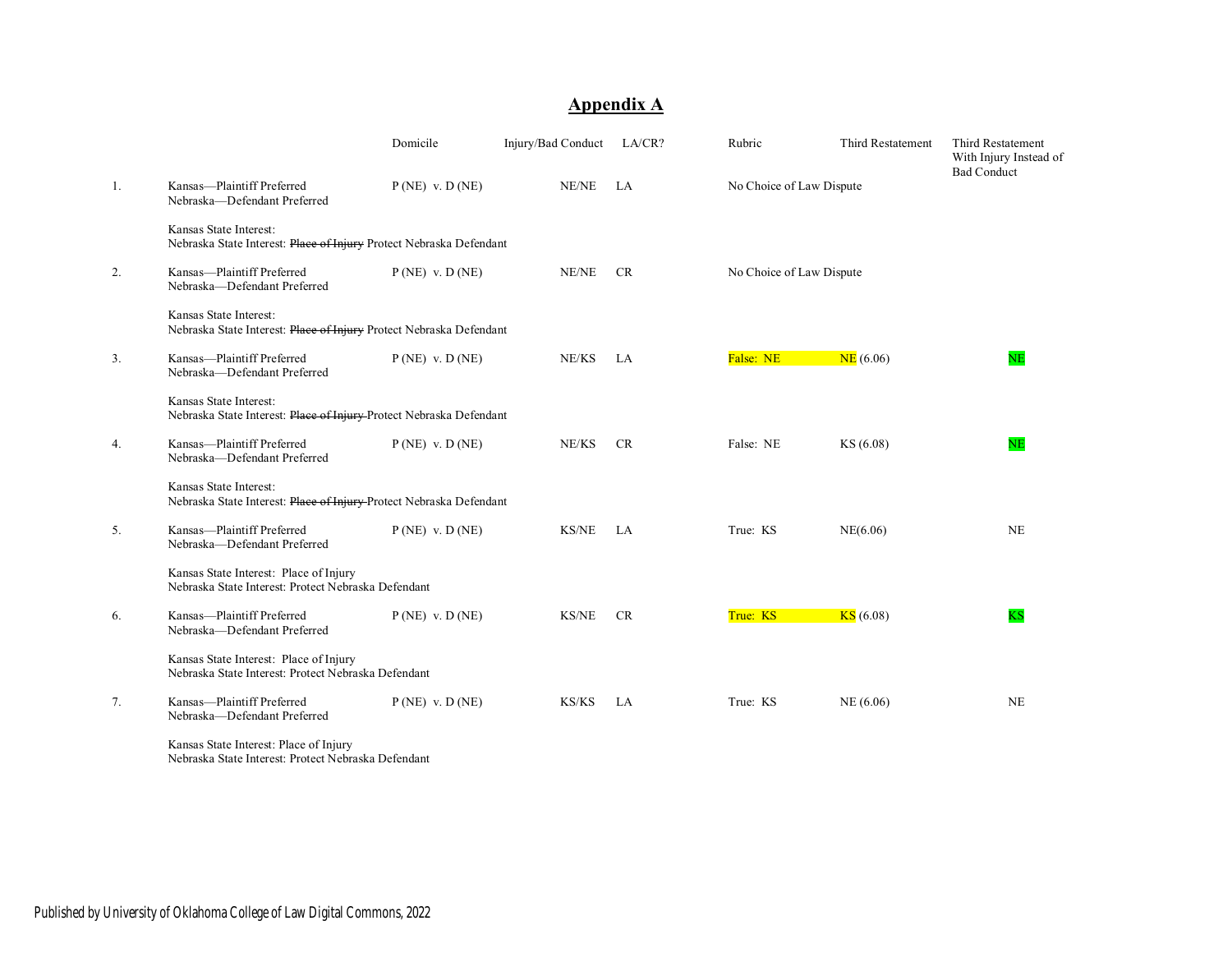| 8.  | Kansas-Plaintiff Preferred<br>Nebraska-Defendant Preferred                                    | $P(NE)$ v. $D(NE)$ | KS/KS        | <b>CR</b> | True: KS              | KS(6.04)  | $\overline{\text{KS}}$ |
|-----|-----------------------------------------------------------------------------------------------|--------------------|--------------|-----------|-----------------------|-----------|------------------------|
|     | Kansas State Interest: Place of Injury<br>Nebraska State Interest: Protect Nebraska Defendant |                    |              |           |                       |           |                        |
| 9.  | Kansas-Plaintiff Preferred<br>Nebraska-Defendant Preferred                                    | $P(NE)$ v. $D(KS)$ | NE/NE        | LA        | <b>Unprovided: NE</b> | NE(6.07)  | NE                     |
|     | Kansas State Interest:<br>Nebraska State Interest: Place of Injury                            |                    |              |           |                       |           |                        |
| 10. | Kansas-Plaintiff Preferred<br>Nebraska-Defendant Preferred                                    | $P(NE)$ v. $D(KS)$ | NE/NE        | CR        | <b>Unprovided: NE</b> | NE(6.04)  | NE                     |
|     | Kansas State Interest:<br>Nebraska State Interest: Place of Injury                            |                    |              |           |                       |           |                        |
| 11. | Kansas-Plaintiff Preferred<br>Nebraska-Defendant Preferred                                    | $P(NE)$ v. $D(KS)$ | NE/KS        | LA        | Unprovided: NE        | KS(6.08)  | NE                     |
|     | Kansas State Interest:<br>Nebraska State Interest: Place of Injury                            |                    |              |           |                       |           |                        |
| 12. | Kansas-Plaintiff Preferred<br>Nebraska-Defendant Preferred                                    | $P(NE)$ v. $D(KS)$ | NE/KS        | <b>CR</b> | Unprovided: NE        | KS (6.08) | NE                     |
|     | Kansas State Interest:<br>Nebraska State Interest: Place of Injury                            |                    |              |           |                       |           |                        |
| 13. | Kansas-Plaintiff Preferred<br>Nebraska-Defendant Preferred                                    | $P(NE)$ v. $D(KS)$ | KS/NE        | LA        | False: KS             | KS(6.08)  | <b>KS</b>              |
|     | Kansas State Interest: Place of Injury<br>Nebraska State Interest:                            |                    |              |           |                       |           |                        |
| 14. | Kansas-Plaintiff Preferred<br>Nebraska-Defendant Preferred                                    | $P(NE)$ v. D(KS)   | <b>KS/NE</b> | <b>CR</b> | False: KS             | KS(6.08)  | <b>KS</b>              |
|     | Kansas State Interest: Place of Injury<br>Nebraska State Interest:                            |                    |              |           |                       |           |                        |
| 15. | Kansas-Plaintiff Preferred<br>Nebraska-Defendant Preferred                                    | $P(NE)$ v. $D(KS)$ | KS/KS        | LA        | False: KS             | KS(6.07)  | ΚS                     |
|     | Kansas State Interest: Place of Injury<br>Nebraska State Interest:                            |                    |              |           |                       |           |                        |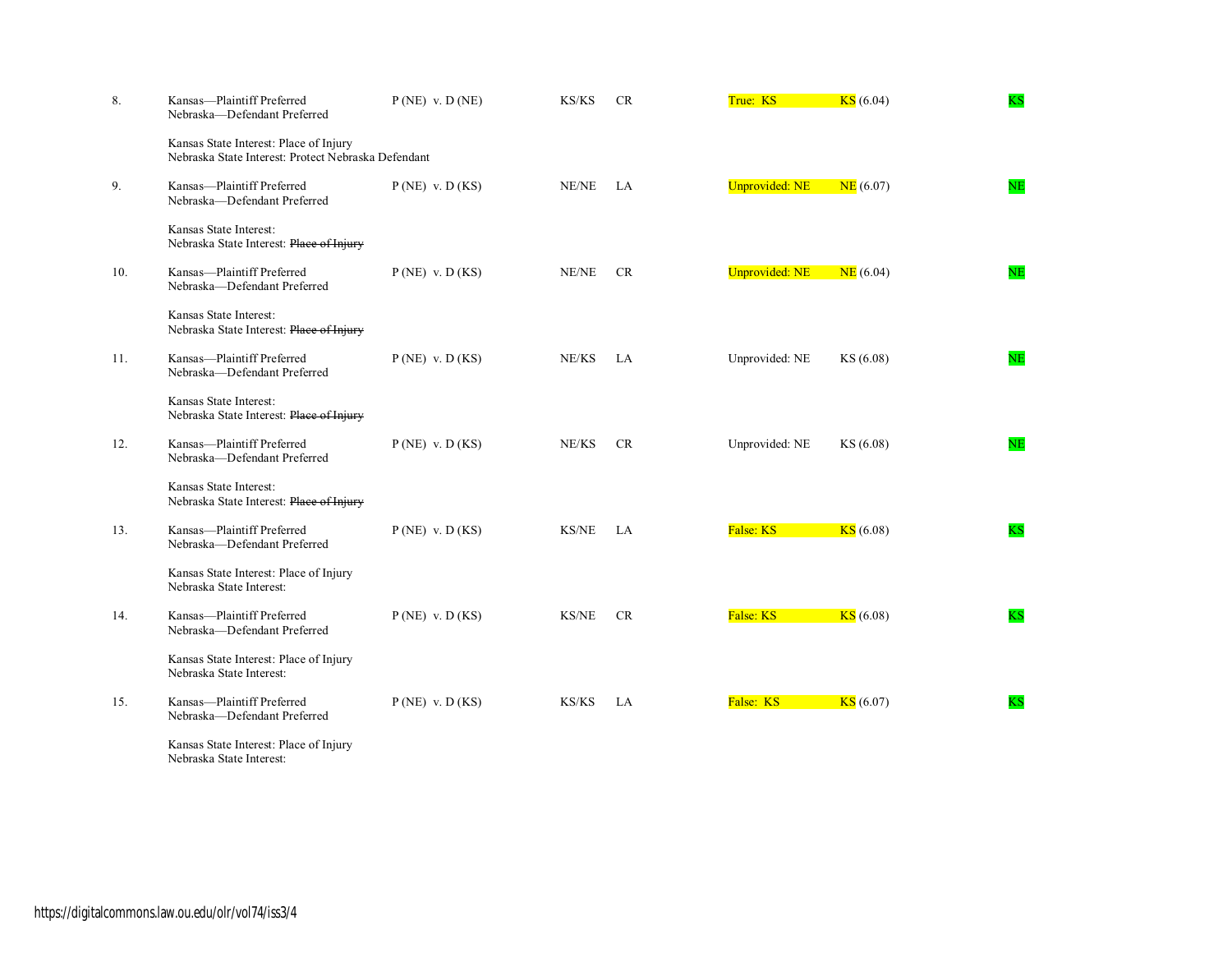| 16. | Kansas-Plaintiff Preferred<br>Nebraska-Defendant Preferred                                                             | $P(NE)$ v. $D(KS)$ | KS/KS        | CR        | False: KS | KS(6.04)  | KS        |
|-----|------------------------------------------------------------------------------------------------------------------------|--------------------|--------------|-----------|-----------|-----------|-----------|
|     | Kansas State Interest: Place of Injury<br>Nebraska State Interest:                                                     |                    |              |           |           |           |           |
| 17. | Kansas—Plaintiff Preferred<br>Nebraska-Defendant Preferred                                                             | $P(KS)$ v. D(NE)   | NE/NE        | LA.       | True: NE  | NE(6.07)  | NE        |
|     | Kansas State Interest: Protect Kansas Plaintiff<br>Nebraska State Interest: Place of Injury Protect Nebraska Defendant |                    |              |           |           |           |           |
| 18. | Kansas-Plaintiff Preferred<br>Nebraska-Defendant Preferred                                                             | $P(KS)$ v. D(NE)   | NE/NE        | CR        | True: NE  | NE(6.04)  | NE        |
|     | Kansas State Interest: Protect Kansas Plaintiff<br>Nebraska State Interest: Place of Injury Protect Nebraska Defendant |                    |              |           |           |           |           |
| 19. | Kansas-Plaintiff Preferred<br>Nebraska-Defendant Preferred                                                             | $P(KS)$ v. D(NE)   | NE/KS        | LA        | True: NE  | KS(6.08)  | NE        |
|     | Kansas State Interest: Protect Kansas Plaintiff<br>Nebraska State Interest: Place of Injury Protect Nebraska Defendant |                    |              |           |           |           |           |
| 20. | Kansas—Plaintiff Preferred<br>Nebraska-Defendant Preferred                                                             | $P(KS)$ v. D(NE)   | NE/KS        | <b>CR</b> | True: NE  | KS (6.08) | NE        |
|     | Kansas State Interest: Protect Kansas Plaintiff<br>Nebraska State Interest: Place of Injury Protect Nebraska Defendant |                    |              |           |           |           |           |
| 21. | Kansas—Plaintiff Preferred<br>Nebraska-Defendant Preferred                                                             | $P(KS)$ v. D(NE)   | <b>KS/NE</b> | LA        | True: KS  | KS(6.08)  | KS        |
|     | Kansas State Interest: Place of Injury Protect Kansas Plaintiff<br>Nebraska State Interest: Protect Nebraska Defendant |                    |              |           |           |           |           |
| 22. | Kansas—Plaintiff Preferred<br>Nebraska-Defendant Preferred                                                             | $P(KS)$ v. D(NE)   | <b>KS/NE</b> | <b>CR</b> | True: KS  | KS(6.08)  | <b>KS</b> |
|     | Kansas State Interest: Place of Injury Protect Kansas Plaintiff<br>Nebraska State Interest: Protect Nebraska Defendant |                    |              |           |           |           |           |
| 23. | Kansas-Plaintiff Preferred<br>Nebraska-Defendant Preferred                                                             | $P(KS)$ v. D(NE)   | KS/KS        | LA        | True: KS  | KS(6.07)  | ΚS        |
|     | Kansas State Interest: Place of Injury Protect Kansas Plaintiff                                                        |                    |              |           |           |           |           |

Nebraska State Interest: Protect Nebraska Defendant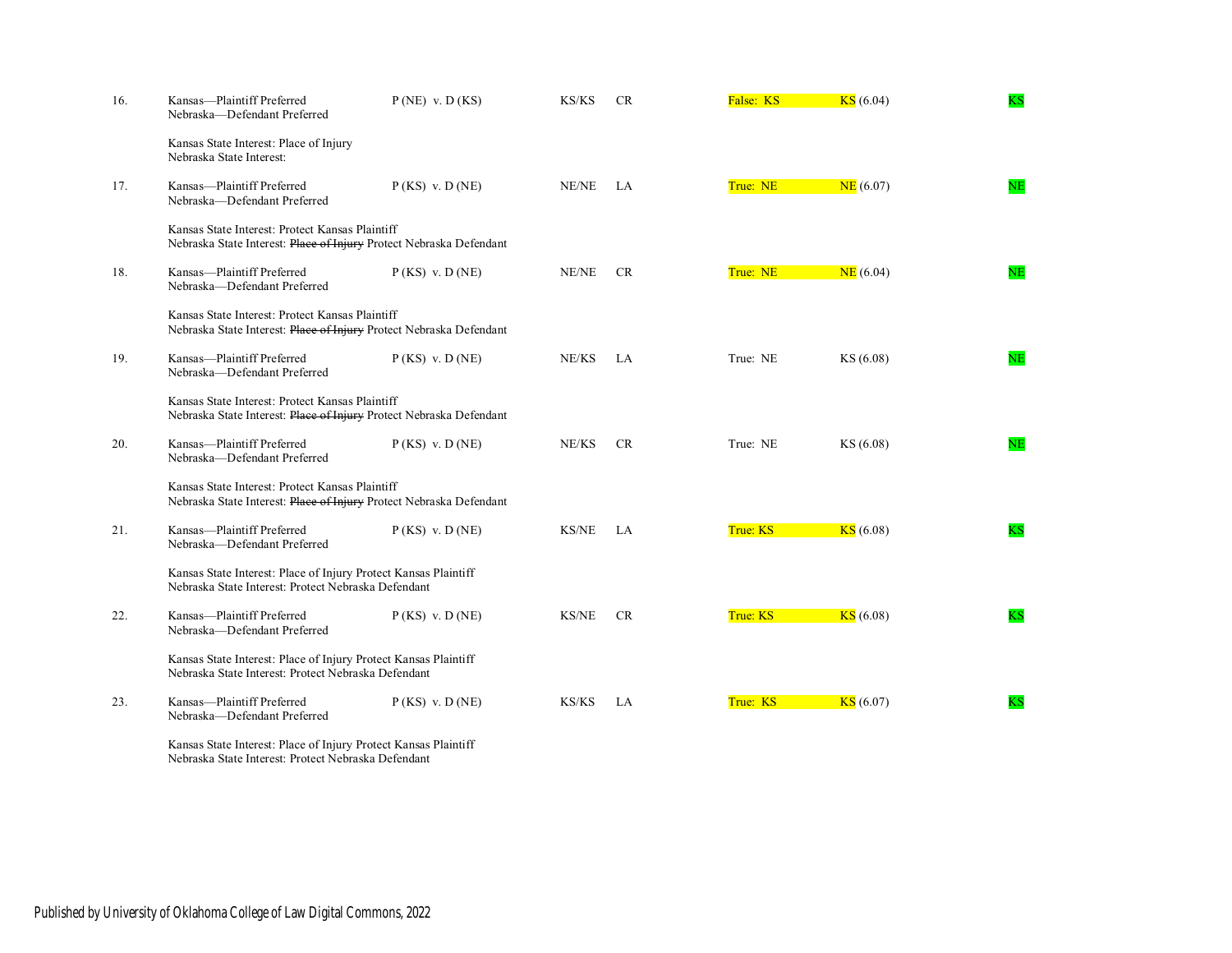| 24. | Kansas-Plaintiff Preferred<br>Nebraska-Defendant Preferred                                                             | $P(KS)$ v. D(NE)   | KS/KS        | <b>CR</b> | True: KS                 | KS(6.08) | <b>KS</b> |
|-----|------------------------------------------------------------------------------------------------------------------------|--------------------|--------------|-----------|--------------------------|----------|-----------|
|     | Kansas State Interest: Place of Injury Protect Kansas Plaintiff<br>Nebraska State Interest: Protect Nebraska Defendant |                    |              |           |                          |          |           |
| 25. | Kansas-Plaintiff Preferred<br>Nebraska-Defendant Preferred                                                             | $P(KS)$ v. $D(KS)$ | NE/NE        | LA        | False: KS                | KS(6.06) | <b>KS</b> |
|     | Kansas State Interest: Protect Kansas Plaintiff<br>Nebraska State Interest: Place of Injury                            |                    |              |           |                          |          |           |
| 26. | Kansas-Plaintiff Preferred<br>Nebraska-Defendant Preferred                                                             | $P(KS)$ v. $D(KS)$ | NE/NE        | CR        | False: KS                | NE(6.04) | <b>NE</b> |
|     | Kansas State Interest: Protect Kansas Plaintiff<br>Nebraska State Interest: Place of Injury                            |                    |              |           |                          |          |           |
| 27. | Kansas-Plaintiff Preferred<br>Nebraska-Defendant Preferred                                                             | $P(KS)$ v. $D(KS)$ | NE/KS        | LA        | False: KS                | KS(6.06) | <b>KS</b> |
|     | Kansas State Interest: Protect Kansas Plaintiff<br>Nebraska State Interest: Place of Injury                            |                    |              |           |                          |          |           |
| 28. | Kansas-Plaintiff Preferred<br>Nebraska-Defendant Preferred                                                             | $P(KS)$ v. $D(KS)$ | NE/KS        | <b>CR</b> | False: KS                | KS(6.08) | NE        |
|     | Kansas State Interest: Protect Kansas Plaintiff<br>Nebraska State Interest: Place of Injury                            |                    |              |           |                          |          |           |
| 29. | Kansas-Plaintiff Preferred<br>Nebraska-Defendant Preferred                                                             | $P(KS)$ v. $D(KS)$ | <b>KS/NE</b> | LA        | False: KS                | KS(6.06) | <b>KS</b> |
|     | Kansas State Interest: Place of Injury Protect Kansas Plaintiff<br>Nebraska State Interest:                            |                    |              |           |                          |          |           |
| 30. | Kansas-Plaintiff Preferred<br>Nebraska-Defendant Preferred                                                             | $P(KS)$ v. $D(KS)$ | <b>KS/NE</b> | <b>CR</b> | False: KS                | KS(6.08) | <b>KS</b> |
|     | Kansas State Interest: Place of Injury Protect Kansas Plaintiff<br>Nebraska State Interest:                            |                    |              |           |                          |          |           |
| 31. | Kansas-Plaintiff Preferred<br>Nebraska-Defendant Preferred                                                             | $P(KS)$ v. $D(KS)$ | KS/KS        | LA.       | No Choice of Law Dispute |          |           |
|     | Kansas State Interest: Place of Injury Protect Kansas Plaintiff<br>Nebraska State Interest:                            |                    |              |           |                          |          |           |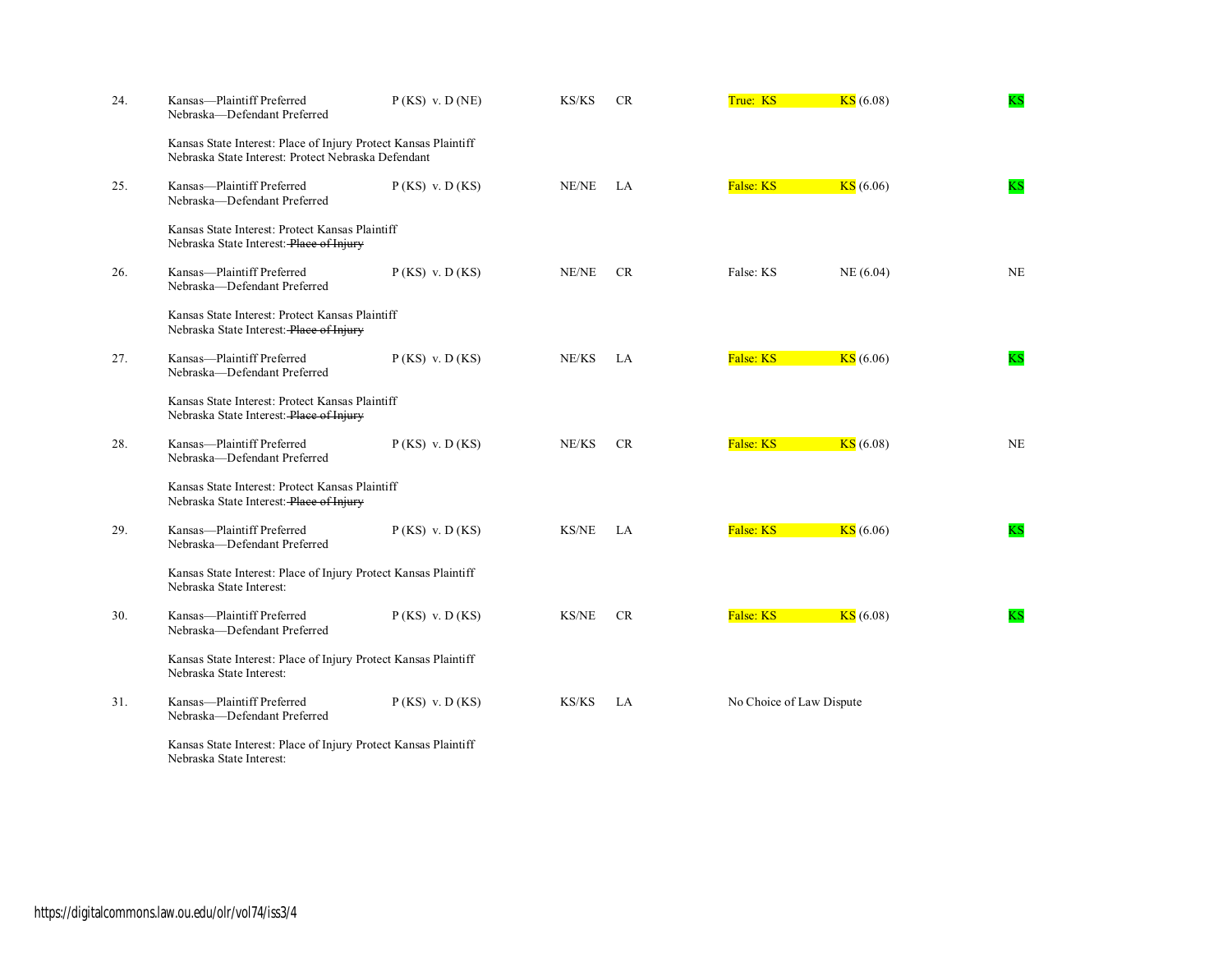| 32. | Kansas-Plaintiff Preferred<br>Nebraska-Defendant Preferred                                    | $P(KS)$ v. $D(KS)$ | KS/KS        | <b>CR</b> | No Choice of Law Dispute |           |
|-----|-----------------------------------------------------------------------------------------------|--------------------|--------------|-----------|--------------------------|-----------|
|     | Kansas State Interest: Place of Injury Protect Kansas Plaintiff<br>Nebraska State Interest:   |                    |              |           |                          |           |
| 33. | Kansas-Defendant Preferred<br>Nebraska-Plaintiff Preferred                                    | $P(NE)$ v. D(NE)   | NE/NE        | LA        | No Choice of Law Dispute |           |
|     | Kansas State Interest:<br>Nebraska State Interest: Place of Injury Protect Nebraska Plaintiff |                    |              |           |                          |           |
| 34. | Kansas-Defendant Preferred<br>Nebraska-Plaintiff Preferred                                    | $P(NE)$ v. D(NE)   | NE/NE        | <b>CR</b> | No Choice of Law Dispute |           |
|     | Kansas State Interest:<br>Nebraska State Interest: Place of Injury Protect Nebraska Plaintiff |                    |              |           |                          |           |
| 35. | Kansas-Defendant Preferred<br>Nebraska-Plaintiff Preferred                                    | $P(NE)$ v. D(NE)   | NE/KS        | LA        | False: NE<br>NE(6.06)    | NE        |
|     | Kansas State Interest:<br>Nebraska State Interest: Place of Injury Protect Nebraska Plaintiff |                    |              |           |                          |           |
| 36. | Kansas-Defendant Preferred<br>Nebraska-Plaintiff Preferred                                    | $P(NE)$ v. D(NE)   | NE/KS        | <b>CR</b> | False: NE<br>NE(6.08)    | NE        |
|     | Kansas State Interest:<br>Nebraska State Interest: Place of Injury Protect Nebraska Plaintiff |                    |              |           |                          |           |
| 37. | Kansas-Defendant Preferred<br>Nebraska-Plaintiff Preferred                                    | $P(NE)$ v. D(NE)   | <b>KS/NE</b> | LA        | False: NE<br>NE(6.06)    | NE        |
|     | Kansas State Interest: Place of Injury<br>Nebraska State Interest: Protect Nebraska Plaintiff |                    |              |           |                          |           |
| 38. | Kansas-Defendant Preferred<br>Nebraska-Plaintiff Preferred                                    | $P(NE)$ v. D(NE)   | <b>KS/NE</b> | <b>CR</b> | False: NE<br>NE(6.08)    | <b>KS</b> |
|     | Kansas State Interest: Place of Injury<br>Nebraska State Interest: Protect Nebraska Plaintiff |                    |              |           |                          |           |
| 39. | Kansas-Defendant Preferred<br>Nebraska-Plaintiff Preferred                                    | $P(NE)$ v. D(NE)   | KS/KS        | LA        | False: NE<br>NE(6.06)    | NE        |
|     | Kansas State Interest: Place of Injury                                                        | $m1$ , $m2$        |              |           |                          |           |

Nebraska State Interest: Protect Nebraska Plaintiff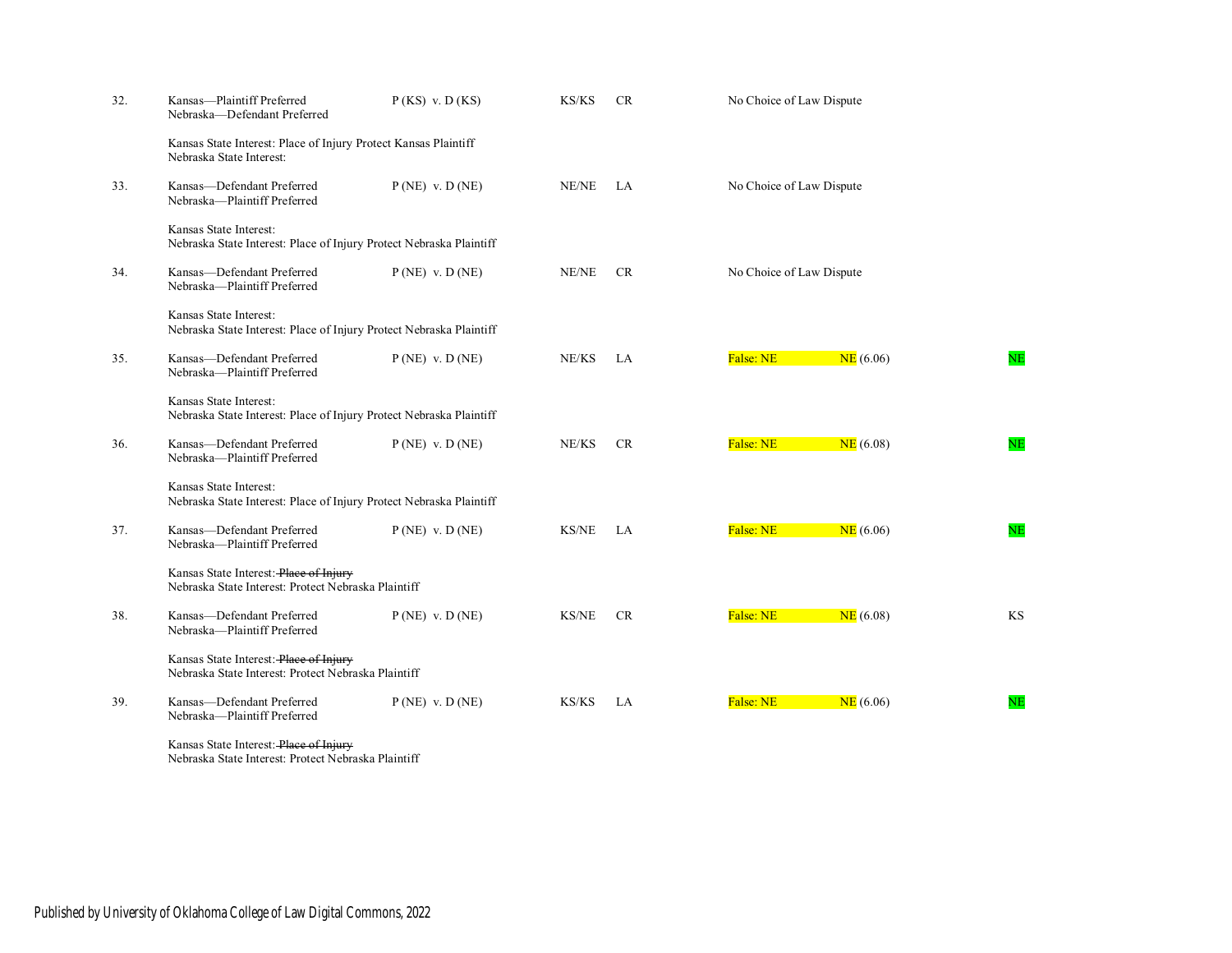| 40. | Kansas-Defendant Preferred<br>Nebraska-Plaintiff Preferred                                                             | $P(NE)$ v. D(NE)   | KS/KS        | CR        | False: NE | KS (6.04) | <b>KS</b> |
|-----|------------------------------------------------------------------------------------------------------------------------|--------------------|--------------|-----------|-----------|-----------|-----------|
|     | Kansas State Interest: Place of Injury<br>Nebraska State Interest: Protect Nebraska Plaintiff                          |                    |              |           |           |           |           |
| 41. | Kansas-Defendant Preferred<br>Nebraska-Plaintiff Preferred                                                             | $P(NE)$ v. $D(KS)$ | NE/NE        | LA        | True: NE  | NE(6.07)  | NE        |
|     | Kansas State Interest: Protect Kansas Defendant<br>Nebraska State Interest: Place of Injury Protect Nebraska Plaintiff |                    |              |           |           |           |           |
| 42. | Kansas-Defendant Preferred<br>Nebraska-Plaintiff Preferred                                                             | $P(NE)$ v. D(KS)   | NE/NE        | <b>CR</b> | True: NE  | NE(6.04)  | NE        |
|     | Kansas State Interest: Protect Kansas Defendant<br>Nebraska State Interest: Place of Injury Protect Nebraska Plaintiff |                    |              |           |           |           |           |
| 43. | Kansas-Defendant Preferred<br>Nebraska-Plaintiff Preferred                                                             | $P(NE)$ v. $D(KS)$ | NE/KS        | LA        | True: NE  | NE(6.08)  | NE        |
|     | Kansas State Interest: Protect Kansas Defendant<br>Nebraska State Interest: Place of Injury Protect Nebraska Plaintiff |                    |              |           |           |           |           |
| 44. | Kansas-Defendant Preferred<br>Nebraska-Plaintiff Preferred                                                             | $P(NE)$ v. $D(KS)$ | NE/KS        | <b>CR</b> | True: NE  | NE(6.08)  | NE        |
|     | Kansas State Interest: Protect Kansas Defendant<br>Nebraska State Interest: Place of Injury Protect Nebraska Plaintiff |                    |              |           |           |           |           |
| 45. | Kansas-Defendant Preferred<br>Nebraska-Plaintiff Preferred                                                             | $P(NE)$ v. D(KS)   | <b>KS/NE</b> | LA.       | True: KS  | NE(6.08)  | <b>KS</b> |
|     | Kansas State Interest: Place of Injury Protect Kansas Defendant<br>Nebraska State Interest: Protect Nebraska Plaintiff |                    |              |           |           |           |           |
| 46. | Kansas-Defendant Preferred<br>Nebraska-Plaintiff Preferred                                                             | $P(NE)$ v. D(KS)   | <b>KS/NE</b> | <b>CR</b> | True: KS  | NE(6.08)  | <b>KS</b> |
|     | Kansas State Interest: Place of Injury Protect Kansas Defendant<br>Nebraska State Interest: Protect Nebraska Plaintiff |                    |              |           |           |           |           |
| 47. | Kansas-Defendant Preferred<br>Nebraska-Plaintiff Preferred                                                             | $P(NE)$ v. $D(KS)$ | KS/KS        | LA        | True: KS  | KS(6.07)  | KS        |
|     | Kansas State Interest: Place of Injury Protect Kansas Defendant                                                        |                    |              |           |           |           |           |

Nebraska State Interest: Protect Nebraska Plaintiff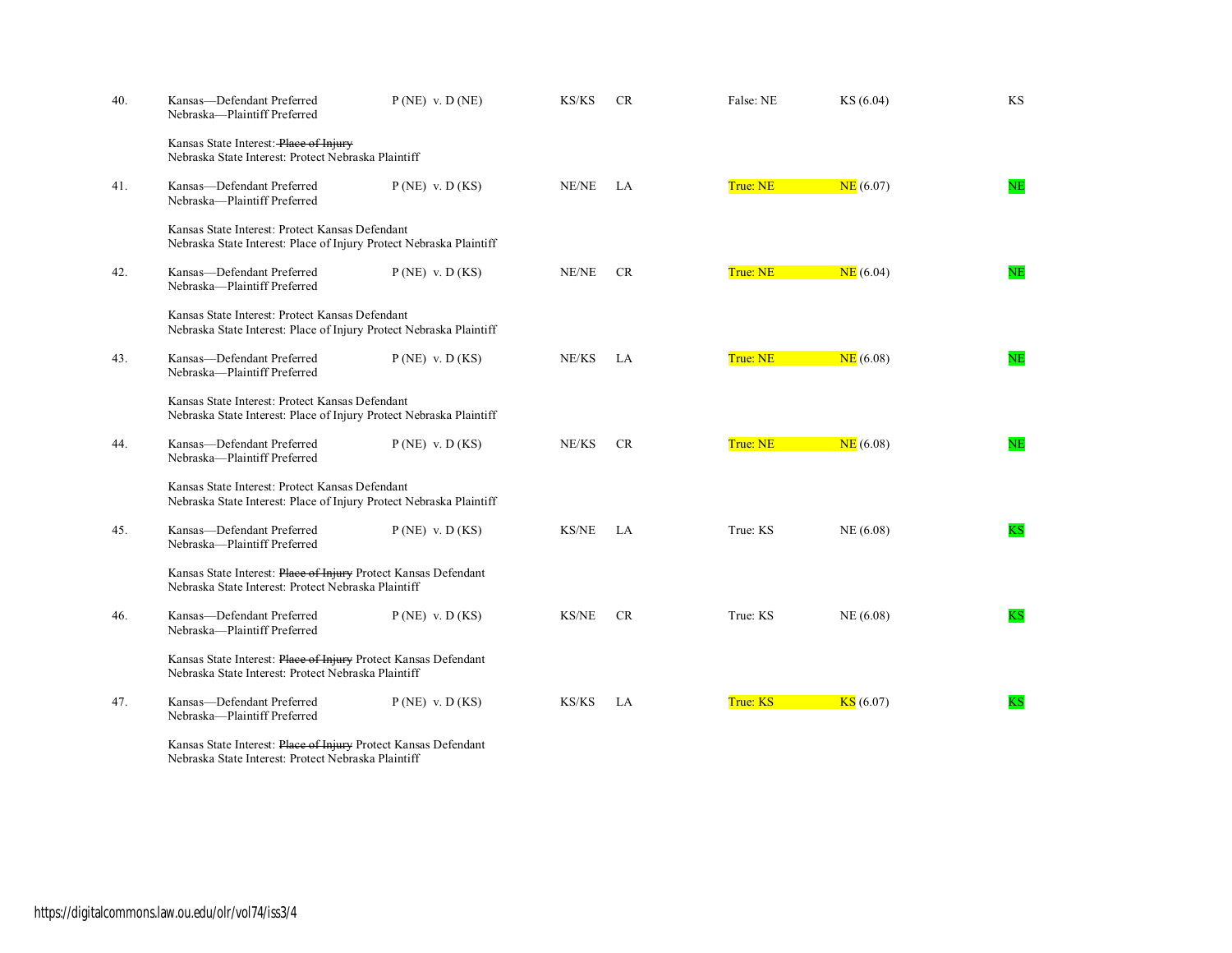| 48. | Kansas-Defendant Preferred<br>Nebraska-Plaintiff Preferred                                                             | $P(NE)$ v. $D(KS)$ | KS/KS        | <b>CR</b> | True: KS              | KS(6.04) | $\overline{\text{KS}}$ |
|-----|------------------------------------------------------------------------------------------------------------------------|--------------------|--------------|-----------|-----------------------|----------|------------------------|
|     | Kansas State Interest: Place of Injury Protect Kansas Defendant<br>Nebraska State Interest: Protect Nebraska Plaintiff |                    |              |           |                       |          |                        |
| 49. | Kansas-Defendant Preferred<br>Nebraska-Plaintiff Preferred                                                             | $P(KS)$ v. D(NE)   | NE/NE        | LA        | False: NE             | NE(6.07) | NE                     |
|     | Kansas State Interest:<br>Nebraska State Interest: Place of Injury                                                     |                    |              |           |                       |          |                        |
| 50. | Kansas-Defendant Preferred<br>Nebraska-Plaintiff Preferred                                                             | $P(KS)$ v. D(NE)   | NE/NE        | CR        | False: NE             | NE(6.04) | NE                     |
|     | Kansas State Interest:<br>Nebraska State Interest: Place of Injury                                                     |                    |              |           |                       |          |                        |
| 51. | Kansas-Defendant Preferred<br>Nebraska-Plaintiff Preferred                                                             | $P(KS)$ v. D(NE)   | NE/KS        | LA        | False: NE             | NE(6.08) | NE                     |
|     | Kansas State Interest:<br>Nebraska State Interest: Place of Injury                                                     |                    |              |           |                       |          |                        |
| 52. | Kansas-Defendant Preferred<br>Nebraska-Plaintiff Preferred                                                             | $P(KS)$ v. D(NE)   | NE/KS        | <b>CR</b> | False: NE             | NE(6.08) | NE                     |
|     | Kansas State Interest:<br>Nebraska State Interest: Place of Injury                                                     |                    |              |           |                       |          |                        |
| 53. | Kansas-Defendant Preferred<br>Nebraska-Plaintiff Preferred                                                             | $P(KS)$ v. D(NE)   | KS/NE        | LA        | Unprovided: KS        | NE(6.08) | <b>KS</b>              |
|     | Kansas State Interest: Place of Injury<br>Nebraska State Interest:                                                     |                    |              |           |                       |          |                        |
| 54. | Kansas-Defendant Preferred<br>Nebraska-Plaintiff Preferred                                                             | $P(KS)$ v. D(NE)   | <b>KS/NE</b> | CR        | Unprovided: KS        | NE(6.08) | <b>KS</b>              |
|     | Kansas State Interest: Place of Injury<br>Nebraska State Interest:                                                     |                    |              |           |                       |          |                        |
| 55. | Kansas-Defendant Preferred<br>Nebraska-Plaintiff Preferred                                                             | $P(KS)$ v. D(NE)   | KS/KS        | LA        | <b>Unprovided: KS</b> | KS(6.07) | ΚS                     |
|     | Kansas State Interest: Place of Injury<br>Nebraska State Interest:                                                     |                    |              |           |                       |          |                        |